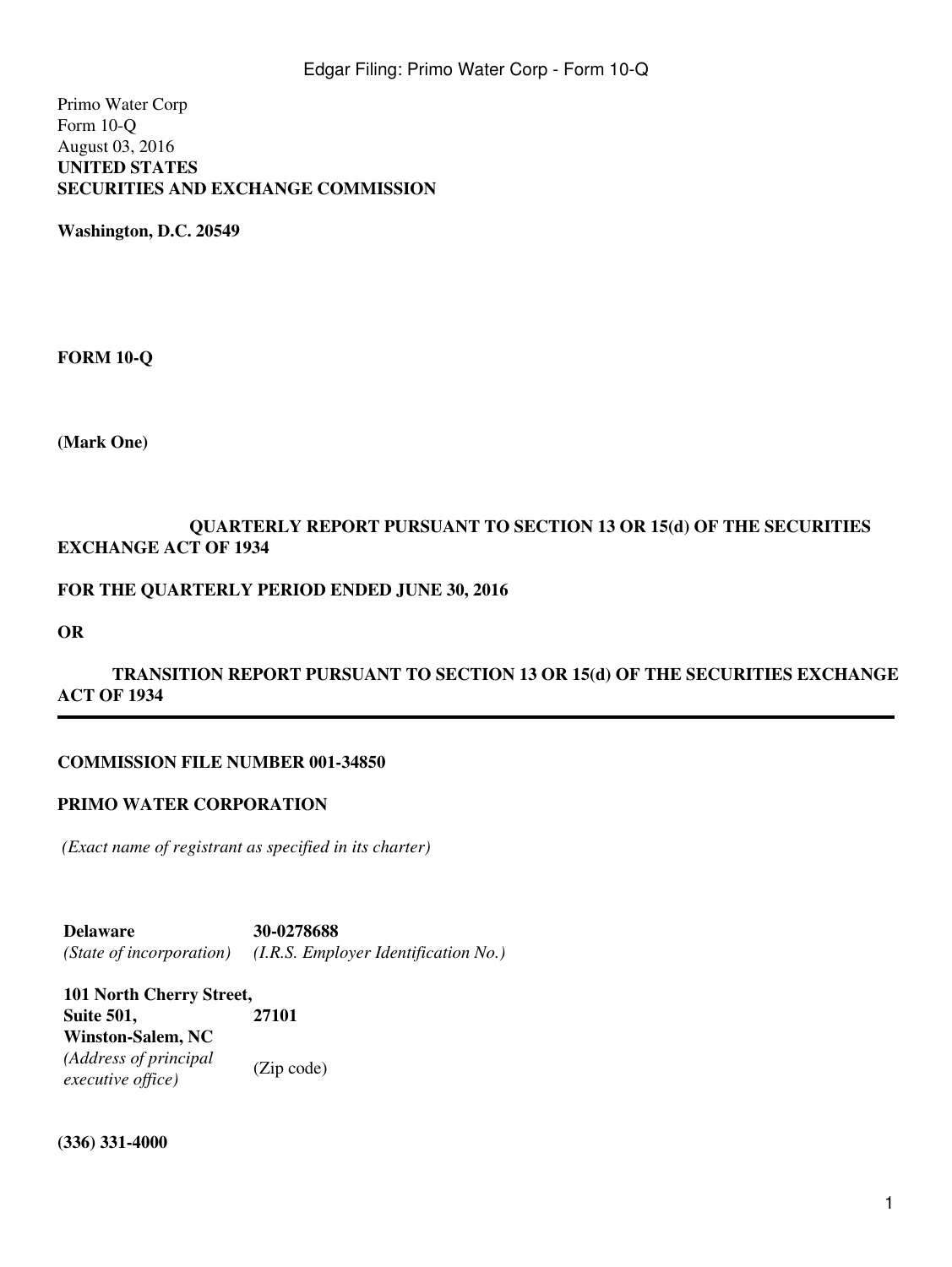# Edgar Filing: Primo Water Corp - Form 10-Q

*(Registrant's telephone number, including area code)*

Indicate by check mark whether the registrant (1) has filed all reports required to be filed by Section 13 or 15(d) of the Securities Exchange Act of 1934 during the preceding 12 months (or for such shorter period that the registrant was required to file such reports), and (2) has been subject to such filing requirements for the past 90 days. Yes No

Indicate by check mark whether the registrant has submitted electronically and posted on its corporate Web site, if any, every Interactive Data File required to be submitted and posted pursuant to Rule 405 of Regulation S-T (§232.405 of this chapter) during the preceding 12 months (or for such shorter period that the registrant was required to submit and post such files). Yes No

Indicate by check mark whether the registrant is a large accelerated filer, an accelerated filer, a non-accelerated filer or a smaller reporting company. See the definitions of "large accelerated filer," "accelerated filer" and "smaller reporting company" in Rule 12b-2 of the Exchange Act. (Check one):

| Large accelerated filer |                                             | Accelerated filer         |  |  |
|-------------------------|---------------------------------------------|---------------------------|--|--|
| Non-accelerated filer   | (Do not check if smaller reporting company) | Smaller reporting company |  |  |

Indicate by check mark whether the registrant is a shell company (as defined in Rule 12b-2 of the Exchange Act). Yes No

As of July 29, 2016, there were 26,030,595 shares of our Common Stock, par value \$0.001 per share, outstanding.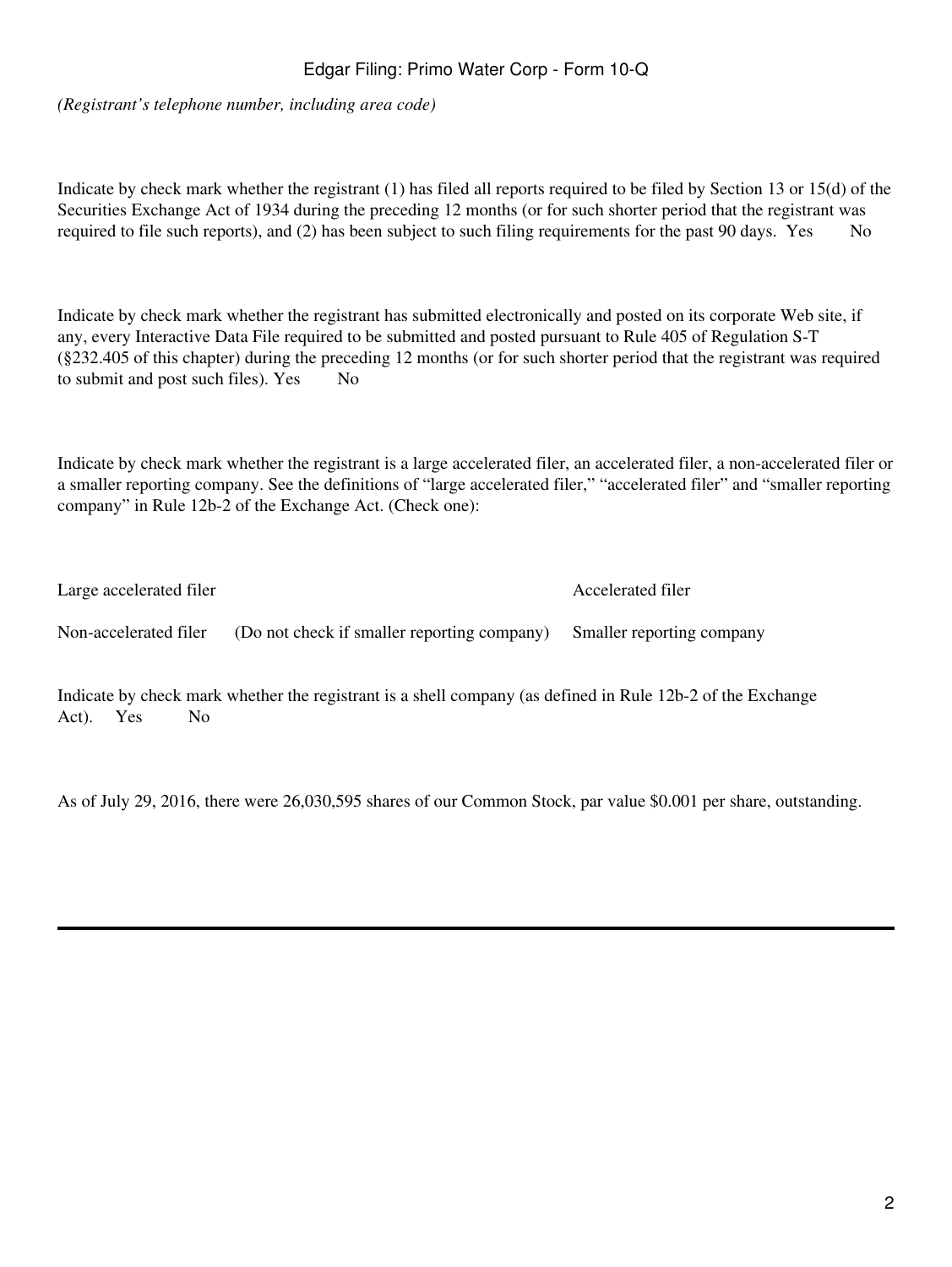PART 1. Financial Information

# **FORM 10-Q**

# **FOR THE THREE AND SIX MONTHS ENDED JUNE 30, 2016**

# **INDEX**

# Page number

| Item 1. Financial Statements (Unaudited)                                                      | 3      |
|-----------------------------------------------------------------------------------------------|--------|
| <b>Condensed Consolidated Balance Sheets</b>                                                  | 3      |
| <b>Condensed Consolidated Statements of Operations</b>                                        | 4      |
| Condensed Consolidated Statements of Comprehensive Income                                     | 5      |
| <b>Condensed Consolidated Statements of Cash Flows</b>                                        | 6      |
| Notes to Condensed Consolidated Financial Statements                                          | $\tau$ |
| Item 2. Management's Discussion and Analysis of Financial Condition and Results of Operations | 16     |
| Item 3. Quantitative and Qualitative Disclosures About Market Risk                            | 23     |
| Item 4. Controls and Procedures                                                               | 24     |
| PART II. Other Information                                                                    |        |
| Item 1. Legal Proceedings                                                                     | 25     |
| Item 1A. Risk Factors                                                                         | 25     |
| Item 2. Unregistered Sales of Equity Securities and Use of Proceeds                           | 25     |
| Item 3. Defaults Upon Senior Securities                                                       | 25     |
| Item 4. Mine Safety Disclosures                                                               | 25     |
| Item 5. Other Information                                                                     | 25     |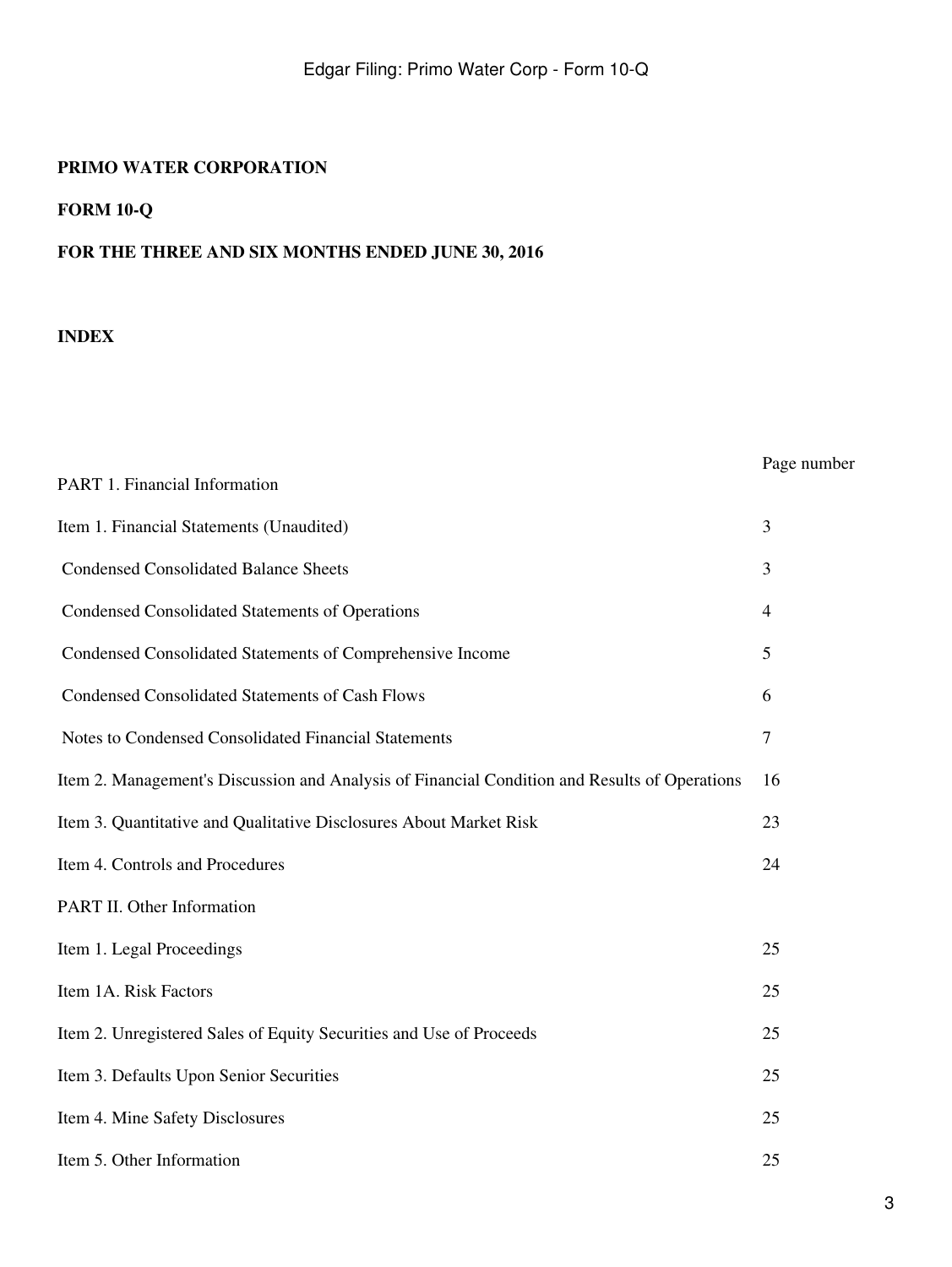| Item 6. Exhibits | 26        |
|------------------|-----------|
| Signatures       | າາ<br>∸ ' |
|                  |           |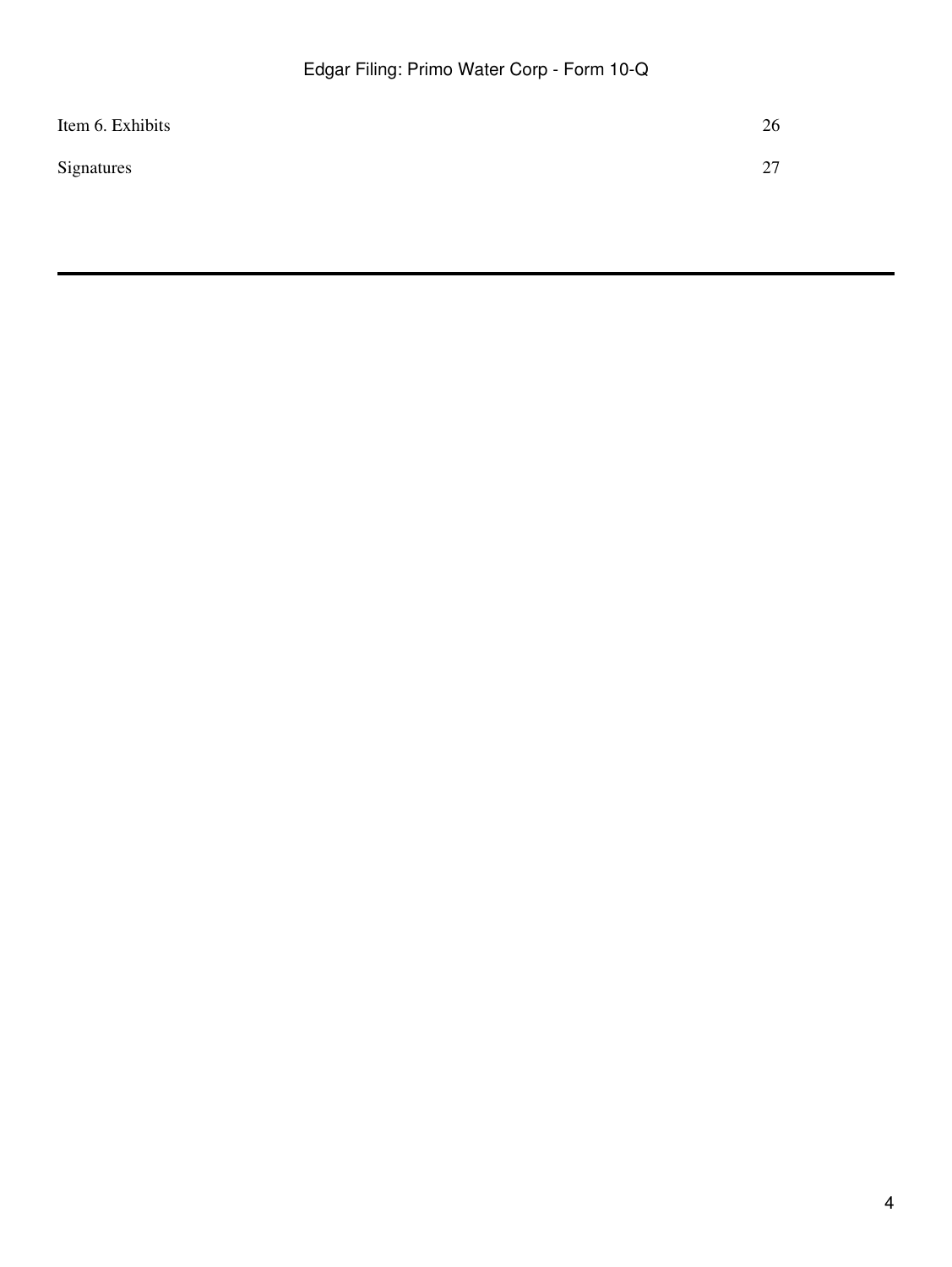# **PART I – FINANCIAL INFORMATION**

### **Item 1. Financial Statements**

### **PRIMO WATER CORPORATION**

### **CONDENSED CONSOLIDATED BALANCE SHEETS**

# **(In thousands, except par value information)**

|                                                                                        | June 30,    | <b>December</b><br>31, |
|----------------------------------------------------------------------------------------|-------------|------------------------|
|                                                                                        | 2016        | 2015                   |
|                                                                                        | (unaudited) |                        |
| <b>ASSETS</b>                                                                          |             |                        |
| Current assets:                                                                        |             |                        |
| Cash and cash equivalents                                                              | \$1,557     | \$1,826                |
| Accounts receivable, net                                                               | 15,869      | 11,098                 |
| Inventories                                                                            | 8,409       | 7,092                  |
| Prepaid expenses and other current assets                                              | 872         | 529                    |
| Total current assets                                                                   | 26,707      | 20,545                 |
| Bottles, net                                                                           | 3,915       | 3,688                  |
| Property and equipment, net                                                            | 34,234      | 31,997                 |
| Intangible assets, net                                                                 | 7,819       | 8,074                  |
| Other assets                                                                           | 183         | 183                    |
| <b>Total assets</b>                                                                    | \$72,858    | \$64,487               |
| <b>LIABILITIES AND STOCKHOLDERS' EQUITY</b>                                            |             |                        |
| <b>Current liabilities:</b>                                                            |             |                        |
| Accounts payable                                                                       | \$17,328    | \$11,994               |
| Accrued expenses and other current liabilities                                         | 2,924       | 3,748                  |
| Current portion of long-term debt and capital leases                                   | 4,262       | 172                    |
| Total current liabilities                                                              | 24,514      | 15,914                 |
| Long-term debt and capital leases, net of current portion and debt issuance costs      | 16,012      | 19,903                 |
| Liabilities of disposal group, net of current portion, and other long-term liabilities | 2,513       | 2,535                  |
| <b>Total liabilities</b>                                                               | 43,039      | 38,352                 |

Commitments and contingencies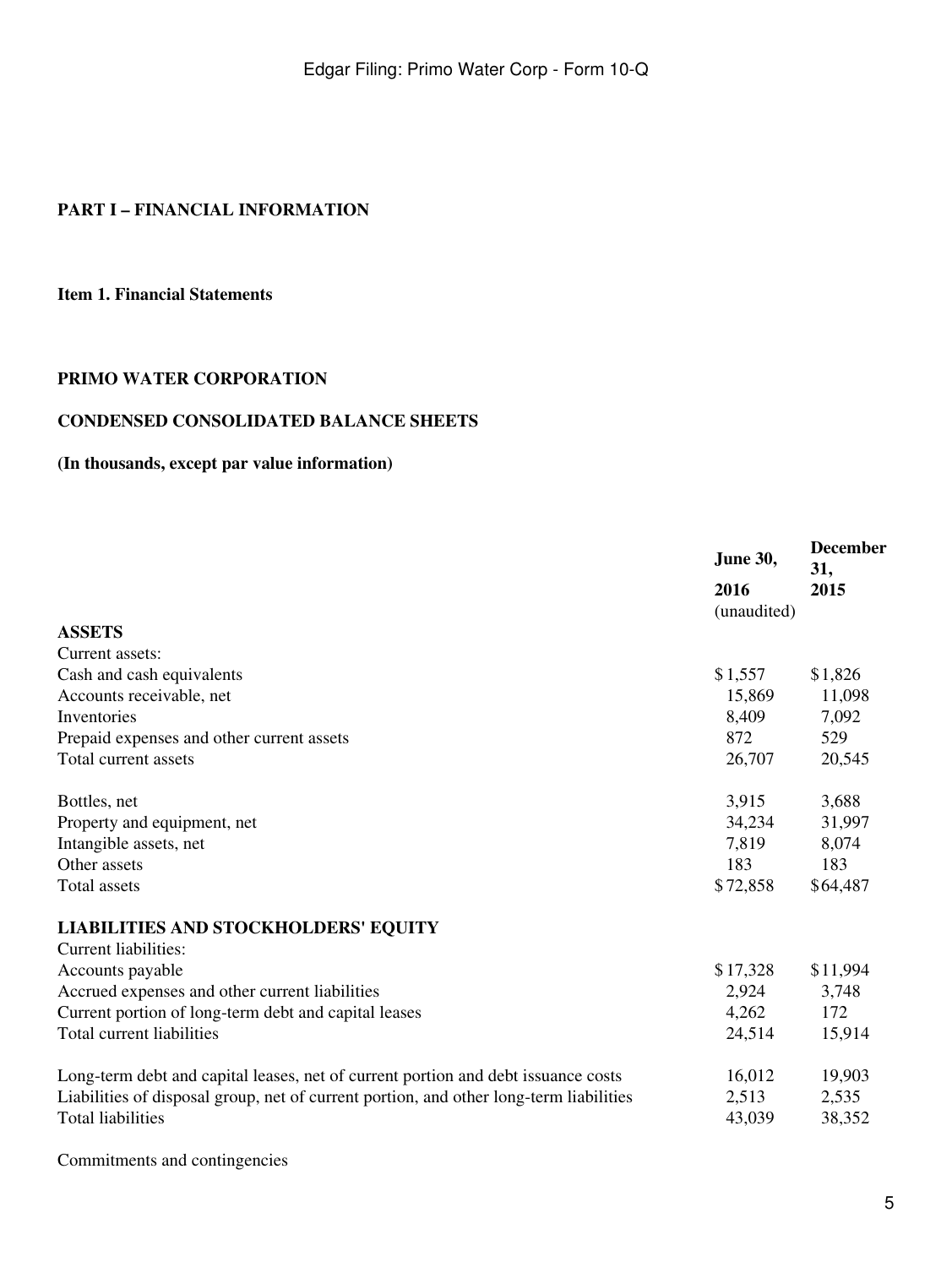| Stockholders' equity:                                                                                                                                               |            |                          |
|---------------------------------------------------------------------------------------------------------------------------------------------------------------------|------------|--------------------------|
| Preferred stock, \$0.001 par value - 10,000 shares authorized, none issued and outstanding                                                                          |            |                          |
| Common stock, \$0.001 par value - 70,000 shares authorized, 25,994 and 25,810 shares<br>issued and outstanding at June 30, 2016 and December 31, 2015, respectively | 26         | 26                       |
| Additional paid-in capital                                                                                                                                          | 281,677    | 281,476                  |
| Common stock warrants                                                                                                                                               | 7.492      | 7,492                    |
| Accumulated deficit                                                                                                                                                 | (258, 151) | (261, 447)               |
| Accumulated other comprehensive loss                                                                                                                                | (1,225)    | (1,412)<br>$\rightarrow$ |
| Total stockholders' equity                                                                                                                                          | 29,819     | 26,135                   |
| Total liabilities and stockholders' equity                                                                                                                          | \$72,858   | \$64,487                 |
|                                                                                                                                                                     |            |                          |

The accompanying notes are an integral part of the unaudited condensed consolidated financial statements.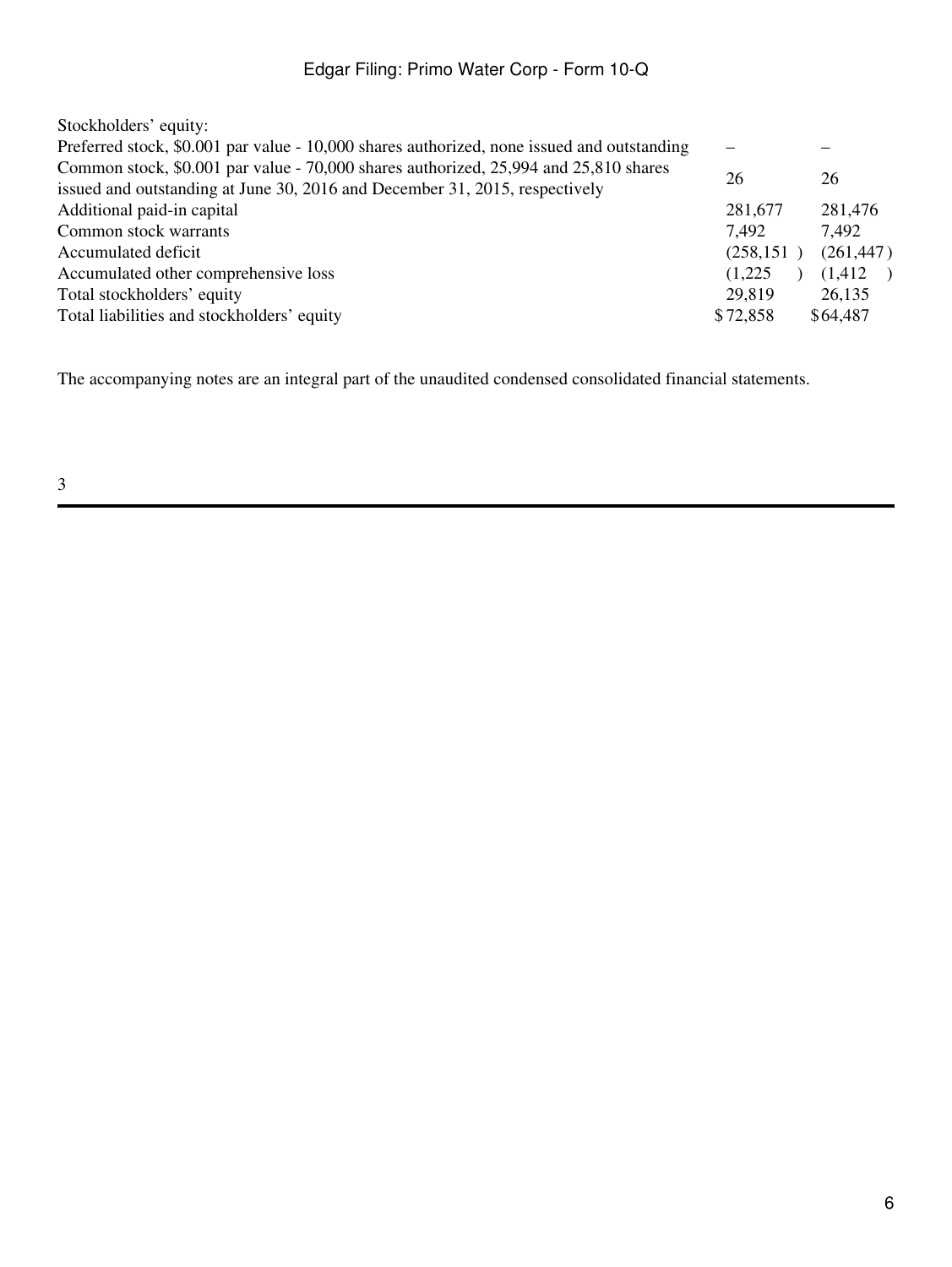# **CONDENSED CONSOLIDATED STATEMENTS OF OPERATIONS**

# **(Unaudited)**

# **(In thousands, except per share amounts)**

|                                                               | <b>Three months</b><br>ended June 30, |                         | Six months ended<br><b>June 30,</b> |                       |
|---------------------------------------------------------------|---------------------------------------|-------------------------|-------------------------------------|-----------------------|
|                                                               | 2016                                  | 2015                    | 2016                                | 2015                  |
| Net sales                                                     | \$34,385                              | \$32,399                | \$66,681                            | \$61,612              |
| Operating costs and expenses:                                 |                                       |                         |                                     |                       |
| Cost of sales                                                 | 23,968                                | 24,205                  | 46,915                              | 45,761                |
| Selling, general and administrative expenses                  | 4,778                                 | 4,345                   | 9,807                               | 9,010                 |
| Non-recurring costs                                           | 232                                   | 34                      | 438                                 | 56                    |
| Depreciation and amortization                                 | 2,421                                 | 2,468                   | 4,829                               | 5,053                 |
| Loss on disposal of property and equipment                    | 219                                   | 86                      | 412                                 | 151                   |
| Total operating costs and expenses                            | 31,618                                | 31,138                  | 62,401                              | 60,031                |
| Income from operations                                        | 2,767                                 | 1,261                   | 4,280                               | 1,581                 |
| Interest expense, net                                         | 489                                   | 504                     | 959                                 | 1,023                 |
| Income from continuing operations                             | 2,278                                 | 757                     | 3,321                               | 558                   |
| Loss from discontinued operations                             | (13)<br>$\lambda$                     | (31)                    | (25)<br>$\lambda$                   | (69)<br>$\mathcal{L}$ |
| Net income                                                    | \$2,265                               | \$726                   | \$3,296                             | \$489                 |
| Basic earnings per common share:                              |                                       |                         |                                     |                       |
| Income from continuing operations                             | \$0.08                                | \$0.03                  | \$0.12                              | \$0.02                |
| Loss from discontinued operations                             | (0.00)<br>$\lambda$                   | (0.00)<br>$\lambda$     | (0.00)<br>$\lambda$                 | (0.00)                |
| Net income                                                    | \$0.08                                | \$0.03                  | \$0.12                              | \$0.02                |
| Diluted earnings per common share:                            |                                       |                         |                                     |                       |
| Income from continuing operations                             | \$0.08                                | \$0.03                  | \$0.11                              | \$0.02                |
| Loss from discontinued operations                             | (0.00)<br>$\lambda$                   | (0.00)<br>$\rightarrow$ | (0.00)<br>$\rightarrow$             | (0.00)                |
| Net income                                                    | \$0.08                                | \$0.03                  | \$0.11                              | \$0.02                |
| Weighted average shares used in computing earnings per share: |                                       |                         |                                     |                       |
| <b>Basic</b>                                                  | 28,826                                | 24,990                  | 27,644                              | 24,837                |
| Diluted                                                       | 30,101                                | 26,549                  | 29,656                              | 26,391                |
|                                                               |                                       |                         |                                     |                       |

The accompanying notes are an integral part of the unaudited condensed consolidated financial statements.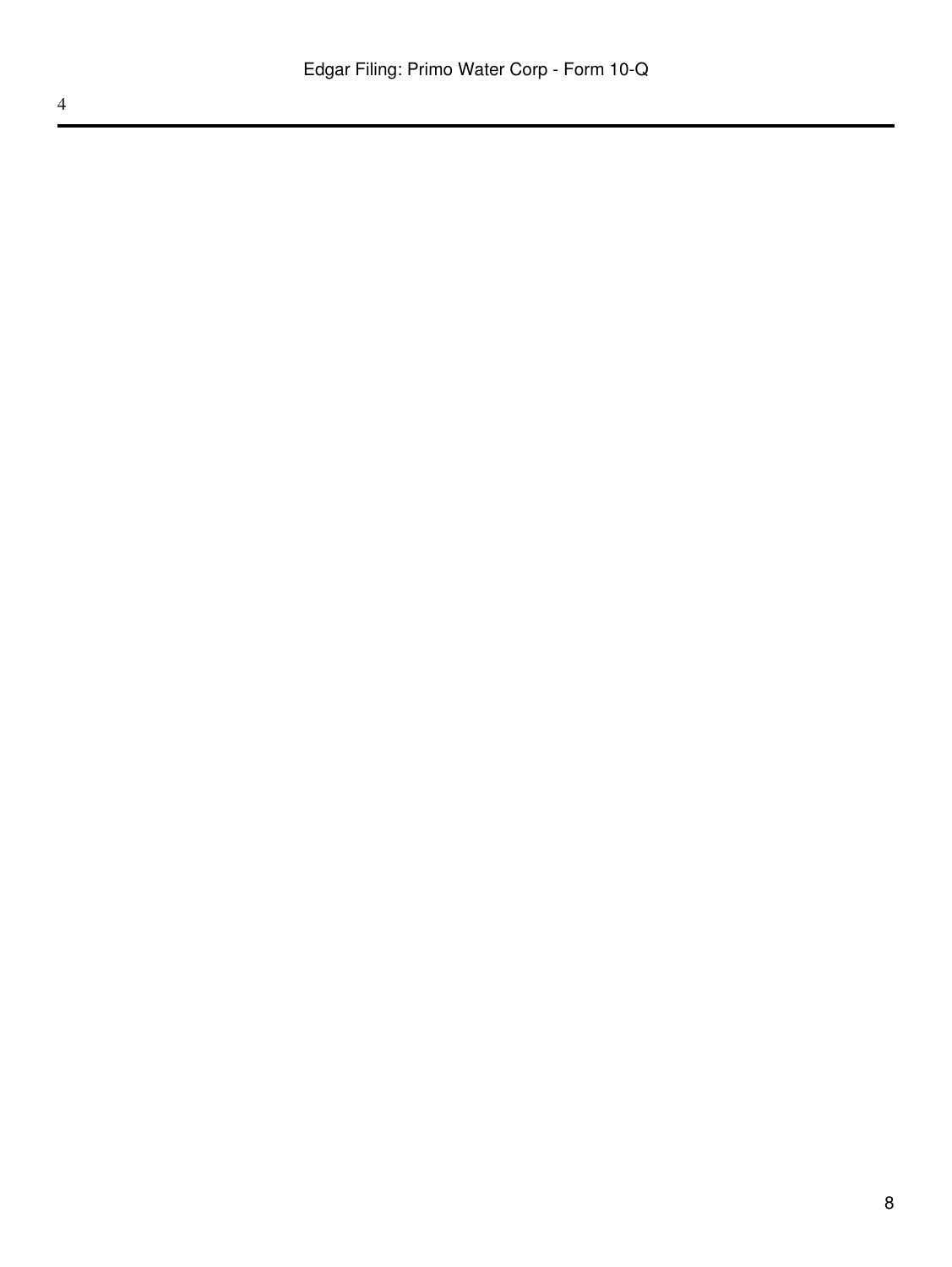### **CONDENSED CONSOLIDATED STATEMENTS OF COMPREHENSIVE INCOME**

**(Unaudited)**

**(In thousands)**

|                                               | <b>Three</b><br>months<br>ended<br><b>June 30,</b> |           | Six months<br>ended<br><b>June 30,</b> |       |
|-----------------------------------------------|----------------------------------------------------|-----------|----------------------------------------|-------|
|                                               | 2016                                               | 2015 2016 |                                        | 2015  |
| Net income                                    |                                                    |           | \$2,265 \$726 \$3,296 \$489            |       |
| Other comprehensive income (loss):            |                                                    |           |                                        |       |
| Foreign currency translation adjustments, net | $\overline{2}$                                     | 81        | 187                                    | (237) |
| Comprehensive income                          |                                                    |           | \$2,267 \$807 \$3,483 \$252            |       |

The accompanying notes are an integral part of the unaudited condensed consolidated financial statements.

5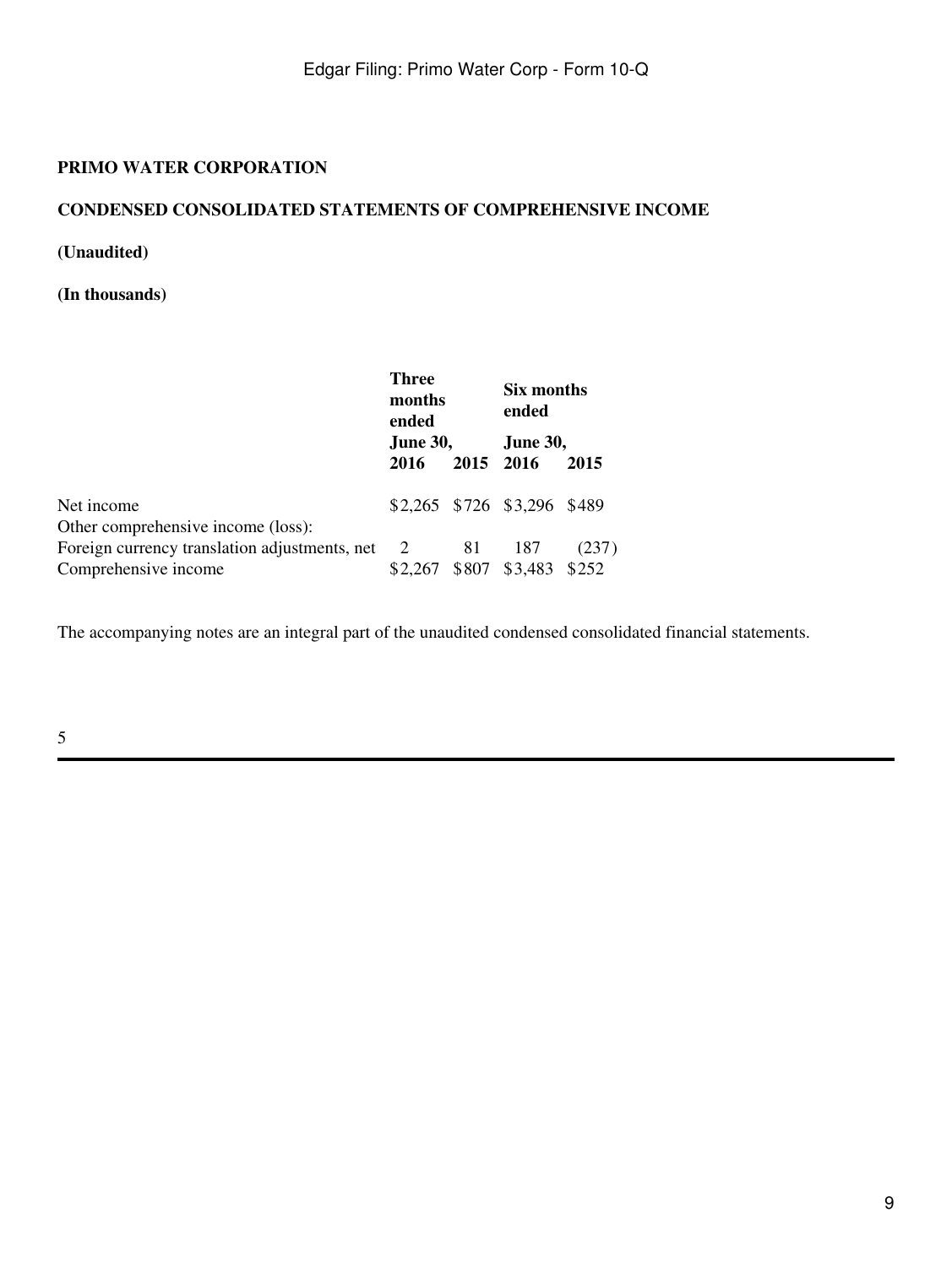# **CONDENSED CONSOLIDATED STATEMENTS OF CASH FLOWS**

# **(Unaudited)**

# **(In thousands)**

|                                                 | Six Months Ended June 30,<br>2016 |         |               | 2015      |               |  |
|-------------------------------------------------|-----------------------------------|---------|---------------|-----------|---------------|--|
| Cash flows from                                 |                                   |         |               |           |               |  |
| operating activities:                           |                                   |         |               |           |               |  |
| Net income                                      | \$                                | 3,296   |               | \$<br>489 |               |  |
| Less: Loss from                                 |                                   |         |               |           |               |  |
| discontinued                                    |                                   | (25)    | $\mathcal{)}$ | (69)      | $\mathcal{E}$ |  |
| operations                                      |                                   |         |               |           |               |  |
| Income from                                     |                                   | 3,321   |               | 558       |               |  |
| continuing operations                           |                                   |         |               |           |               |  |
| Adjustments to                                  |                                   |         |               |           |               |  |
| reconcile net income                            |                                   |         |               |           |               |  |
| to net cash provided                            |                                   |         |               |           |               |  |
| by operating                                    |                                   |         |               |           |               |  |
| activities:                                     |                                   |         |               |           |               |  |
| Depreciation and                                |                                   | 4,829   |               | 5,053     |               |  |
| amortization                                    |                                   |         |               |           |               |  |
| Loss on disposal of                             |                                   |         |               |           |               |  |
| property and                                    |                                   | 412     |               | 151       |               |  |
| equipment                                       |                                   |         |               |           |               |  |
| Stock-based                                     |                                   |         |               |           |               |  |
| compensation                                    |                                   | 1,046   |               | 1,175     |               |  |
| expense                                         |                                   |         |               |           |               |  |
| Non-cash interest                               |                                   | 55      |               | 55        |               |  |
| expense                                         |                                   |         |               |           |               |  |
| Realized foreign                                |                                   |         |               |           |               |  |
| currency exchange                               |                                   | (172)   | $\mathcal{E}$ | 152       |               |  |
| loss and other, net                             |                                   |         |               |           |               |  |
| Changes in operating<br>assets and liabilities: |                                   |         |               |           |               |  |
| Accounts receivable                             |                                   | (4,708) |               | (1,380)   |               |  |
| Inventories                                     |                                   | (1,290) | $\mathcal{E}$ | (1,903)   | $\mathcal{L}$ |  |
| Prepaid expenses and                            |                                   |         |               |           |               |  |
| other assets                                    |                                   | (337)   | $\mathcal{E}$ | 340       |               |  |
| Accounts payable                                |                                   | 5,305   |               | 4,554     |               |  |
| Accrued expenses and                            |                                   | (675)   | $\mathcal{E}$ | (238)     | $\mathcal{E}$ |  |
| other liabilities                               |                                   |         |               |           |               |  |
|                                                 |                                   | 7,786   |               | 8,517     |               |  |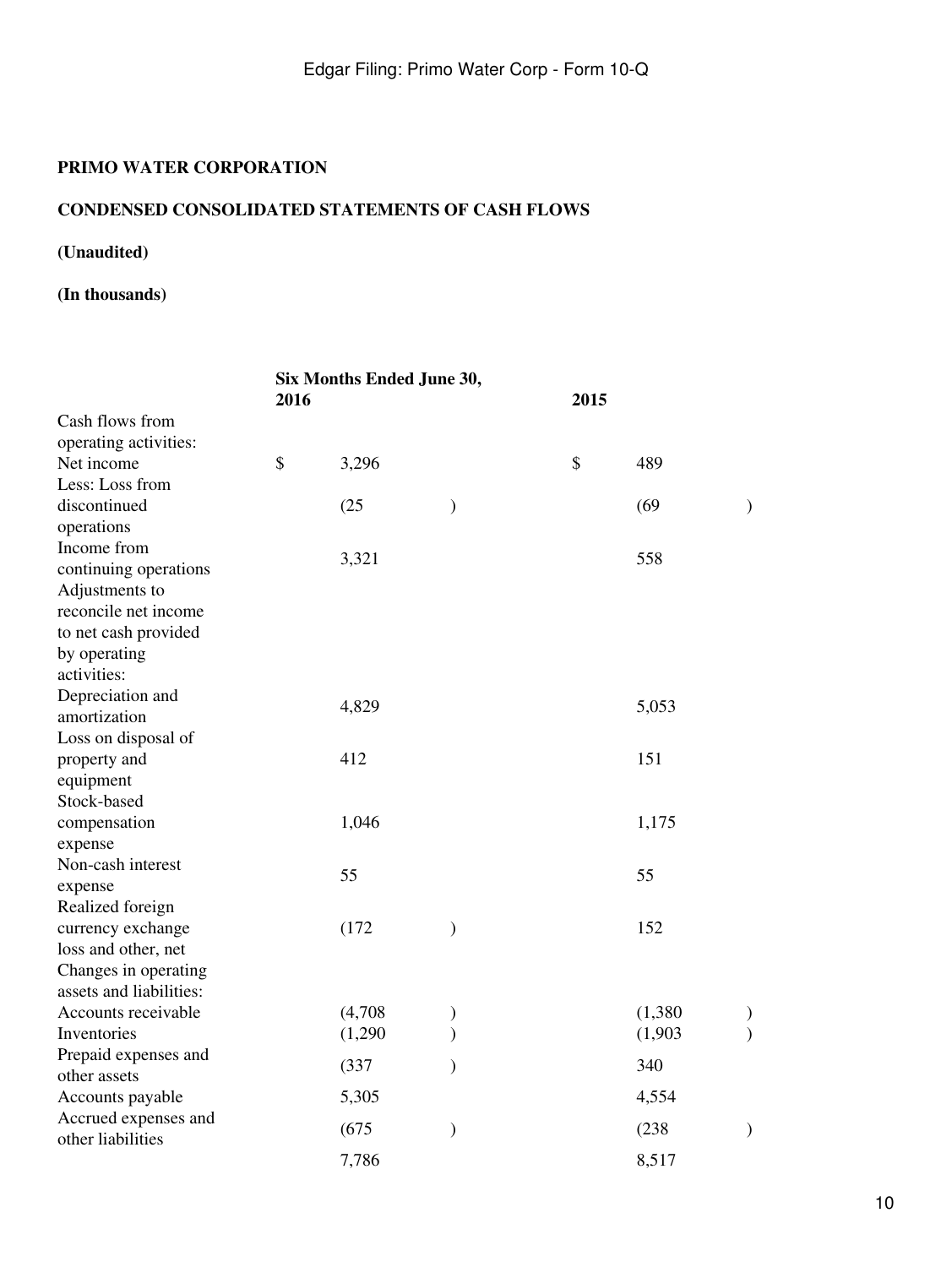| Net cash provided by |
|----------------------|
| operating activities |

| Cash flows from         |             |               |             |               |
|-------------------------|-------------|---------------|-------------|---------------|
| investing activities:   |             |               |             |               |
| Purchases of property   | (5, 423)    | )             | (2,682)     | $\mathcal{)}$ |
| and equipment           |             |               |             |               |
| Purchases of bottles,   | (1,329)     | $\mathcal{E}$ | (1, 361)    | $\mathcal{E}$ |
| net of disposals        |             |               |             |               |
| Proceeds from the       |             |               |             |               |
| sale of property and    | 8           |               | 14          |               |
| equipment               |             |               |             |               |
| Additions to and        |             |               |             |               |
| acquisitions of         | (36)        | $\mathcal{E}$ | (4)         | $\mathcal{E}$ |
| intangible assets       |             |               |             |               |
| Net cash used in        | (6,780)     |               | (4,033)     | $\mathcal{E}$ |
| investing activities    |             |               |             |               |
| Cash flows from         |             |               |             |               |
| financing activities:   |             |               |             |               |
| Borrowings under        |             |               |             |               |
| Revolving Credit        | 20,900      |               | 13,100      |               |
| Facility                |             |               |             |               |
| Payments under          |             |               |             |               |
| Revolving Credit        | (20,900)    | $\mathcal{E}$ | (15,100)    | $\mathcal{Y}$ |
| Facility                |             |               |             |               |
| Note payable and        |             |               |             |               |
| capital lease           | (143)       | $\mathcal{E}$ | (69)        | $\mathcal{)}$ |
| payments                |             |               |             |               |
| Stock option and        |             |               |             |               |
| employee stock          | (1,177)     | $\mathcal{E}$ | 39          |               |
| purchase activity, net  |             |               |             |               |
| Net cash used in        |             |               |             |               |
| financing activities    | (1,320)     | $\mathcal{E}$ | (2,030)     | $\mathcal{)}$ |
| Cash used in            |             |               |             |               |
| operating activities of |             |               |             |               |
| discontinued            | (52)        | $\mathcal{E}$ | (92)        | $\mathcal{E}$ |
| operations              |             |               |             |               |
| Effect of exchange      |             |               |             |               |
| rate changes on cash    | 97          |               | (54)        | $\mathcal{)}$ |
| and cash equivalents    |             |               |             |               |
| Net (decrease)          |             |               |             |               |
| increase in cash and    | (269)       | $\mathcal{E}$ | 2,308       |               |
| cash equivalents        |             |               |             |               |
| Cash and cash           |             |               |             |               |
| equivalents,            | 1,826       |               | 495         |               |
| beginning of year       |             |               |             |               |
| Cash and cash           | \$<br>1,557 |               | \$<br>2,803 |               |
| equivalents, end of     |             |               |             |               |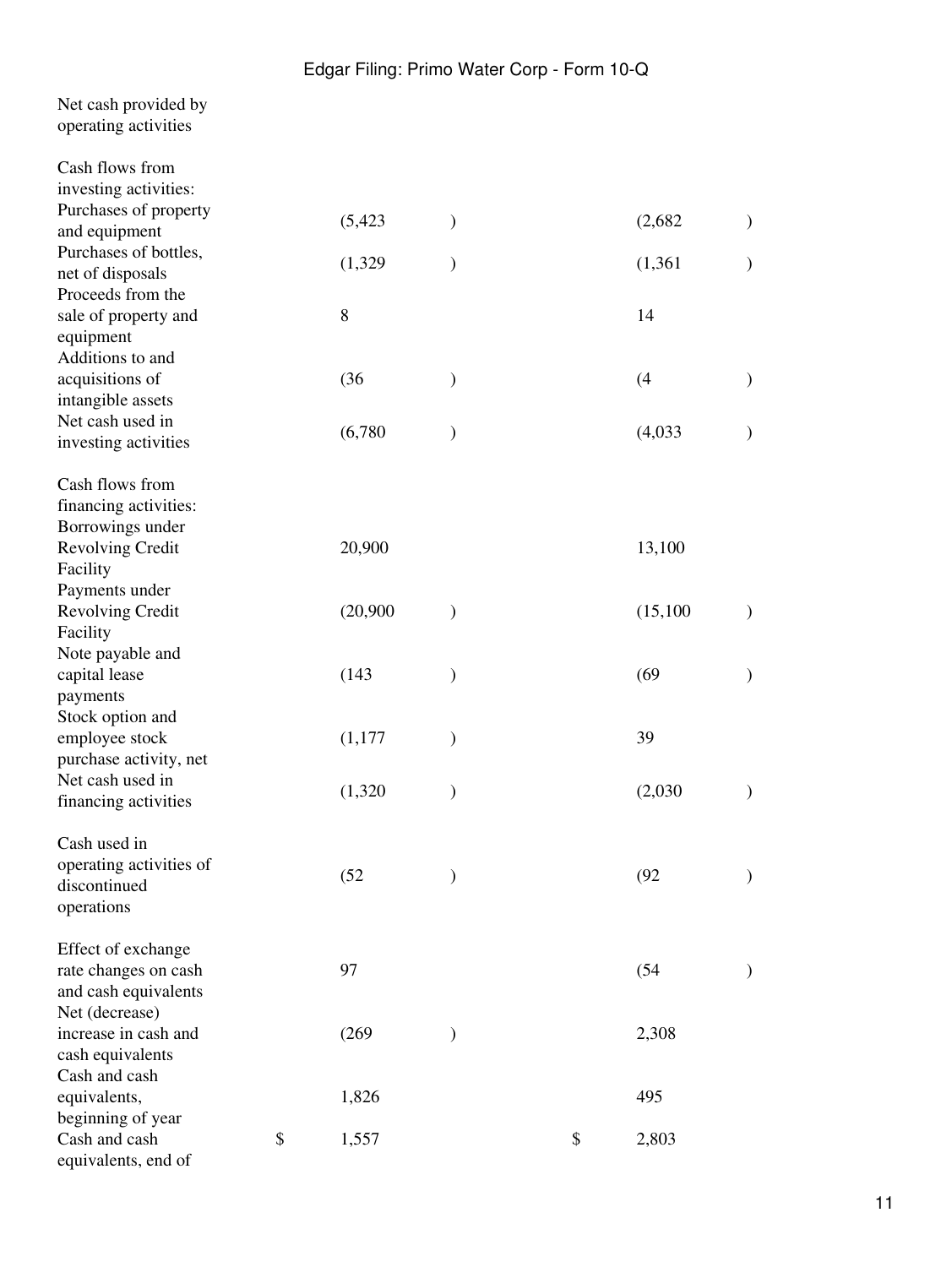period

The accompanying notes are an integral part of the unaudited condensed consolidated financial statements.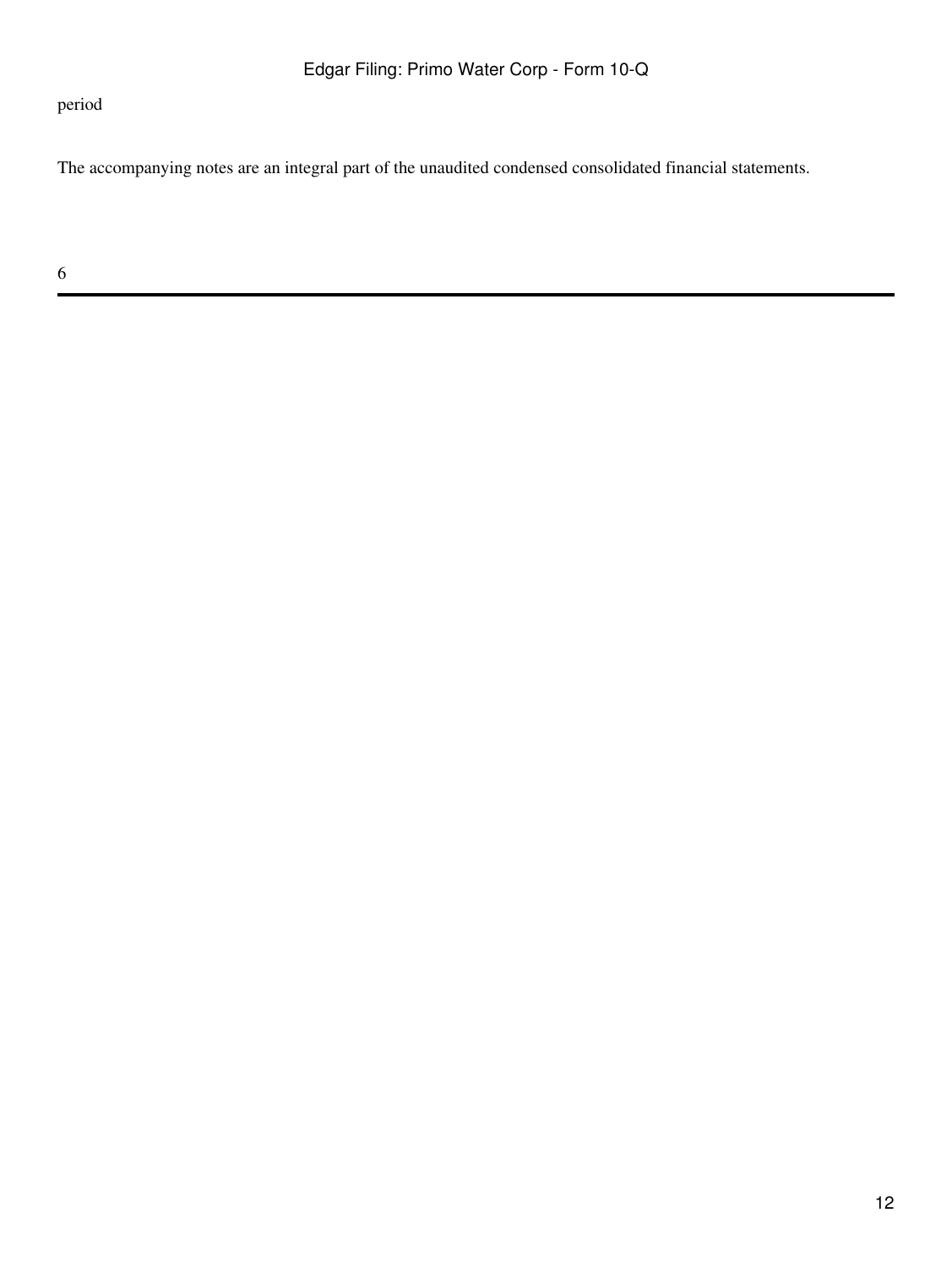### **NOTES TO CONDENSED CONSOLIDATED FINANCIAL STATEMENTS (UNAUDITED)**

**(In thousands, except per share amounts)**

#### **1.Description of Business and Significant Accounting Policies**

*Business*

Primo Water Corporation (together with its consolidated subsidiaries, "Primo," "we," "our," "us") is North America's leading single source provider of multi-gallon purified bottled water, self-service refill water and water dispensers sold through major retailers in the United States and Canada.

*Unaudited Interim Financial Information*

The accompanying interim condensed consolidated financial statements have been prepared in accordance with our accounting practices described in our audited consolidated financial statements as of and for the year ended December 31, 2015, and are unaudited. In the opinion of management, the unaudited interim condensed consolidated financial statements included herein contain all adjustments necessary to present fairly our financial position, results of operations and cash flows for the periods indicated. Such adjustments, other than nonrecurring adjustments that have been separately disclosed, are of a normal, recurring nature. The operating results for interim periods are not necessarily indicative of results to be expected for a full year or future interim periods. The unaudited interim condensed consolidated financial statements should be read in conjunction with the audited consolidated financial statements and accompanying notes as of and for the year ended December 31, 2015. The accompanying interim condensed consolidated financial statements are presented in accordance with the rules and regulations of the Securities and Exchange Commission and, accordingly, do not include all the disclosures required by generally accepted accounting principles in the United States ("U.S. GAAP") with respect to annual financial statements. Certain significant accounting policies, in addition to those described below, are summarized in our 2015 Form 10-K. Certain 2015 amounts in the accompanying interim condensed consolidated financial statements have been reclassified to conform to the 2016 presentation, with no effect on stockholders' equity or net income as previously presented.

*Revenue Recognition*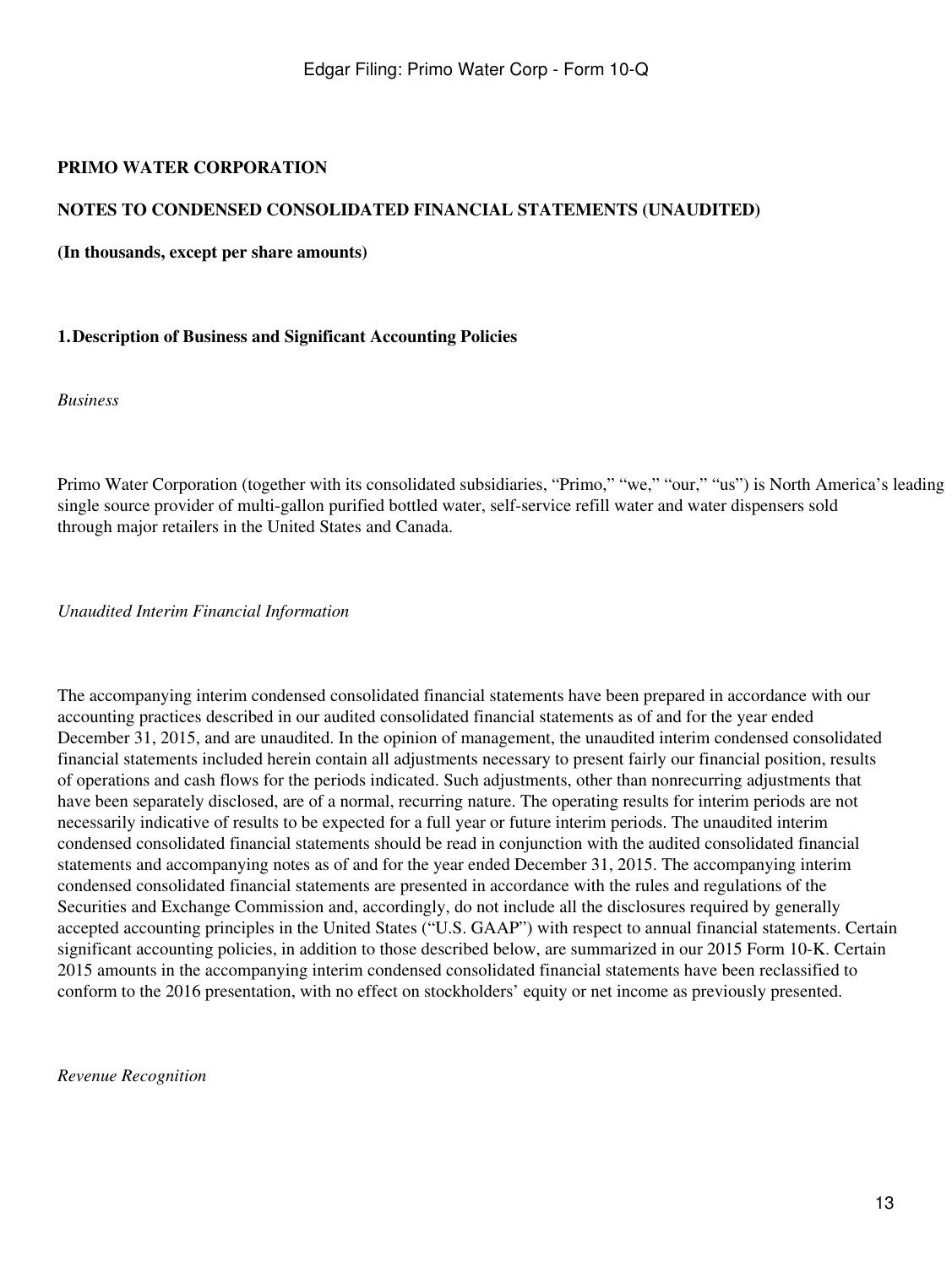# Edgar Filing: Primo Water Corp - Form 10-Q

Revenue is recognized for the sale of multi-gallon purified bottled water upon either the delivery of inventory to the retail store or the purchase by the consumer. Revenue is either recognized as an exchange transaction (where a discount is provided on the purchase of a multi-gallon bottle of purified water for the return of an empty multi-gallon bottle) or a non-exchange transaction. Revenues on exchange transactions are recognized net of the exchange discount. Self-service refill water revenue is recognized as the filtered water is purchased by the consumer or retailer, which is measured by the water dispensing equipment meter.

Revenue is recognized for the sale of our water dispenser products when title is transferred to our retail customers. We have no contractual obligation to accept returns nor do we guarantee sales. However, we will at times accept returns or issue credits for manufacturer defects or for units that were damaged in transit. Revenues are recognized net of an estimated allowance for returns using an average return rate based upon historical experience.

In addition, we offer certain incentives such as coupons and rebates that are netted against and reduce net sales in the condensed consolidated statements of operations. With the purchase of certain of our water dispensers we include a coupon for a free multi-gallon bottle of purified water. No revenue is recognized with respect to the redemption of the coupon for a free multi-gallon bottle of water and the cost of the multi-gallon bottle of purified water is included in cost of sales.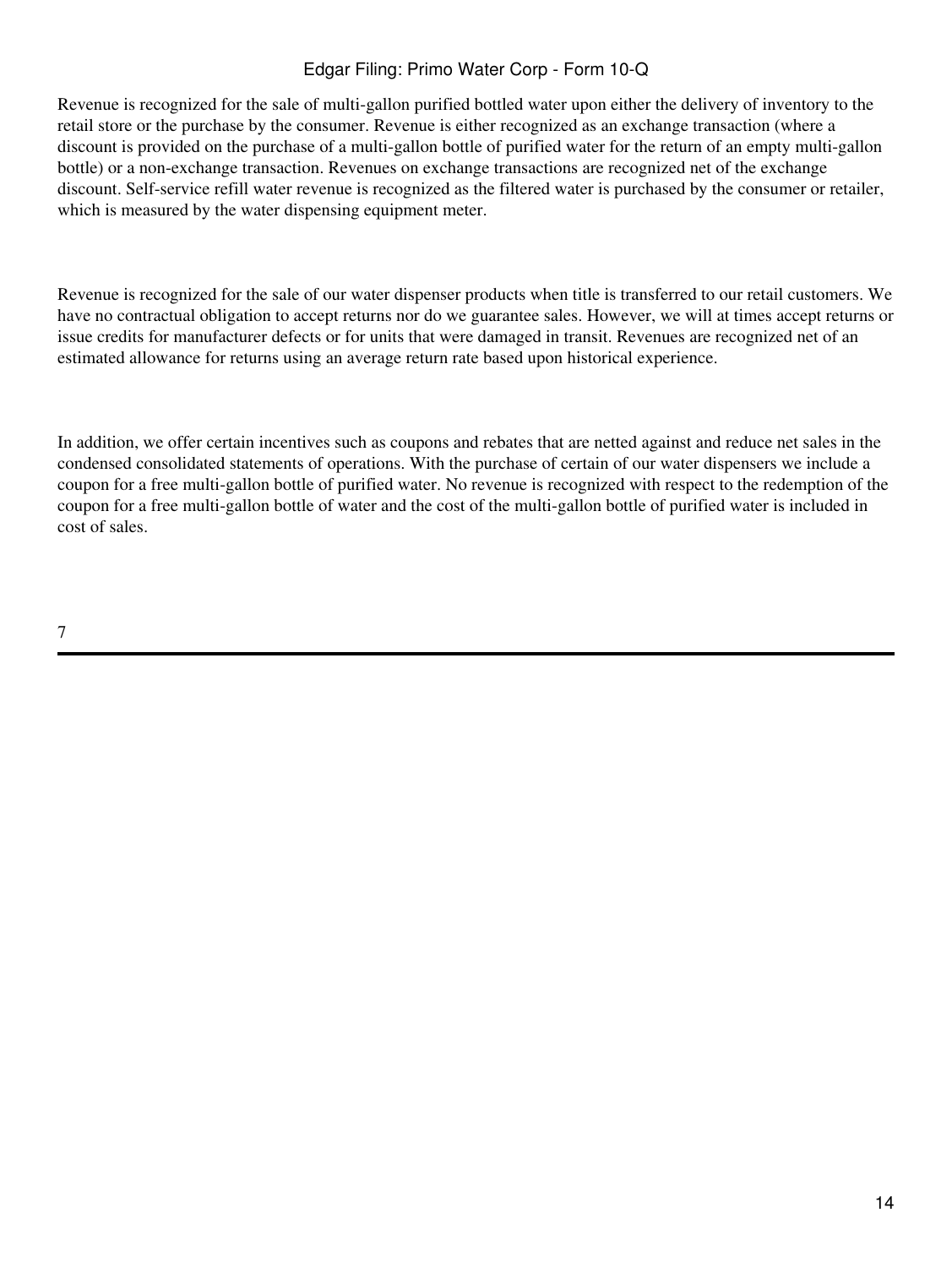#### *Accounts Receivable*

All trade accounts receivable are due from customers located within the United States and Canada. We maintain an allowance for sales discounts, rebates and promotions based on our arrangements with customers. Accounts receivable, net included allowances for sales discounts, rebates and promotions of \$656 and \$586 at June 30, 2016 and December 31, 2015, respectively. Accounts receivable, net included allowances for doubtful accounts of \$104 and \$101 at June 30, 2016 and December 31, 2015, respectively. The allowance for doubtful accounts is based on a review of specifically identified accounts in addition to an overall aging analysis. Judgments are made with respect to the collectability of accounts receivable based on historical experience and current economic trends. Actual losses could differ from those estimates. Accounts receivable, net includes an allowance for returns of \$1,078 and \$965 at June 30, 2016 and December 31, 2015, respectively. The allowance for returns is computed using an average return rate based upon historical experience.

#### *Concentrations of Risk*

Our principal financial instruments subject to potential concentration of credit risk are cash, trade receivables and accounts payable. We invest our funds in a highly rated institution and believe the financial risk associated with cash and cash equivalents in excess of federally insured amounts is minimal. We perform ongoing credit evaluations of our customers' financial condition and maintain allowances for doubtful accounts that we believe are sufficient to provide for losses that may be sustained on realization of accounts receivable.

#### *Stock-Based Compensation*

We estimate the grant date fair value of equity awards and amortize this value over the performance or service period. We measure the fair value of awards granted under the Primo Water Corporation Value Creation Plan (the "VCP") and stock options using a Black-Scholes option pricing model which incorporates multiple complex and subjective inputs and assumptions (see "Note 4 – Stock-Based Compensation"). These variables include the expected term of the award, the expected stock price volatility over the expected term and risk-free interest rate. For restricted stock awards, we measure the fair value based upon the market price of our common stock on the date of the grant. Compensation expense is generally recognized on a straight-line basis over the service period. For awards with performance conditions, we begin recognizing compensation expense when it becomes probable that the performance condition will be attained. Stock-based compensation expense is reflected in selling, general, and administrative expenses.

*Basic and Diluted Earnings Per Share*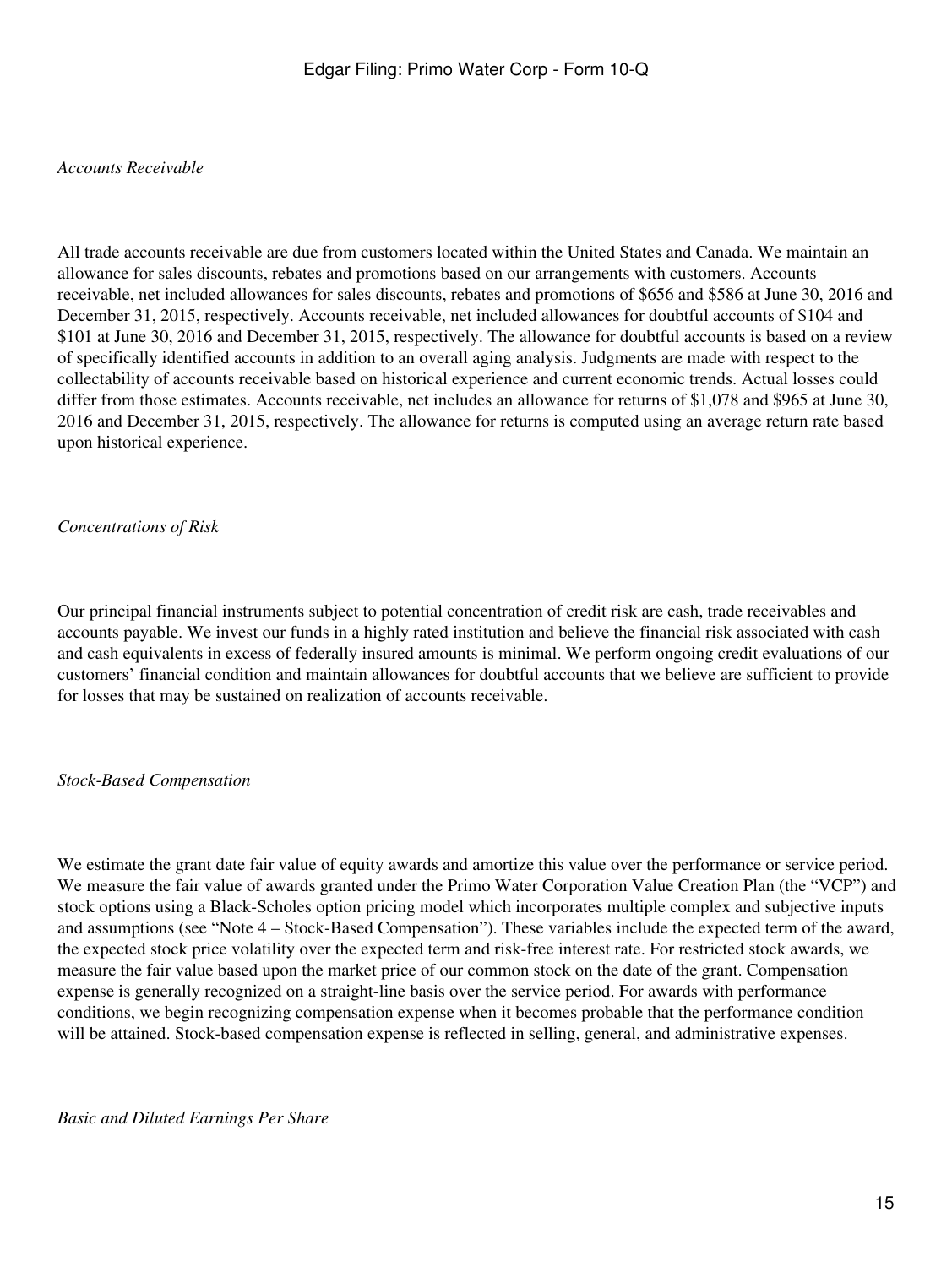# Edgar Filing: Primo Water Corp - Form 10-Q

Earnings per share has been computed using the weighted average number of shares of common stock outstanding during each period. Diluted amounts per share include the dilutive impact, if any, of our outstanding potential common shares, such as stock options, restricted stock units and warrants. Diluted amounts per share also include the dilutive impact, if any, of contingently issuable shares related to awards under the VCP. As performance-based awards, such dilutive impact is based on the number of shares, if any, that would be issuable under the terms of the VCP if the end of the reporting period were the end of the contingency period. Once the issuance is no longer contingent, such shares are included in the computation of basic earnings per share. Potential common shares that are anti-dilutive are excluded from the calculation of diluted net loss per common share.

#### *Cumulative Translation Adjustment and Foreign Currency Transactions*

The local currency of our operations in Canada is considered to be the functional currency. Assets and liabilities of the Canada subsidiary are translated into U.S. dollars using the exchange rates in effect at the balance sheet date. Results of operations are translated using the average exchange rate prevailing throughout the period. The effects of unrealized exchange rate fluctuations on translating foreign currency assets and liabilities into U.S. dollars are presented as foreign currency translation adjustments, net included in other comprehensive income in the condensed consolidated statements of comprehensive income. With the exception of transaction gains and losses on certain intercompany balances which we have determined are of a long-term investment nature, realized gains and losses on foreign currency transactions are included in the condensed consolidated statements of operations. At June 30, 2016 and December 31, 2015, accumulated other comprehensive loss balances of \$1,225 and \$1,412, respectively, were related to unrealized foreign currency translation adjustments and transaction gains and losses on certain intercompany balances.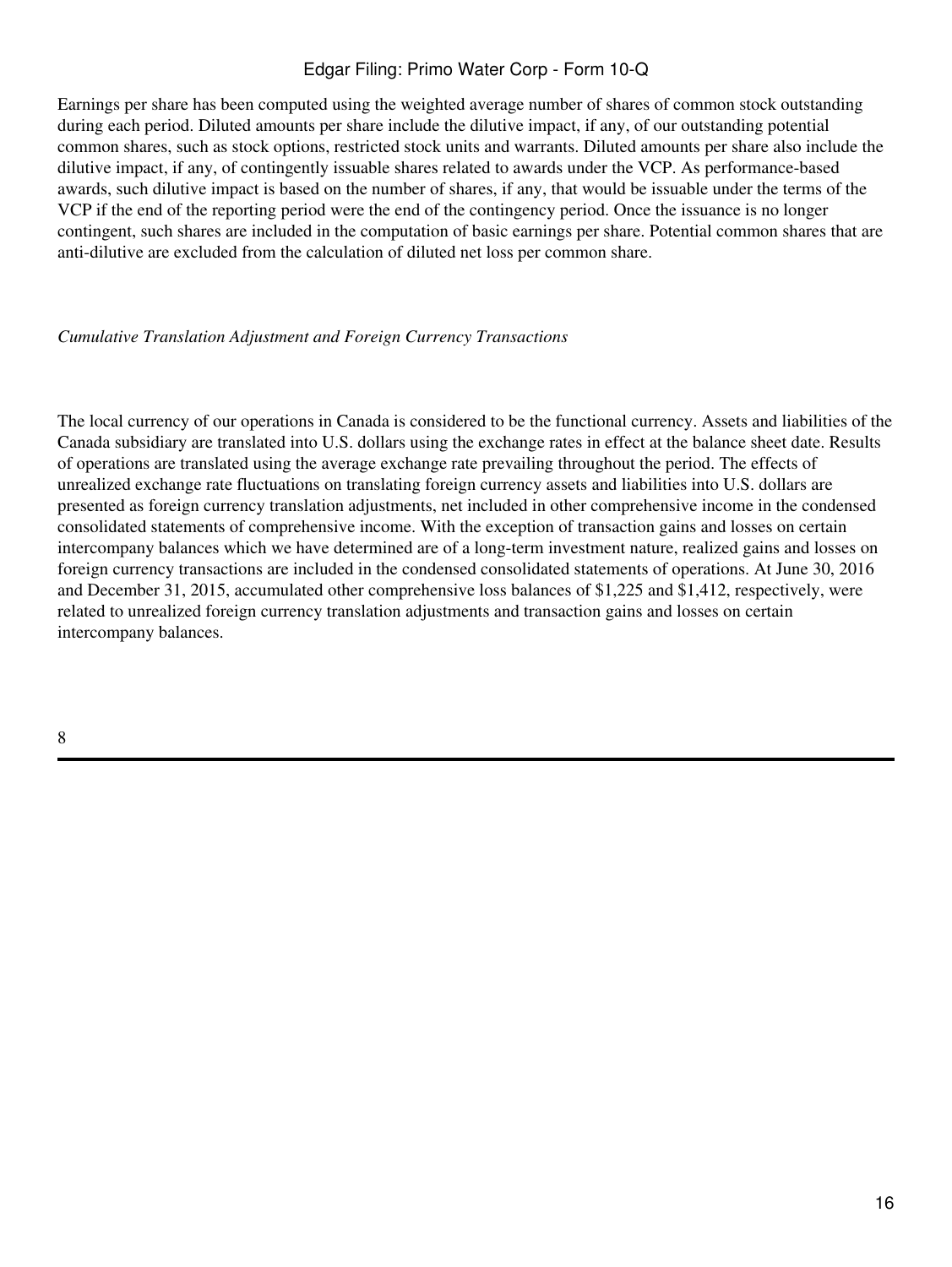#### *Non-recurring Costs*

Transactions that are unusual in nature or which occur infrequently, but not both, are reported as non-recurring costs on our condensed consolidated statements of operations. Non-recurring costs consist primarily of transition and other expenses associated with the strategic alliance agreement (the "DS Services Agreement") with DS Services of America, Inc. ("DS Services").

### *Recent Accounting Pronouncements*

In April 2015, the Financial Accounting Standards Board (FASB) issued updated guidance requiring that debt issuance costs related to a recognized debt liability be presented in the balance sheet as a direct deduction from the carrying amount of that debt liability, consistent with the presentation of debt discounts. We have adopted the amendments of this updated guidance effective January 1, 2016 and retrospectively applied to all periods presented. The adoption resulted in the \$386 reclassification of debt issuance costs, net from other assets to long-term debt and capital leases, net of current portion and debt issuance costs on the condensed consolidated balance sheets as of December 31, 2015.

In May 2014, the FASB issued updated guidance which supersedes existing revenue recognition requirements in U.S. GAAP. The updated guidance requires that an entity recognize revenue to depict the transfer of promised goods or services to customers in an amount that reflects the consideration to which the entity expects to be entitled in exchange for those goods or services. To achieve that core principle, the guidance establishes a five-step approach for the recognition of revenue. In March, April and May 2016, the FASB issued further guidance to provide clarity regarding principal versus agent considerations, the identification of performance obligations and certain other matters. The updates are currently effective for annual reporting periods beginning after December 15, 2017, including interim periods within that reporting period. We are currently evaluating the impact of adopting this guidance on our consolidated financial statements.

### **2.Discontinued Operations**

During 2012, we committed to a plan to sell the assets of the sparkling beverage appliances, flavorings, CO<sup>2</sup> cylinders and accessories business sold under the Flavorstation brand as well as the Omnifrio single-serve business (the "Disposal Group") and initiated an active program to execute this plan. In addition, we determined that the Disposal Group met all of the criteria for classification as discontinued operations. As a result, current and prior year amounts and disclosures reflect these operations as discontinued operations. For each period presented, loss from discontinued operations consisted primarily of selling, general and administrative costs associated with the resolution of contingencies and other matters that arose from and that are directly related to the operations of the Disposal Group before its disposal.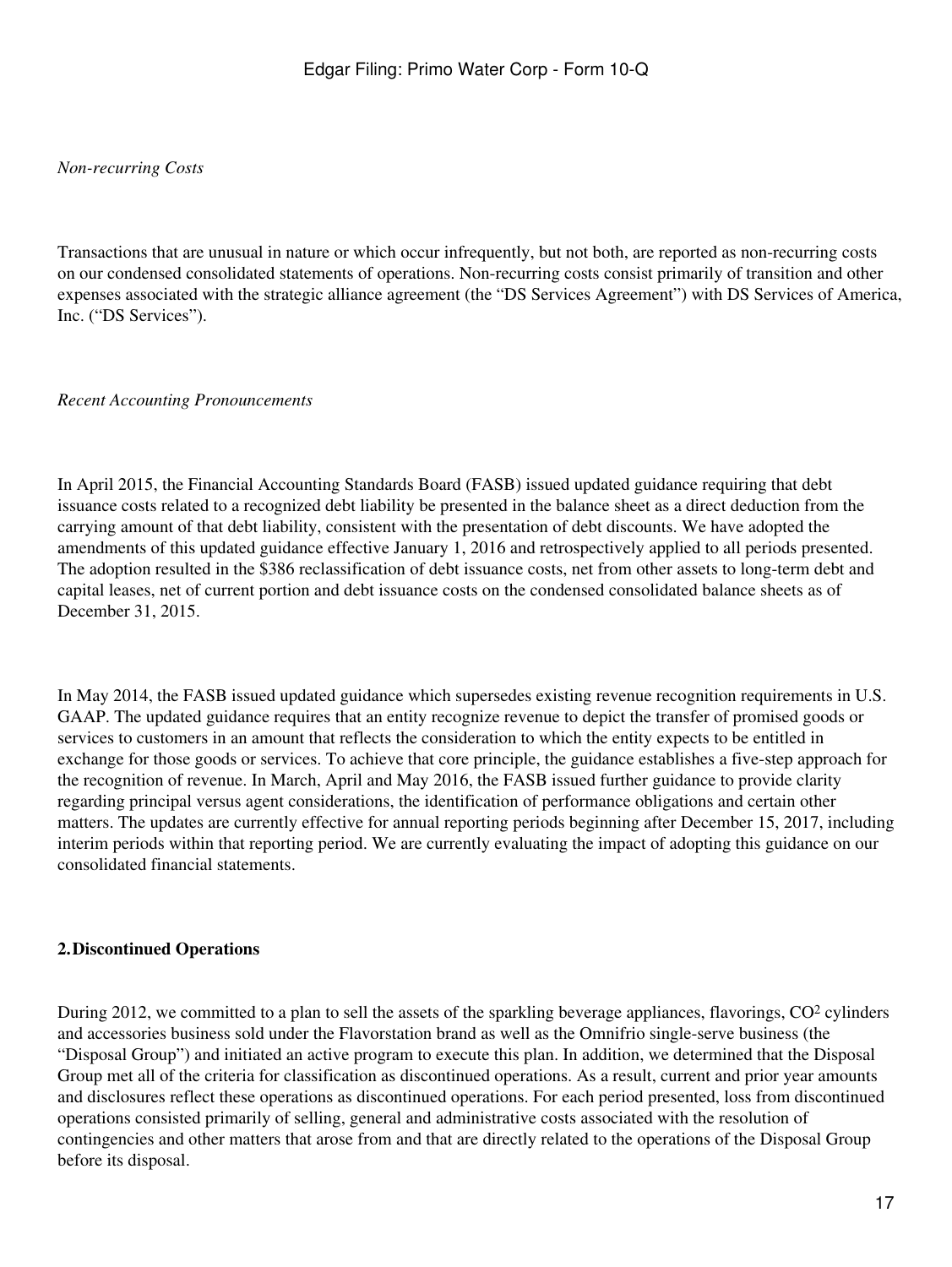Accrued expenses and other current liabilities of the disposal group of \$11 and \$15 at June 30, 2016 and December 31, 2015, respectively, are presented within accrued expenses and other current liabilities on the condensed consolidated balances. Other long-term liabilities of the disposal group of \$1,919 and \$1,942 at June 30, 2016 and December 31, 2015, respectively, are presented within liabilities of disposal group, net of current portion, and other long-term liabilities on the condensed consolidated balance sheets.

### **3.Debt and Capital Leases, net of Debt Issuance Costs**

Debt and capital leases, net of debt issuance costs are summarized as follows:

|                                                                                   | June<br>30,<br>2016 | <b>December</b><br>31,<br>2015 |
|-----------------------------------------------------------------------------------|---------------------|--------------------------------|
| Revolving Credit Facility, net of debt issuance costs                             | \$(128)             | $)$ \$ (149)                   |
| Term Notes, net of debt issuance costs                                            | 19.797              | 19,763                         |
| Capital leases                                                                    | 605<br>20,274       | 461<br>20,075                  |
| Less current portion                                                              | (4,262)             | (172)                          |
| Long-term debt and capital leases, net of current portion and debt issuance costs | \$16,012            | \$19,903                       |

9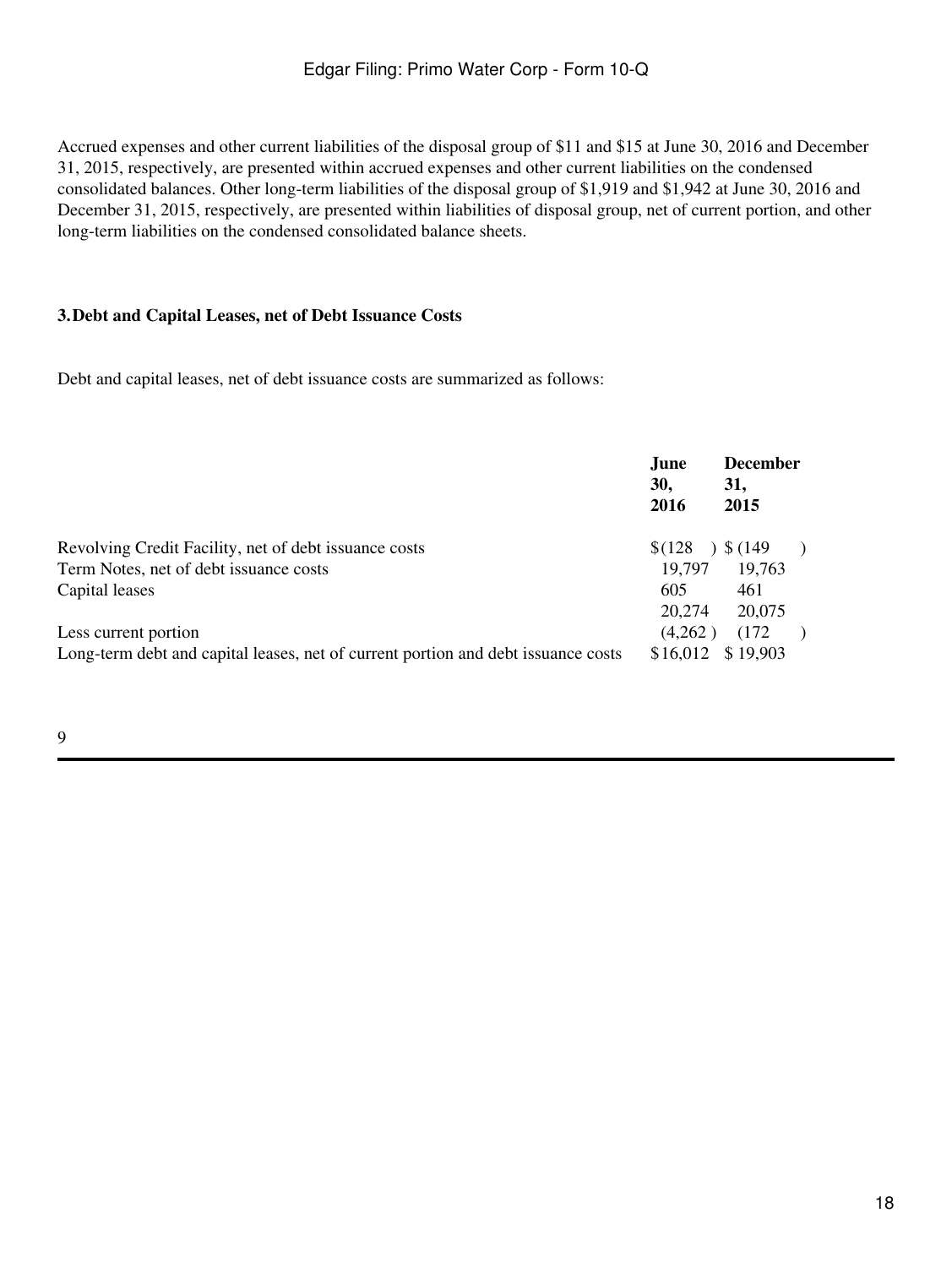### *Revolving Credit Facility and Term Notes*

On June 20, 2014, we entered into a note purchase agreement (the "Credit Agreement"), which was subsequently amended on March 7, 2016, that provides up to \$35,000 in secured indebtedness and consists of a \$15,000 revolving credit facility (the "Revolving Credit Facility") and \$20,000 in term notes (the "Term Notes"). The Revolving Credit Facility matures on June 20, 2019 with all outstanding borrowings and accrued interest to be repaid on such date and the Term Notes mature on June 20, 2021 with all outstanding indebtedness and accrued interest to be repaid on such date. The Revolving Credit Facility and Term Notes are secured on a first priority basis by substantially all of our assets. Interest on outstanding amounts owed under the Term Notes is payable quarterly at the rate of 7.8%. Principal payments under the Term Notes are payable in five annual \$4,000 installments beginning on June 20, 2017.

Interest on outstanding borrowings under the Revolving Credit Facility is payable at our option at either (i) the Base Rate, defined as the greater of the Prime Rate, the Federal Funds Effective Rate plus 0.50% or the LIBOR for a three-month interest period plus 1.0%, plus in each such case a margin of 3.25% or (ii) a one-, two-, three- or six-month LIBOR rate, plus a margin of 4.25%. We are required to pay a commitment fee of 0.50% on the unused amount of the commitment under the Revolving Credit Facility. As of June 30, 2016, we had no outstanding borrowings and our availability was \$15,000 under the Revolving Credit Facility.

The Credit Agreement contains a number of affirmative and restrictive financial covenants (including limitations on dissolutions, sales of assets, investments, and indebtedness and liens) that use adjusted EBITDA ("Adjusted EBITDA"). Adjusted EBITDA is a non-U.S. GAAP financial measure that is calculated as income from continuing operations before depreciation and amortization; interest expense, net; non-cash, stock-based compensation expense; non-recurring costs; and loss on disposal of property and equipment and other.

The primary covenants included in the Revolving Credit Facility are as follows: (i) a ratio of consolidated total indebtedness to Adjusted EBITDA of no more than 2.75 to 1.00 as of the last day of each month (measured on a trailing four-quarter basis), (ii) a consolidated tangible net worth requirement measured at the end of each month of no less than \$11,000 plus 50% of consolidated net income on a cumulative basis for each fiscal quarter beginning with the quarter ended June 30, 2014 (net losses are disregarded), and (iii) a ratio of Adjusted EBITDA to consolidated fixed charges of no less than 1.00 to 1.00 as of the last day of each quarter (measured on a trailing four-quarter basis). At June 30, 2016 we were in compliance with all covenants with: (i) a consolidated total indebtedness to Adjusted EBITDA ratio of 0.98 to 1.00, (ii) consolidated tangible net worth of \$22,000 compared to the adjusted minimum of \$13,804 and (iii) an Adjusted EBITDA to consolidated fixed charges ratio of 1.26 to 1.00.

#### **4.Stock-Based Compensation**

#### *Overview*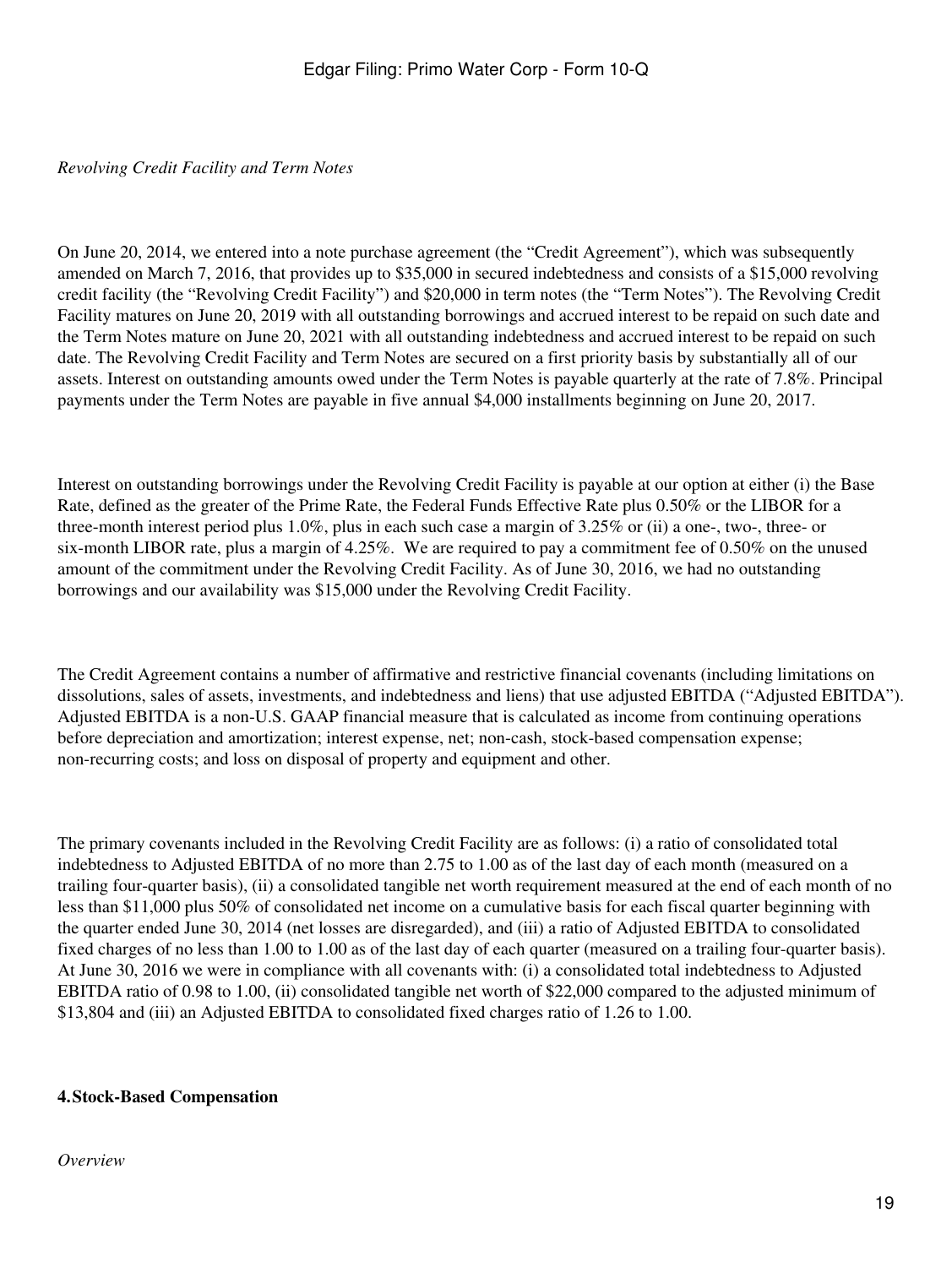Total non-cash stock-based compensation expense by award type for all of our plans, all of which is included in selling, general and administrative expenses on our condensed consolidated statements of operations, was as follows:

|                                     | Three<br>months<br>ended June ended June 30,<br>30, |                |         |               |  | Six months |
|-------------------------------------|-----------------------------------------------------|----------------|---------|---------------|--|------------|
|                                     |                                                     | 2016 2015 2016 |         | 2015          |  |            |
| Stock options                       | \$182                                               | \$127          | \$329   | \$238         |  |            |
| Restricted stock                    | 289                                                 | 69             | 434     | 267           |  |            |
| Value Creation Plan                 |                                                     | 332            | 254     | 647           |  |            |
| <b>Employee Stock Purchase Plan</b> | 15<br>\$486                                         | 12<br>\$540    | 29      | 23<br>\$1,175 |  |            |
|                                     |                                                     |                | \$1,046 |               |  |            |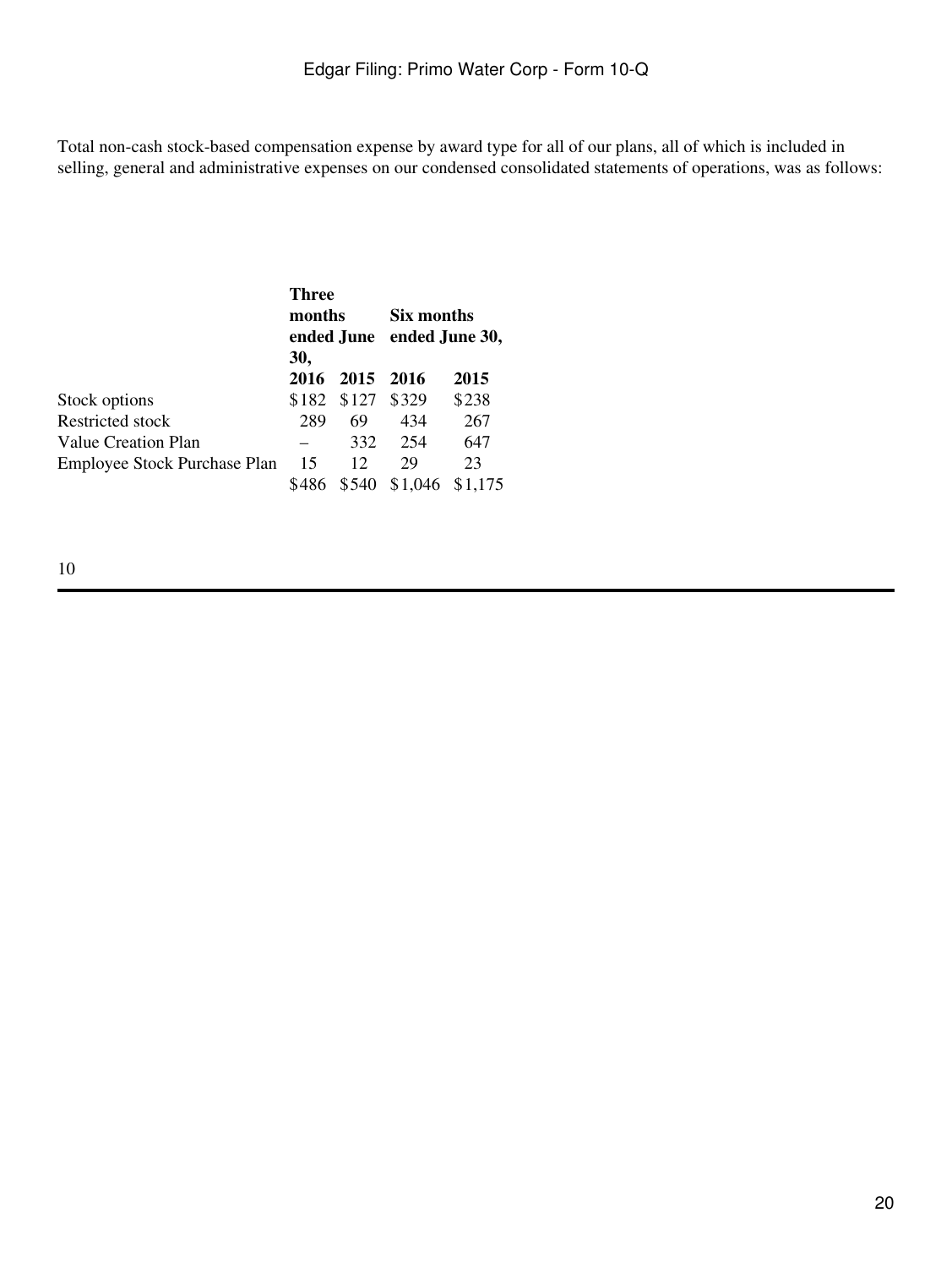#### *Value Creation Plan*

On May 7, 2012, we established the VCP, which was subsequently amended on May 14, 2013 and amended and restated on March 3, 2016. The VCP provides awards comprised of cash or equity grants for eligible employees as determined by the Compensation Committee, based on the attainment of certain performance-based targets. Our intention is that all awards under the VCP will be in the form of equity grants. The VCP provides for the issuance of up to three separate awards to eligible employees based on our attainment of financial targets of at least \$15,000, \$24,000 and \$28,000 in Adjusted EBITDA for any fiscal year between 2014 and 2019. Once we attained the \$15,000 Adjusted EBITDA target level during fiscal year 2015, the Adjusted EBITDA target level increased to \$24,000 for subsequent fiscal years; and if we attain the \$24,000 Adjusted EBITDA target level for a given fiscal year, the Adjusted EBITDA target level will increase to \$28,000 for subsequent fiscal years.

The award pool for the first issuance equaled 15.0% of the market capital appreciation of our stock from May 11, 2012 to March 11, 2016, the market close on the third full trading day after public announcement of financial results for 2015. On March 11, 2016, 3,035 shares were issued or deferred into the Primo Water Corporation Executive Deferred Compensation Plan (the "Deferred Compensation Plan") related to the \$15,000 Adjusted EBITDA target. The deferral of certain shares did not alter the existing vesting conditions, number of awards vested or the form of the awards issued under the VCP.

The award pool for the second issuance is equal to 17.5% of the market capital appreciation of our stock from March 11, 2016 to the market close on the third full trading day after public announcement of the financial results for the fiscal year in which the \$24,000 target is attained. The award pool for the third issuance would be equal to 20.0% of the market capital appreciation of our stock from the date of the second issuance to the market close on the third full trading day after public announcement of the financial results for the fiscal year in which the \$28,000 target is attained.

On March 11, 2016, a grant date was achieved with respect to the \$24,000 Adjusted EBITDA target. As equity-classified awards, we determine the total compensation expense for awards under the VCP on their grant date based on the fair value method using the Black-Scholes option pricing model. The total fair value and the key assumptions used in the Black-Scholes model for the awards related to the \$24,000 Adjusted EBITDA target were as follows:

#### **\$24,000 Adjusted**

|                                          |  | <b>EBITDA Target Award</b> |
|------------------------------------------|--|----------------------------|
| Total fair value                         |  | \$ 7.730                   |
| Assumptions:                             |  |                            |
| March 11, 2016 closing stock price $\$\$ |  | 9.39                       |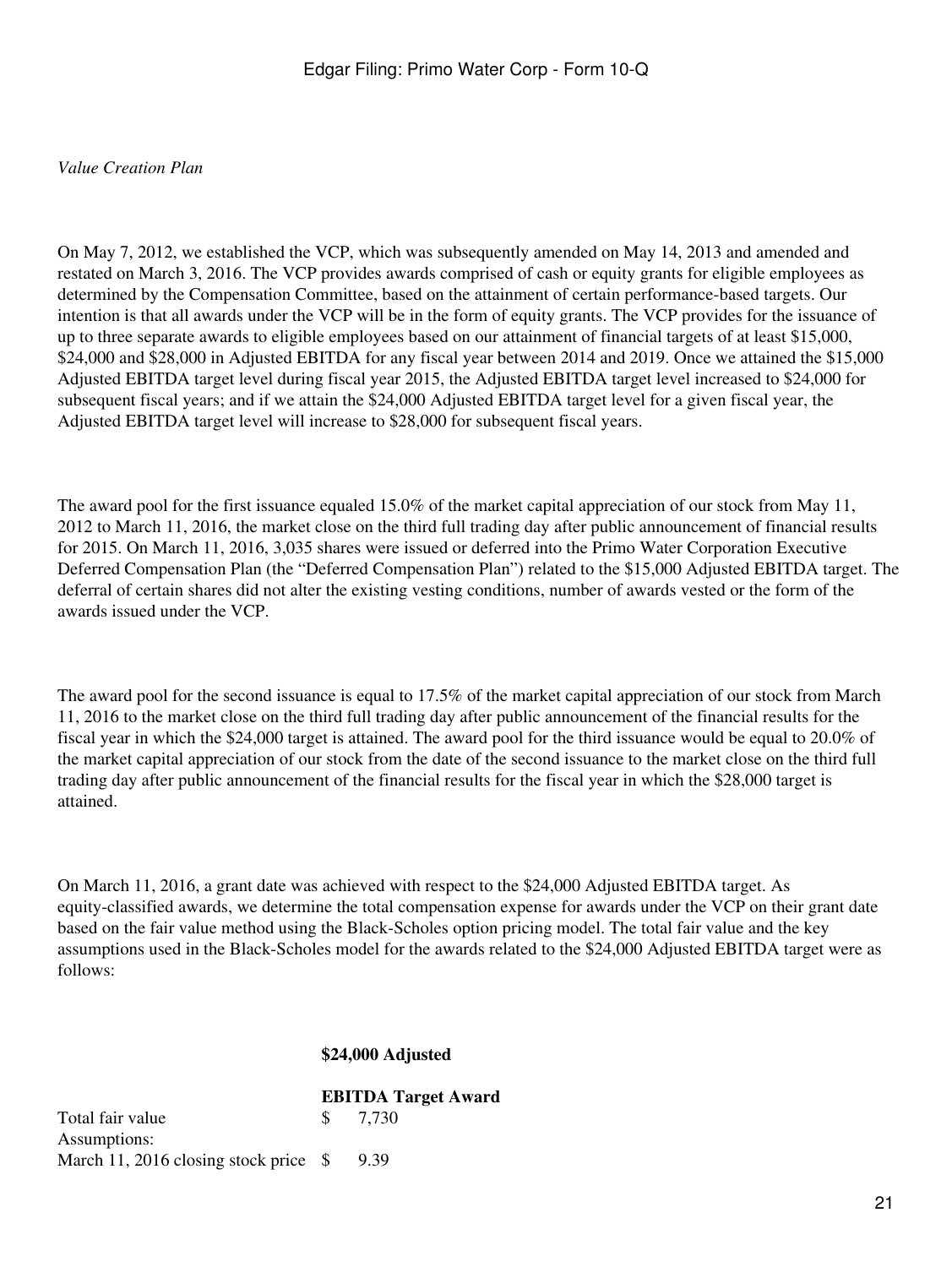# Edgar Filing: Primo Water Corp - Form 10-Q

| Expected life of awards in years | 1.7  |                 |
|----------------------------------|------|-----------------|
| Risk-free interest rate          | 0.7  | $\mathcal{O}_D$ |
| Expected volatility              | 37.5 | $\%$            |
| Dividend yield                   | 00   | $\mathcal{O}_D$ |

The expected life of awards under the VCP is determined based on an estimate of the weighted average time for the relevant target to be attained. The risk free interest rate is based on the U.S. Treasury rate for the expected life at the time of grant. The expected volatility is based on our historical volatility.

As the VCP consists of awards with performance-based targets, we will begin recognizing compensation expense only when it becomes probable that the performance-based target will be attained. As of June 30, 2016, we do not believe it is probable that the \$24,000 Adjusted EBITDA target will be attained. We will perform an on-going analysis to determine probability of achievement of the \$24,000 Adjusted EBITDA target. If attainment of that target becomes probable prior to the expiration of the VCP, we will record a cumulative catch-up of the compensation expense based on the portion of the requisite service period already past and will continue to recognize compensation expense through the end of the service period.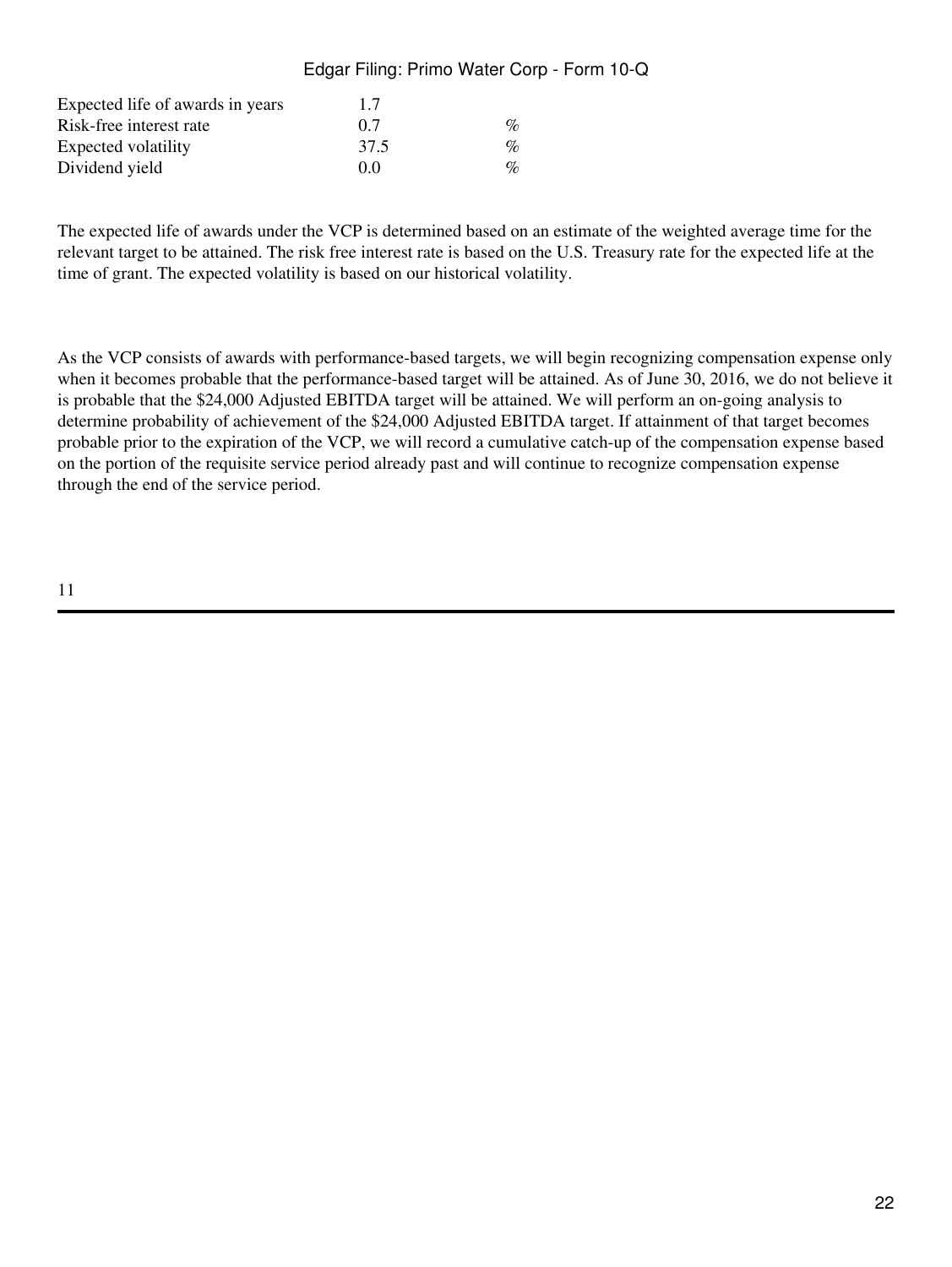### **5.Commitments and Contingencies**

#### *Omnifrio Single-Serve Beverage Business*

Deferred purchase price payments totaling \$1,919 and \$1,942 were included within liabilities of disposal group, net of current portion, and other long-term liabilities on the condensed consolidated balance sheets as of June 30, 2016 and December 31, 2015, respectively. These payments were related to the April 11, 2011 acquisition of certain intellectual property and other assets from the seller, Omnifrio Beverage Company LLC ("Omnifrio"). On July 19, 2013, we entered into a conditional settlement and release agreement with Omnifrio and certain other parties pursuant to which we agreed to, among other things, use commercially reasonable efforts to sell the assets purchased from Omnifrio in April 2011 and to provide Omnifrio certain amounts of the proceeds of any such sale in exchange for Omnifrio agreeing to release us from any claims related to the milestone payments included in our original purchase agreement with Omnifrio and, upon the sale of such assets, to release us from any claims related to the deferred purchase price payments included in such agreement. The conditional settlement and release agreement was amended on July 19, 2014, October 18, 2014, April 18, 2015, June 25, 2015, January 1, 2016 and July 1, 2016, each time to extend its term. The conditional settlement and release agreement is currently in effect through December 31, 2016.

#### *Prism Arbitration*

On August 5, 2014, Primo Distribution, LLC (also known as Prism Distribution) initiated an arbitration proceeding against us, claiming less than \$1,000 in damages for alleged breach of contract. The arbitration was filed with the American Arbitration Association, and was amended on December 19, 2014 to include additional claims for conversion, unfair and deceptive trade practices, fraud, and unjust enrichment. Damages claimed remain less than \$1,000. We do not believe the claims have any merit and plan to vigorously contest and defend against them. No accrual has been made for this claim at June 30, 2016, as we do not currently believe that any loss which may result can be reasonably estimated.

#### *Texas Regional Operator Litigation/Arbitration*

On August 8, 2014, a lawsuit was commenced against us by our regional operators Artesia Springs, LLC, HOD Enterprises, L.P., and BBB Water, Inc. (the "ROs") in the State of Texas. DS Services is also named as a defendant in the lawsuit. The lawsuit was filed in the 166th Judicial District Court of Bexar County, Texas, and was served upon us on August 25, 2014. We removed the lawsuit to the United States District Court for the Western District of Texas on September 5, 2014. The claims alleged against us in the lawsuit are breach of contract, conspiracy and fraud, and the ROs seek unspecified monetary damages as well as injunctive relief. On January 31, 2015, the District Judge dismissed the case without prejudice and indicated that to pursue their claims, the plaintiffs would have to proceed with alternative dispute resolution in North Carolina as provided in their contracts.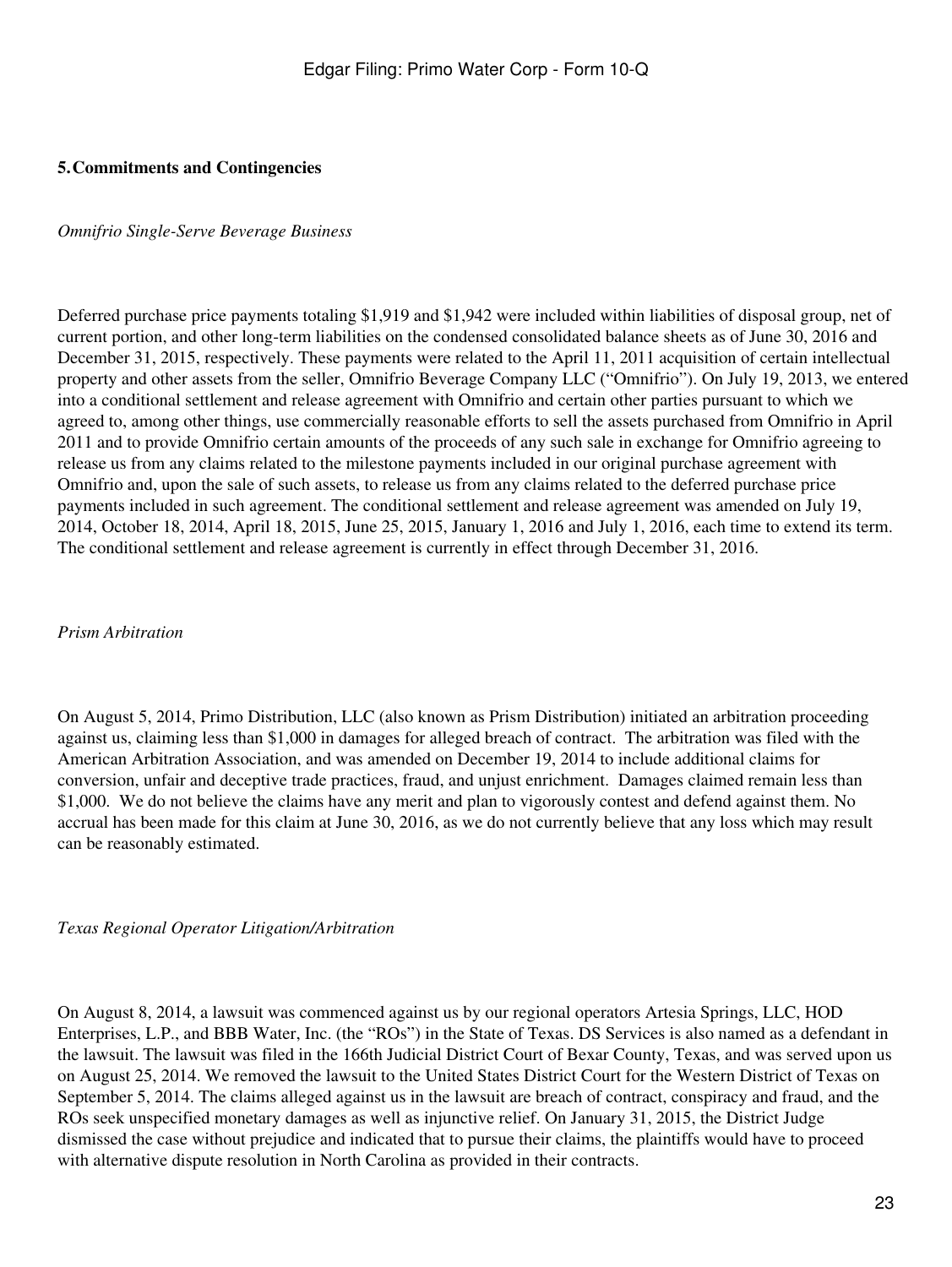On April 10, 2015, the ROs initiated an arbitration proceeding with the American Arbitration Association ("AAA"). The claims asserted are essentially the same as the ones made in their lawsuit described above. The ROs most recently re-filed their consolidated claims in the arbitration proceeding on September 15, 2015, and we filed counterclaims against Artesia Springs, LLC and HOD Enterprises, L.P. on October 20, 2015. We resolved the claims asserted by BBB Water, Inc. as of December 31, 2015, and BBB Water, Inc. is no longer a party to the arbitration proceedings. We do not believe that the ROs' claims have any merit and plan to vigorously contest and defend against them. No accrual has been made for this claim at June 30, 2016 as we do not currently believe that any loss which may result can be reasonably estimated. An estimate of the possible loss or range of losses cannot be made.

*Sales Tax*

We routinely purchase equipment for use in operations from various vendors. These purchases are subject to sales tax depending on the equipment type and local sales tax regulations; however, we believe certain vendors have not assessed the appropriate sales tax. For purchases that are subject to sales tax in which we believe the vendor did not assess the appropriate amount, we accrue an estimate of the sales tax liability we ultimately expect to pay.

*Other Contingencies*

From time to time, we are involved in various claims and legal actions that arise in the normal course of business. Management believes that the outcome of such claims and legal actions will not have a significant adverse effect on our financial position, results of operations or cash flows.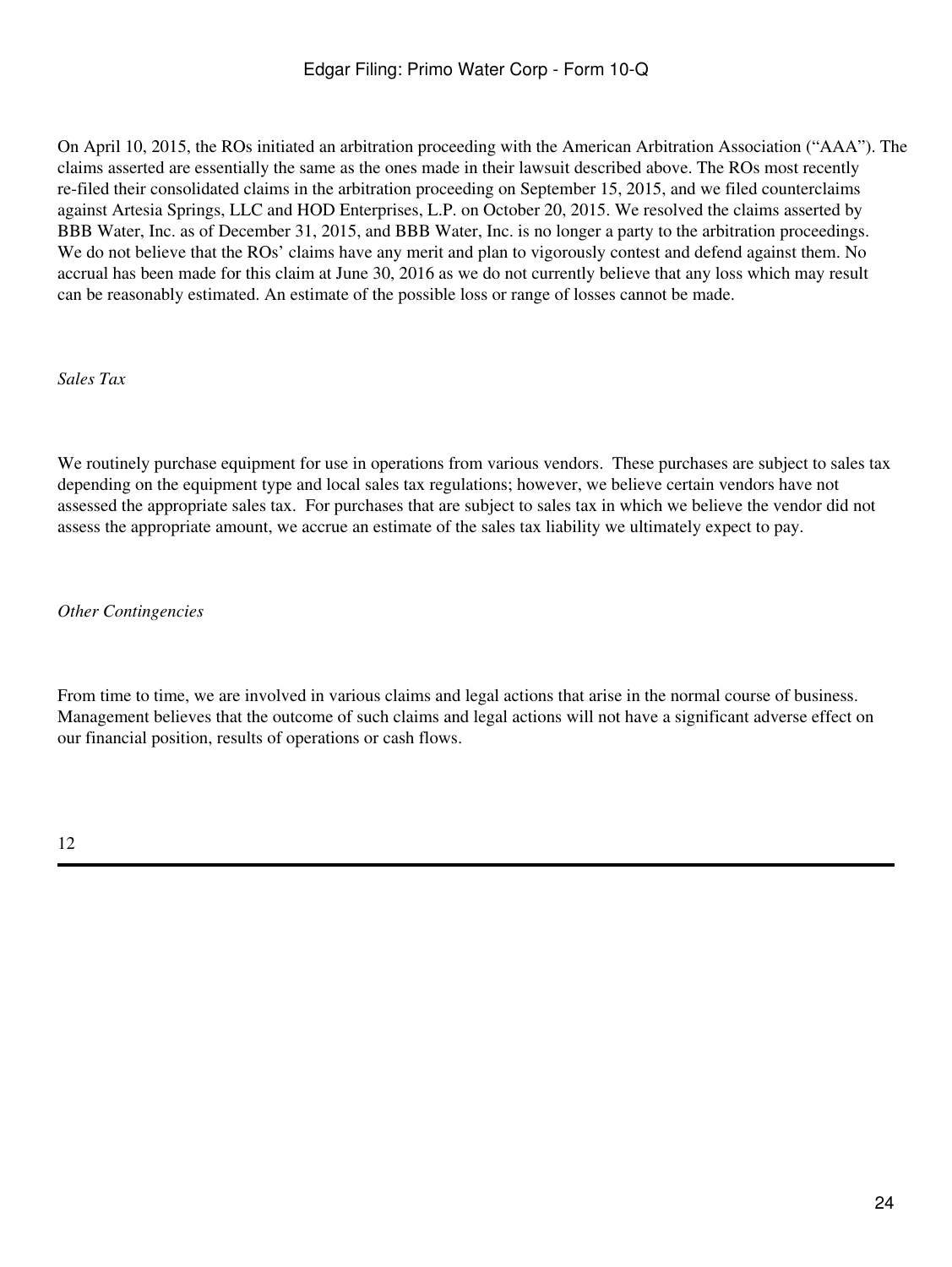#### **6.Income Taxes**

We have established a full valuation allowance for our deferred tax assets that are not expected to be realized. For the three and six months ended June 30, 2016 and 2015, there was no income tax expense or benefit.

Section 382 of the U.S. Internal Revenue Code imposes an annual limitation on the amount of net operating loss carryforwards that might be used to offset taxable income when a corporation has undergone significant changes in stock ownership. We believe our prior ownership changes have created an annual limit, imposed by Section 382, on the amount of net operating loss we can utilize in a given year, however, we believe the annual limit is such that we will be able to utilize our net operating loss carryforwards during their respective carryforward periods.

#### **7.Fair Value Measurements**

Fair value rules currently apply to all financial assets and liabilities and for certain nonfinancial assets and liabilities that are required to be recognized or disclosed at fair value. For this purpose, fair value is defined as the price that would be received to sell an asset or paid to transfer a liability in an orderly transaction between market participants at the measurement date. Valuation techniques used to measure fair value must maximize the use of observable inputs and minimize the use of unobservable inputs.

U.S. GAAP establishes a three-tier fair value hierarchy, which prioritizes the inputs used in measuring fair value. These tiers include:

**Level 1** — quoted prices in active markets for identical assets and liabilities.

**Level 2** — observable inputs other than quoted prices in active markets for identical assets and liabilities.

**•**<br>develop its own assumptions. Level 3 — unobservable inputs in which there is little or no market data available, which require the reporting entity to

At June 30, 2016, we held financial assets that are required to be measured at fair value on a recurring basis. The financial assets held by the Company and the fair value hierarchy used to determine their fair values are as follows: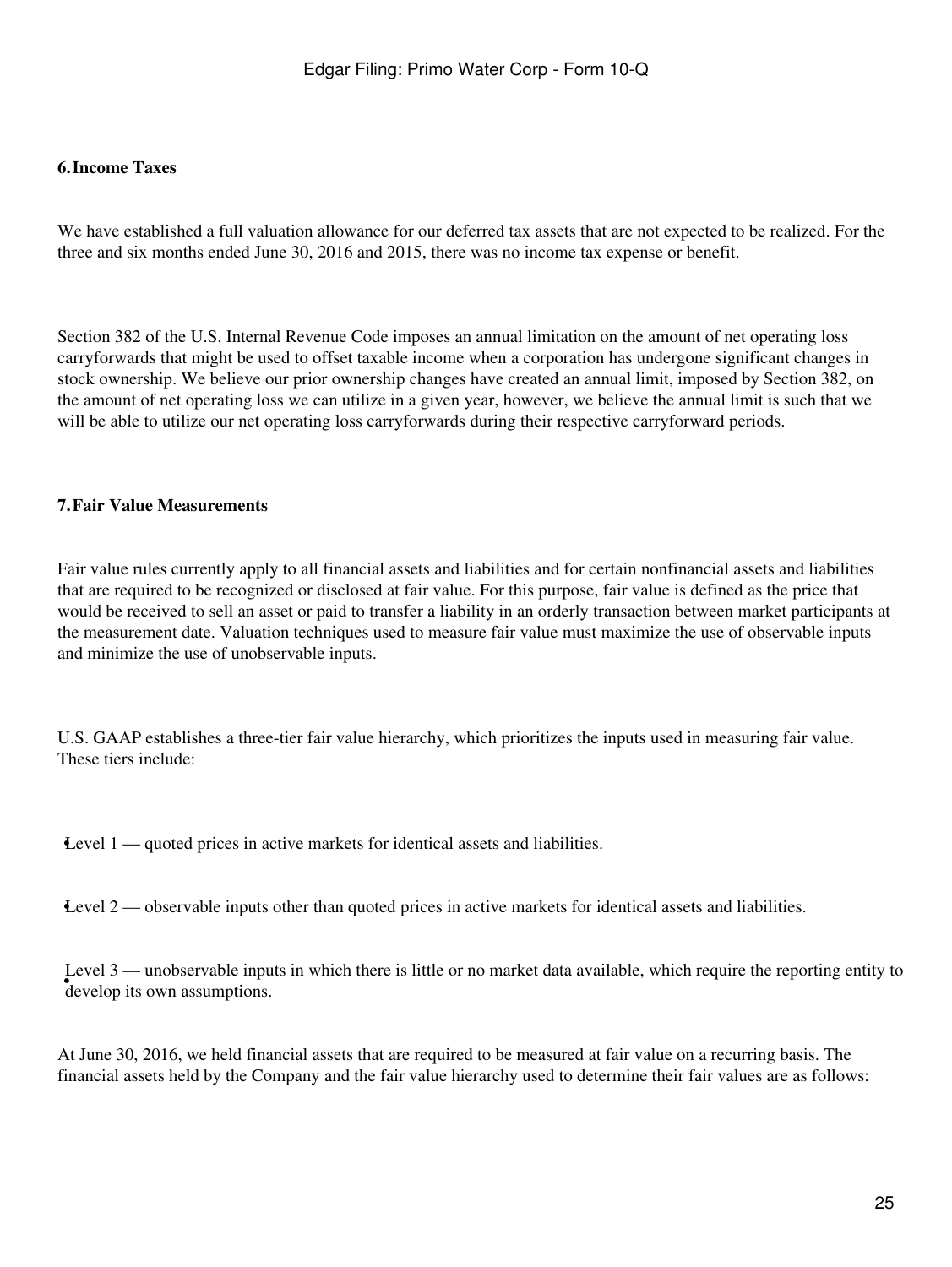|  |  |                                                                   | <b>Fair</b> Measurement<br>Value Using Level 1 |  |
|--|--|-------------------------------------------------------------------|------------------------------------------------|--|
|  |  |                                                                   |                                                |  |
|  |  | -697                                                              |                                                |  |
|  |  | - 697                                                             |                                                |  |
|  |  | <b>Total</b> Fair Value<br>Cash equivalents $$697$ \ \$<br>\$697S |                                                |  |

At June 30, 2016 and December 31, 2015, certain impaired Refill equipment reported in property and equipment, net on our condensed consolidated balance sheets was measured at its estimated fair value of \$120 and \$49, respectively, on a nonrecurring basis. The fair value is estimated based on the estimated salvage value of certain reusable components of the impaired equipment (Level 3 inputs).

 The carrying amounts of cash and cash equivalents, accounts receivable, net, accounts payable, and accrued expenses and other current liabilities, approximate their fair values due to their short maturities. Liabilities of the Disposal Group classified as held for sale and reported within accrued expenses and other current liabilities and liabilities of disposal group, net of current portion, and other long-term liabilities on our condensed consolidated balance sheets are presented at their carrying value, which approximates their fair value. Based on borrowing rates currently available to us for loans with similar terms and the variable interest rate for borrowings under our Revolving Credit Facility, the carrying value of debt, capital leases and notes payable approximates fair value.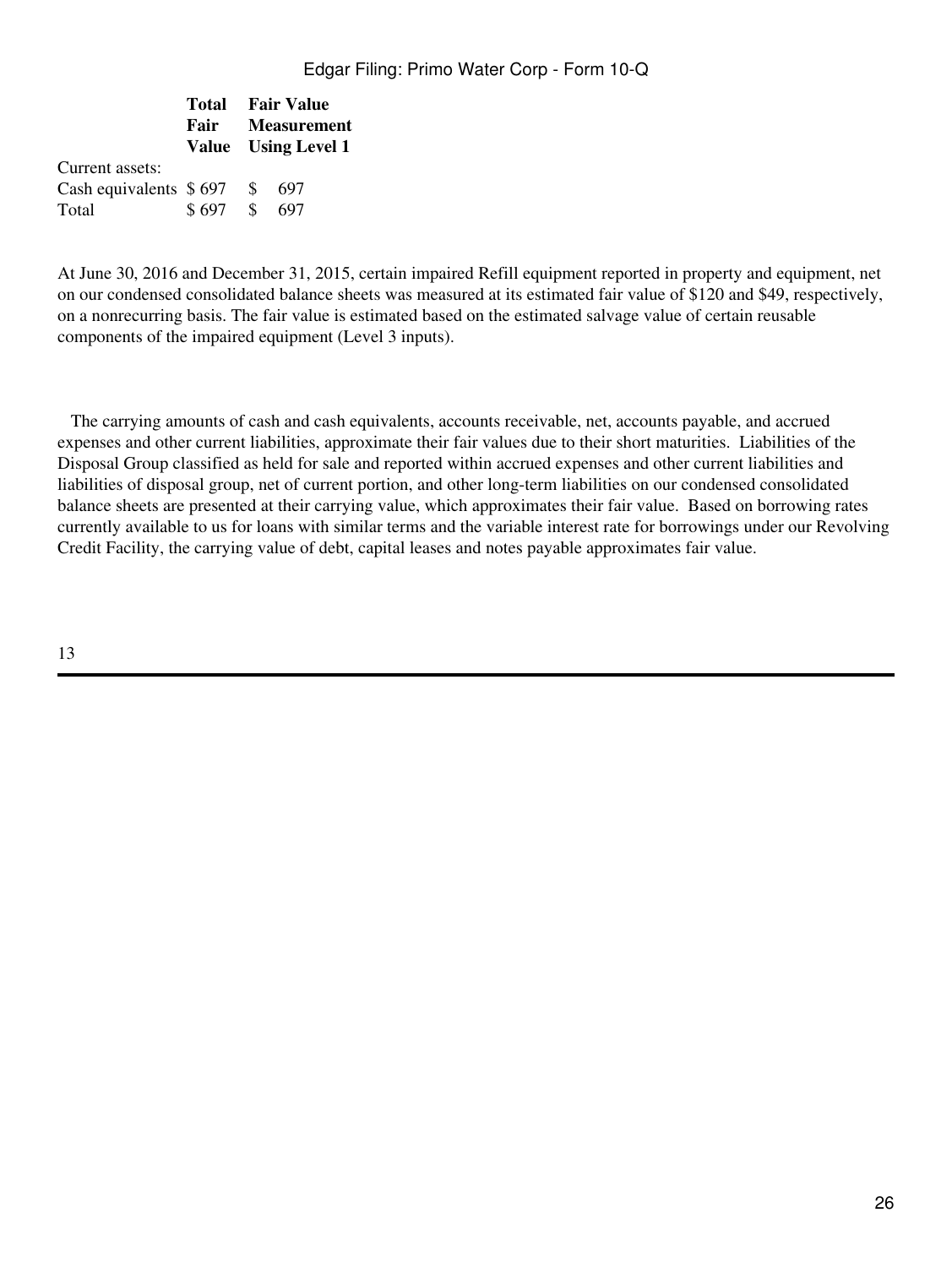#### **8.Earnings Per Share**

The following table sets forth the calculations of basic and diluted earnings per share:

|                                                                            | <b>Three months</b><br>ended June 30,<br>2016 | 2015                  | <b>Six months ended</b><br><b>June 30,</b><br>2016<br>2015 |                         |  |
|----------------------------------------------------------------------------|-----------------------------------------------|-----------------------|------------------------------------------------------------|-------------------------|--|
| <b>Basic:</b>                                                              |                                               |                       |                                                            |                         |  |
| Income from continuing operations                                          | \$2,278                                       | \$757                 | \$3,321                                                    | \$558                   |  |
| Loss from discontinued operations                                          | (13)<br>$\lambda$                             | (31)                  | (25)                                                       | (69)<br>$\mathcal{E}$   |  |
| Net income                                                                 | \$2,265                                       | \$726                 | \$3,296                                                    | \$489                   |  |
| Weighted average shares                                                    | 28,826                                        | 24,990                | 27,644                                                     | 24,837                  |  |
| Basic earnings per share from continuing operations                        | \$0.08                                        | \$0.03                | \$0.12                                                     | \$0.02                  |  |
| Basic loss per share from discontinued operations                          | (0.00)<br>$\lambda$                           | (0.00)                | (0.00)                                                     | (0.00)                  |  |
| Basic earnings per share                                                   | \$0.08                                        | \$0.03                | \$0.12                                                     | \$0.02                  |  |
| Diluted:                                                                   |                                               |                       |                                                            |                         |  |
| Income from continuing operations                                          | \$2,278                                       | \$757                 | \$3,321                                                    | \$558                   |  |
| Loss from discontinued operations                                          | (13)<br>$\lambda$                             | (31)<br>$\mathcal{L}$ | (25)                                                       | (69)<br>$\mathcal{E}$   |  |
| Net income                                                                 | \$2,265                                       | \$726                 | \$3,296                                                    | \$489                   |  |
| Weighted average shares                                                    | 28,826                                        | 24,990                | 27,644                                                     | 24,837                  |  |
| Potential shares arising from stock options, restricted stock and warrants | 1,275                                         | 1,559                 | 2,012                                                      | 1,554                   |  |
| Weighted average shares - diluted                                          | 30,101                                        | 26,549                | 29,656                                                     | 26,391                  |  |
| Diluted earnings per share from continuing operations                      | \$0.08                                        | \$0.03                | \$0.11                                                     | \$0.02                  |  |
| Diluted loss per share from discontinued operations                        | (0.00)                                        | (0.00)                | (0.00)                                                     | (0.00)<br>$\rightarrow$ |  |
| Diluted earnings per share                                                 | \$0.08                                        | \$0.03                | \$0.11                                                     | \$0.02                  |  |

For the six months ended June 30, 2016, contingently issuable shares related to the first award under the VCP were included in the computation of the number of shares used in the diluted earnings per share through the March 11, 2016 issuance or deferral into the Deferred Compensation Plan. Subsequent to March 11, 2016, such shares were used in the computation of the number of shares used in basic earnings per share. Refer to "Note 4 – Stock-Based Compensation" for further description.

For the three and six months ended June 30, 2016, stock options, warrants and unvested shares of restricted stock with respect to an aggregate of 685 and 893 shares, respectively, have been excluded from the computation of the number of shares used in the diluted earnings per share because the exercise or grant prices of the awards were greater than the average market price of the underlying common stock and the effect of their inclusion would have been anti-dilutive.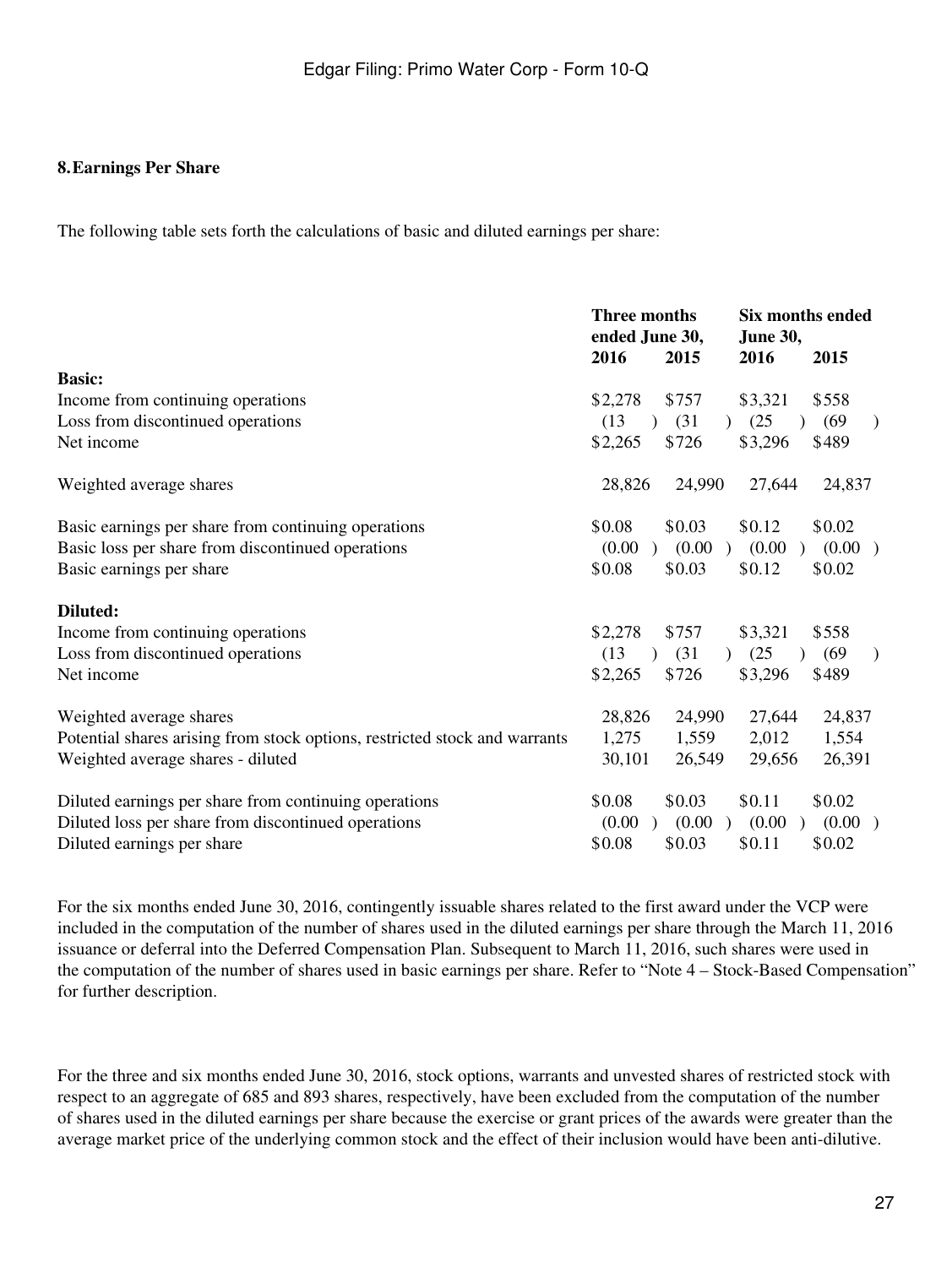For the three and six months ended June 30, 2015, stock options, warrants and unvested shares of restricted stock with respect to an aggregate of 1,368 and 1,241 shares, respectively, have been excluded from the computation of the number of shares used in the diluted earnings per share because the exercise or grant prices of the awards were greater than the average market price of the underlying common stock and the effect of their inclusion would have been anti-dilutive.

# **9.Segments**

We have two operating segments and two reportable segments: Primo Water ("Water") and Primo Dispensers ("Dispensers").

Our Water segment sales consist of the sale of multi-gallon purified bottled water ("Exchange") and our self-service filtered drinking water ("Refill") offered through retailers in the United States and Canada. Our Water products are offered through point of purchase display racks or self-service filtered water displays and recycling centers that are prominently located at major retailers in space that is often underutilized.

14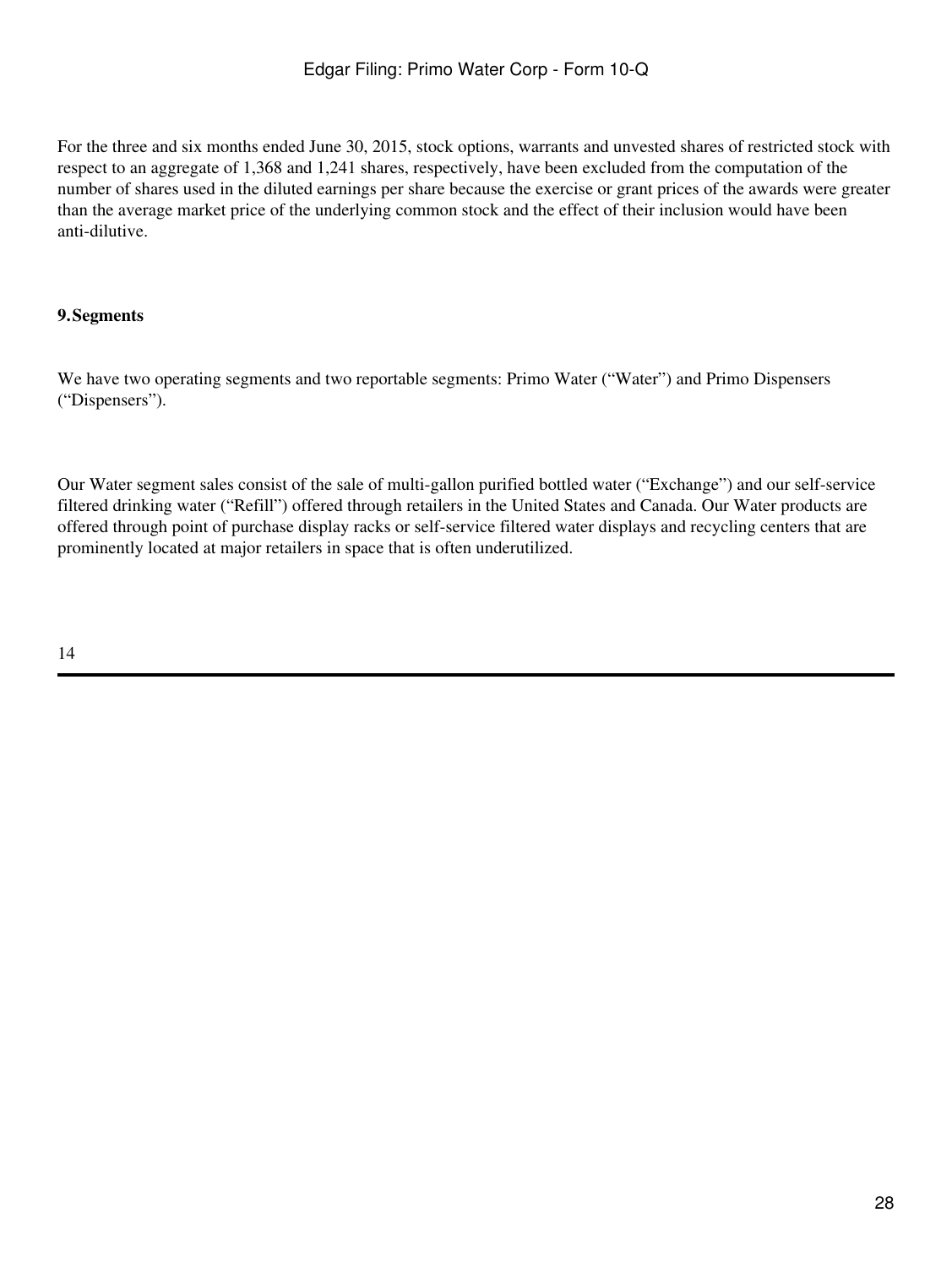Our Dispensers segment sells water dispensers that are designed to dispense Primo and other dispenser-compatible bottled water. Our Dispensers sales are primarily generated through major U.S. retailers, where we recognize revenues for the sale of the water dispensers when title is transferred. We support retail sell-through with domestic inventory.

We evaluate the financial results of these segments focusing primarily on segment net sales and segment income from operations before depreciation and amortization ("segment income from operations"). We utilize segment net sales and segment income from operations because we believe they provide useful information for effectively allocating our resources between business segments, evaluating the health of our business segments based on metrics that management can actively influence and gauging our investments and our ability to service, incur or pay down debt.

Cost of sales for Exchange consists primarily of costs for bottling, distribution and bottles. Cost of sales for Refill consists primarily of costs associated with routine maintenance of reverse osmosis water filtration systems and filtered water displays as well as costs associated with obtaining meter readings to determine water usage. Cost of sales for Dispensers consists of contract manufacturing, freight and duties.

Selling, general and administrative expenses for Water and Dispensers consist primarily of personnel costs for operations support as well as other supporting costs for operating each segment.

Expenses not specifically related to operating segments are shown separately as Corporate. Corporate expenses are comprised mainly of compensation and other related expenses for corporate support, information systems and administration. Corporate expenses also include certain professional fees and expenses and compensation of our Board of Directors.

The following table presents segment information for the following periods:

|                                       |          | Three months<br>ended June 30, |                     | Six months ended<br><b>June 30,</b> |  |
|---------------------------------------|----------|--------------------------------|---------------------|-------------------------------------|--|
|                                       | 2016     | 2015                           | 2016                | 2015                                |  |
| <b>Segment net sales</b>              |          |                                |                     |                                     |  |
| Water                                 | \$24,281 |                                | $$22,112$ $$46,659$ | \$42,770                            |  |
| <b>Dispensers</b>                     | 10,104   | 10,287                         | 20,022              | 18,842                              |  |
|                                       | \$34,385 | \$32,399                       | \$66,681            | \$61.612                            |  |
| <b>Segment income from operations</b> |          |                                |                     |                                     |  |
| Water                                 | \$8,715  | \$6,695                        | \$16,445            | \$13,122                            |  |
| <b>Dispensers</b>                     | 785      | 593                            | 1,483               | 924                                 |  |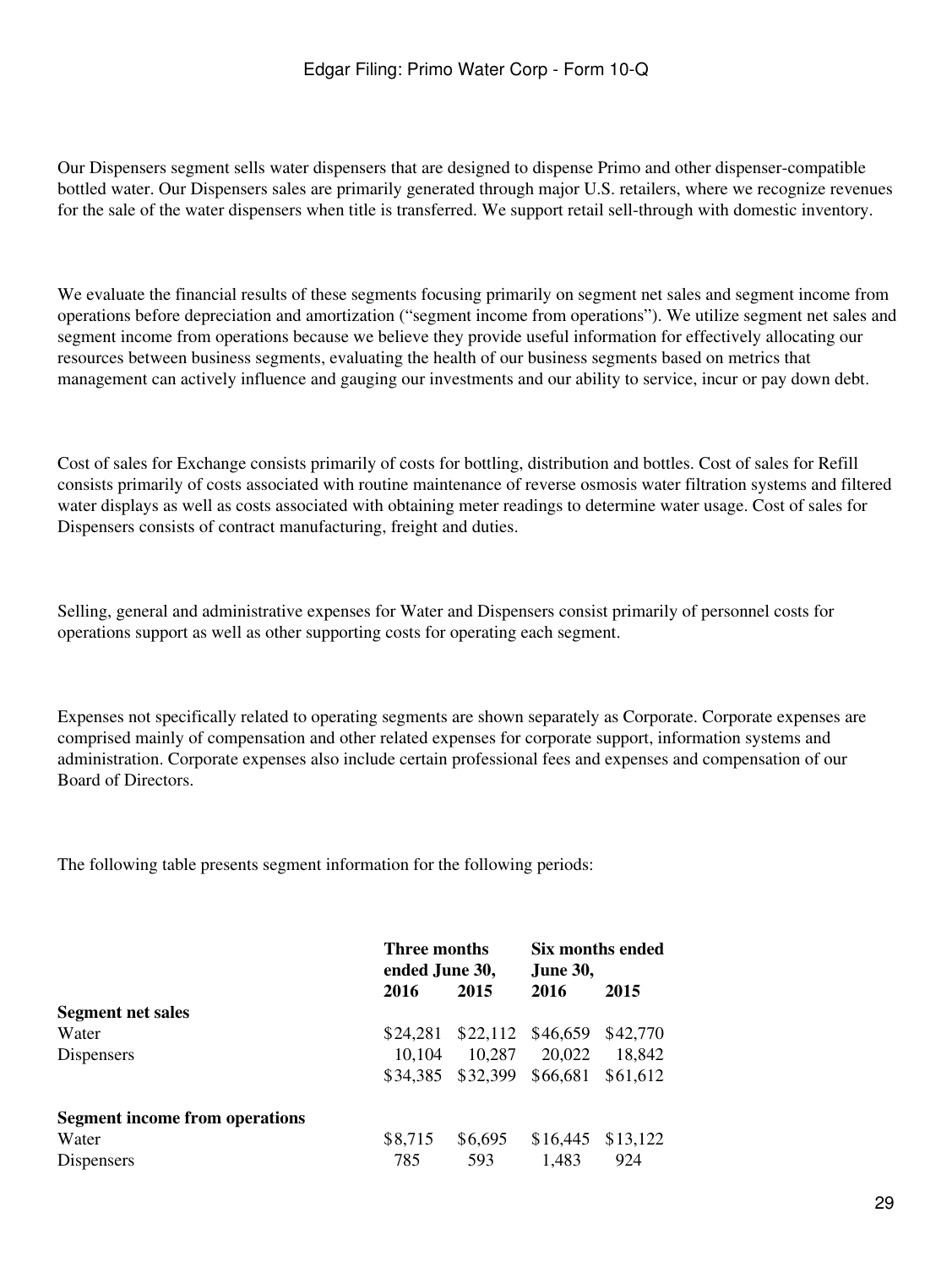# Edgar Filing: Primo Water Corp - Form 10-Q

| Corporate<br>Non-recurring costs<br>Depreciation and amortization<br>Loss on disposal of property and equipment | (232)<br>$\rightarrow$<br>(2,421)<br>(219)<br>$\lambda$<br>\$2,767 | (34)<br>(86)<br>\$1,261 | (438)<br>$(2,468)$ $(4,829)$<br>(412)<br>\$4,280 | $(3,861)$ $(3,439)$ $(7,969)$ $(7,205)$<br>(56)<br>$\overline{\phantom{a}}$<br>(5,053)<br>(151)<br>\$1,581 |
|-----------------------------------------------------------------------------------------------------------------|--------------------------------------------------------------------|-------------------------|--------------------------------------------------|------------------------------------------------------------------------------------------------------------|
|                                                                                                                 |                                                                    |                         |                                                  |                                                                                                            |
| Depreciation and amortization expense:                                                                          |                                                                    |                         |                                                  |                                                                                                            |
| Water                                                                                                           | \$2,288                                                            | \$2,285                 | \$4,571                                          | \$4,644                                                                                                    |
| Dispensers                                                                                                      | 39                                                                 | 79                      | 78                                               | 175                                                                                                        |
| Corporate                                                                                                       | 94                                                                 | 104                     | 180                                              | 234                                                                                                        |
|                                                                                                                 | \$2,421                                                            | \$2,468                 | \$4,829                                          | \$5,053                                                                                                    |
| <b>Capital expenditures:</b>                                                                                    |                                                                    |                         |                                                  |                                                                                                            |
| Water                                                                                                           |                                                                    |                         | \$6,511                                          | \$3,864                                                                                                    |
| Dispensers                                                                                                      |                                                                    |                         |                                                  | 107                                                                                                        |
| Corporate                                                                                                       |                                                                    |                         | 241                                              | 72                                                                                                         |
|                                                                                                                 |                                                                    |                         | \$6,752                                          | \$4,043                                                                                                    |

| Identifiable assets: | At June<br>30,        | At December 31, |
|----------------------|-----------------------|-----------------|
| 2016                 |                       | 2015            |
| Water                | \$54,040 \$ 50,617    |                 |
| Dispensers           | 17,631                | 12,843          |
| Corporate            | 1,187<br>$$72,858$ \$ | 1,027           |
|                      |                       | 64,487          |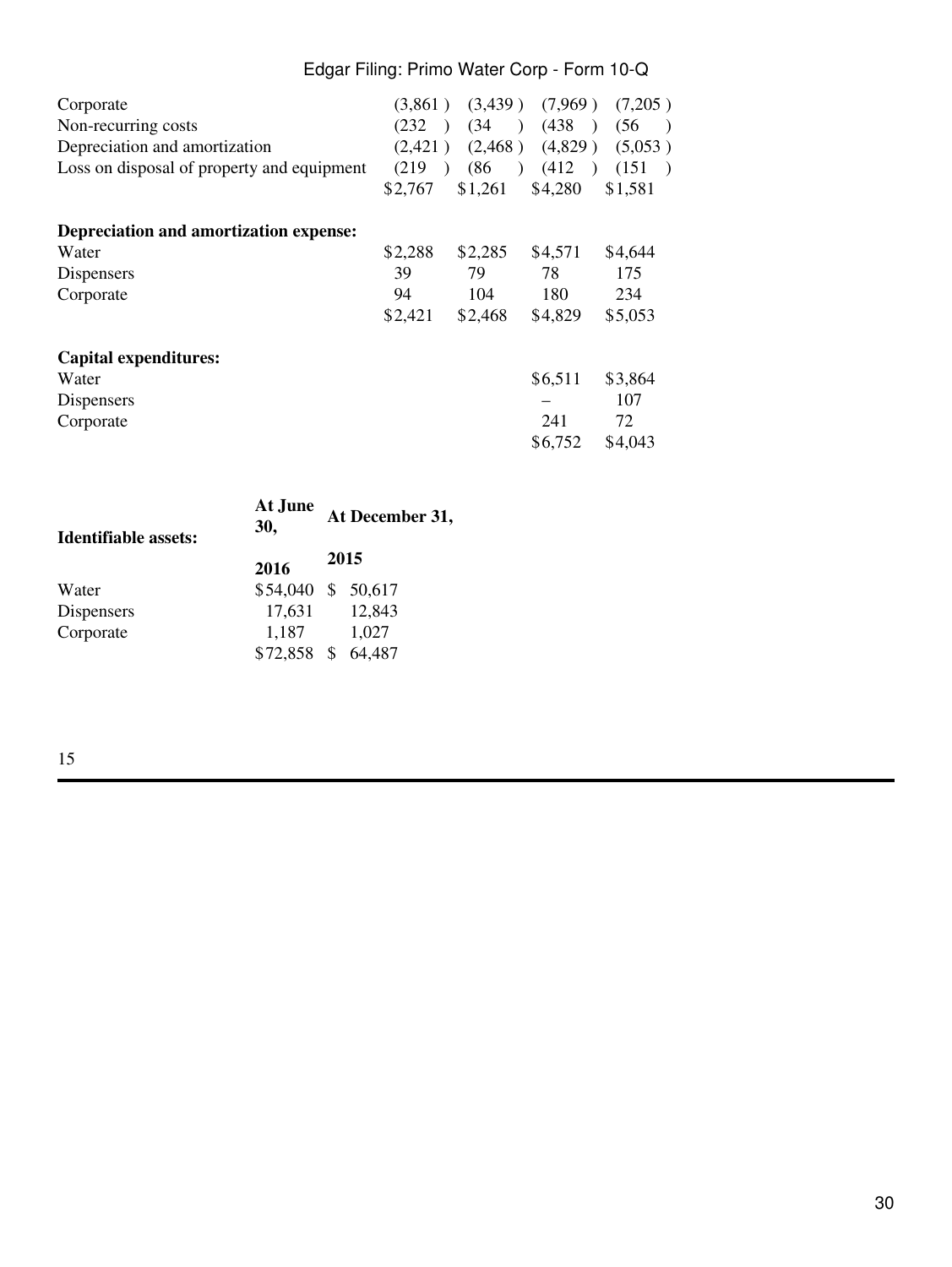### **Item 2. Management's Discussion and Analysis of Financial Condition and Results of Operations**

*The following discussion and analysis of our financial condition and results of operations should be read in conjunction with our historical consolidated financial statements and related notes thereto in this Quarterly Report on Form 10-Q and with our Annual Report on Form 10-K for the year ended December 31, 2015. This Quarterly Report on Form 10-Q contains forward-looking statements within the meaning of Section 27A of the Securities Act of 1933, as amended, and Section 21E of the Securities and Exchange Act of 1934, as amended, that are intended to be covered by the "safe harbor" created by those sections. Forward-looking statements, which are based on certain assumptions and describe our future plans, strategies and expectations, can generally be identified by the use of forward-looking terms such as "believe," "expect," "may," "will," "should," "could," "seek," "intend," "plan," "estimate," "anticipate" or terms. These forward-looking statements are subject to uncertainty and changes in circumstances. Actual results may differ materially from these expectations due to inaccurate assumptions and known or unknown risks and uncertainties, including those identified in "Cautionary Note Regarding Forward-Looking Statements" in this Item 2 and in "Risk Factors" in Item 1A of Part I of our Annual Report on Form 10-K for the year ended December 31, 2015. We urge you to consider those risks and uncertainties in evaluating our forward-looking statements. We caution readers not to place undue reliance upon any such forward-looking statements, which speak only as of the date made. Except as otherwise required by the federal securities laws, we disclaim any obligation or undertaking to publicly release any updates or revisions to any forward-looking statement contained herein (or elsewhere) to reflect any change in our expectations with regard thereto or any change in events, conditions or circumstances on which any such statement is based.*

#### **Overview**

Primo Water Corporation (together with its consolidated subsidiaries, "Primo," "we," "our," "us") is North America's leading single source provider of multi-gallon purified bottled water, self-service refill water and water dispensers sold through major retailers in the United States and Canada. We believe the market for purified water continues to grow due to evolving taste preferences, perceived health benefits and concerns regarding the quality of municipal tap water. Our products provide an environmentally friendly, economical, convenient and healthy solution for consuming purified and filtered water. We are a Delaware corporation that was founded in 2004 and is headquartered in Winston-Salem, North Carolina.

Our business is designed to generate recurring demand for our purified bottled water or self-service filtered drinking water through the sale of innovative water dispensers. This business strategy is commonly referred to as "razor-razorblade" because the initial sale of a product creates a base of users who frequently purchase complementary consumable products. Once our bottled water is consumed using a water dispenser, empty bottles are exchanged at our recycling center displays, which provide a recycling ticket that offers a discount toward the purchase of a new bottle of Primo purified water ("Exchange") or they are refilled at a self-service filtered drinking water location ("Refill"). Each of our multi-gallon Exchange water bottles can be sanitized and reused up to 40 times before being taken out of use, crushed and recycled, substantially reducing landfill waste compared to consumption of equivalent volumes of single-serve bottled water. As of June 30, 2016, our products were offered in each of the United States and in Canada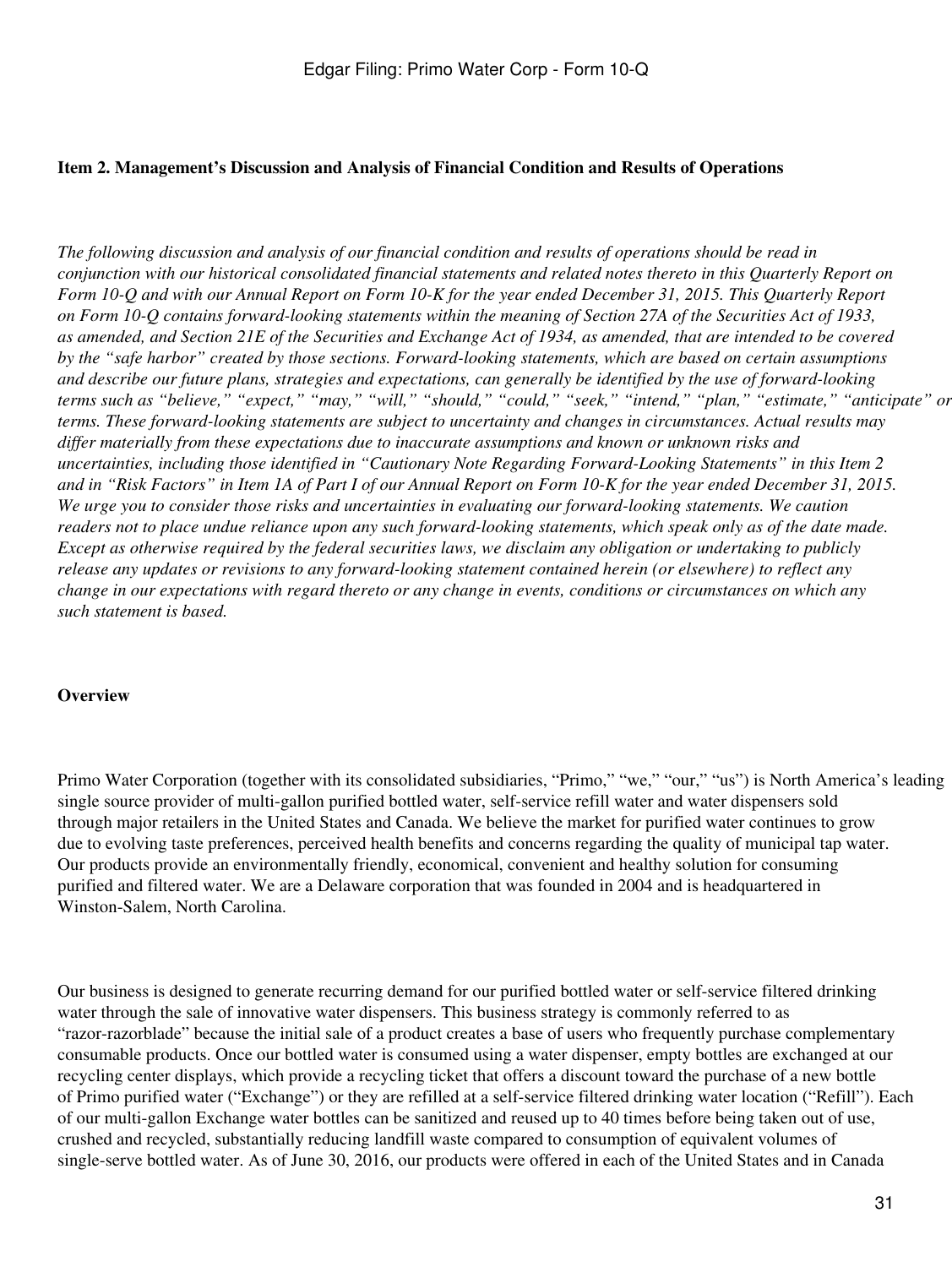# Edgar Filing: Primo Water Corp - Form 10-Q

at approximately 26,300 combined retail locations, including Lowe's Home Improvement, Walmart, The Home Depot, Kmart, Meijer, Kroger, Food Lion, H-E-B Grocery, Sobeys and Walgreens.

We provide major retailers throughout the United States and Canada with a single-vendor solution for Dispensers and Water, addressing a market demand that we believe was previously unmet. Our solutions are easy for retailers to implement, require minimal management supervision and store-based labor, and provide centralized billing and detailed performance reports. Exchange offers retailers attractive financial margins and the ability to optimize typically unused retail space with our displays. Refill provides filtered water through the installation and servicing of reverse osmosis water filtration systems in the back room of the retailer's store location, which minimizes the usage of the customer's retail space. The self-service filtered water display, which is typically accompanied by a sales display containing empty reusable bottles, is located within the retailer customer's floor space. Additionally, due to the recurring nature of water consumption, retailers benefit from year-round customer traffic and highly predictable revenue.

### **Business Segments**

We have two operating segments and two reportable segments: Primo Water ("Water") and Primo Dispensers ("Dispensers").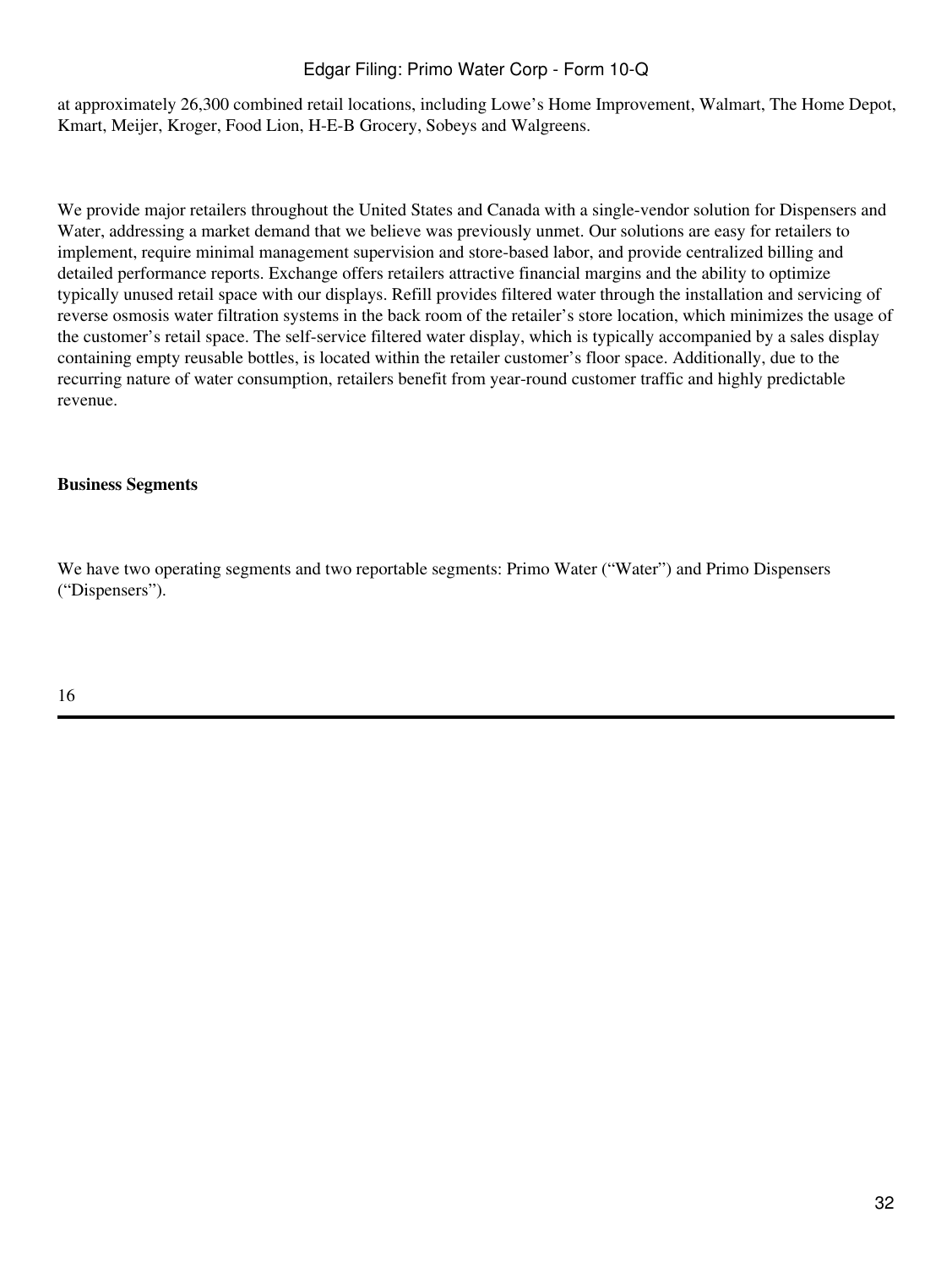Our Water segment sales consist of our Exchange and Refill products, which are offered through retailers in the United States and Canada. Our Water products are offered through point of purchase display racks or self-service filtered water displays and recycling centers that are prominently located at major retailers in space that is often underutilized.

Our Dispensers segment sells water dispensers that are designed to dispense Primo and other dispenser-compatible bottled water. Our Dispensers sales are primarily generated through major retailers in the U.S. and Canada, where we recognize revenues for the sale of the water dispensers when title is transferred. We support retail sell-through with domestic inventory.

We evaluate the financial results of these segments focusing primarily on segment net sales and segment income from operations before depreciation and amortization ("segment income from operations"). We utilize segment net sales and segment income from operations because we believe they provide useful information for effectively allocating our resources between business segments, evaluating the health of our business segments based on metrics that management can actively influence and gauging our investments and our ability to service, incur or pay down debt.

Cost of sales for Exchange consists primarily of costs for bottling, distribution and bottles. Cost of sales for Refill consists primarily of costs associated with routine maintenance of reverse osmosis water filtration systems and filtered water displays as well as costs associated with obtaining meter readings to determine water usage. Cost of sales for Dispensers consists of contract manufacturing, freight and duties.

Selling, general and administrative expenses for Water and Dispensers consist primarily of personnel costs for operations support as well as other supporting costs for operating each segment.

Expenses not specifically related to operating segments are shown separately as Corporate. Corporate expenses are comprised mainly of compensation and other related expenses for corporate support, information systems and administration. Corporate expenses also include certain professional fees and expenses and compensation of our Board of Directors.

In this Management's Discussion and Analysis of Financial Condition and Results of Operations, when we refer to "same-store unit growth" for our Water segment, we are comparing retail locations at which our products have been available for at least 12 months at the beginning of the relevant period. In addition, "gross margin percentage" is defined as net sales less cost of sales, as a percentage of net sales.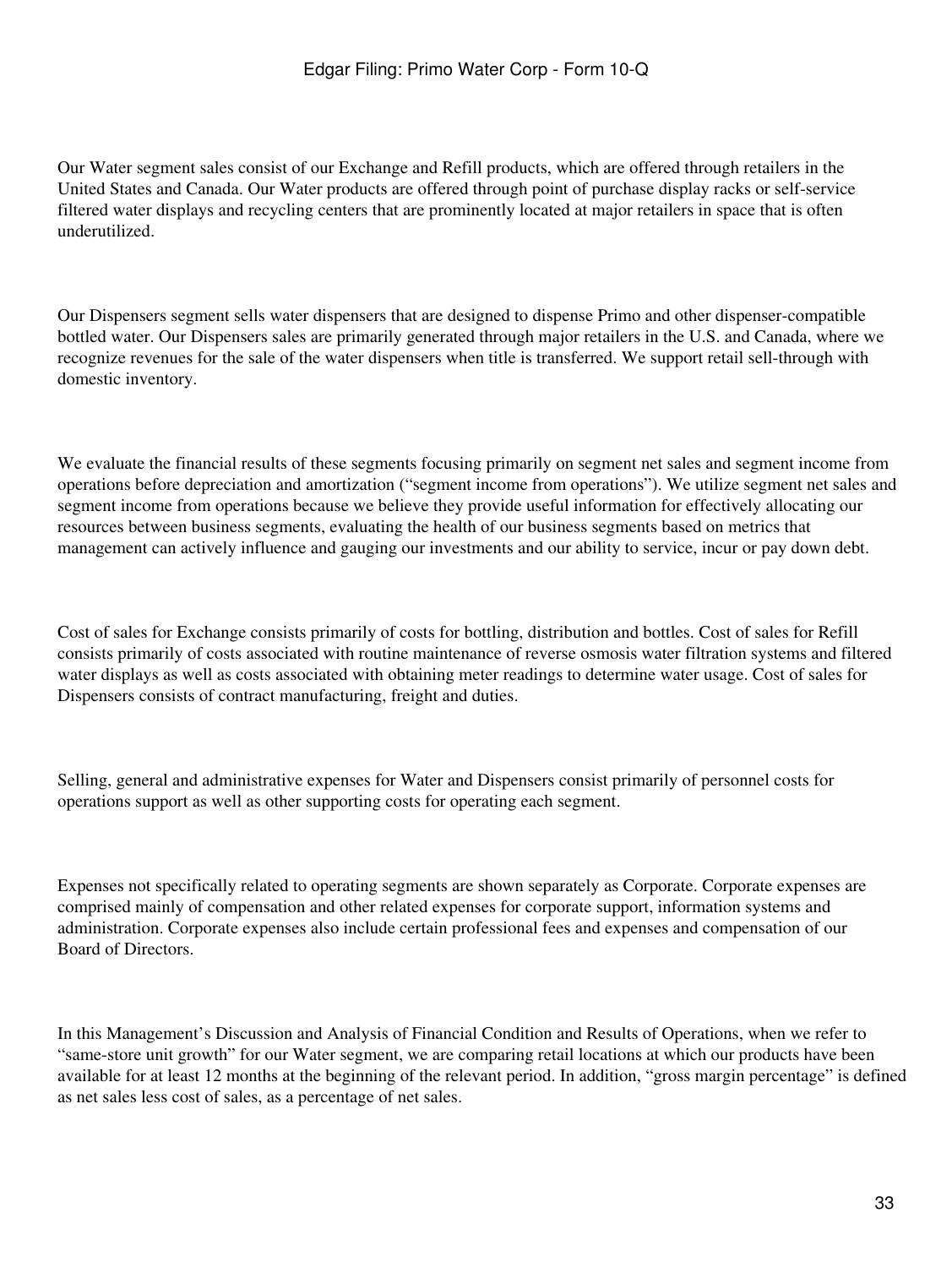# **Results of Operations**

The following table sets forth our results of operations:

|                                                    | Three months<br>ended June 30, |          | Six months ended<br><b>June 30,</b> |          |  |
|----------------------------------------------------|--------------------------------|----------|-------------------------------------|----------|--|
|                                                    | 2016                           | 2015     | 2016                                |          |  |
| <b>Consolidated statements of operations data:</b> |                                |          |                                     |          |  |
| Net sales                                          | \$34,385                       | \$32,399 | \$66,681                            | \$61,612 |  |
| Operating costs and expenses:                      |                                |          |                                     |          |  |
| Cost of sales                                      | 23,968                         | 24,205   | 46,915                              | 45,761   |  |
| Selling, general and administrative expenses       | 4,778                          | 4,345    | 9,807                               | 9,010    |  |
| Non-recurring costs                                | 232                            | 34       | 438                                 | 56       |  |
| Depreciation and amortization                      | 2,421                          | 2,468    | 4,829                               | 5,053    |  |
| Loss on disposal of property and equipment         | 219                            | 86       | 412                                 | 151      |  |
| Total operating costs and expenses                 | 31,618                         | 31,138   | 62,401                              | 60,031   |  |
| Income from operations                             | 2,767                          | 1,261    | 4,280                               | 1,581    |  |
| Interest expense, net                              | 489                            | 504      | 959                                 | 1,023    |  |
| Income from continuing operations                  | 2,278                          | 757      | 3,321                               | 558      |  |
| Loss from discontinued operations                  | (13)                           | (31)     | (25)                                | (69)     |  |
| Net income                                         | \$2,265                        | \$726    | \$3,296                             | \$489    |  |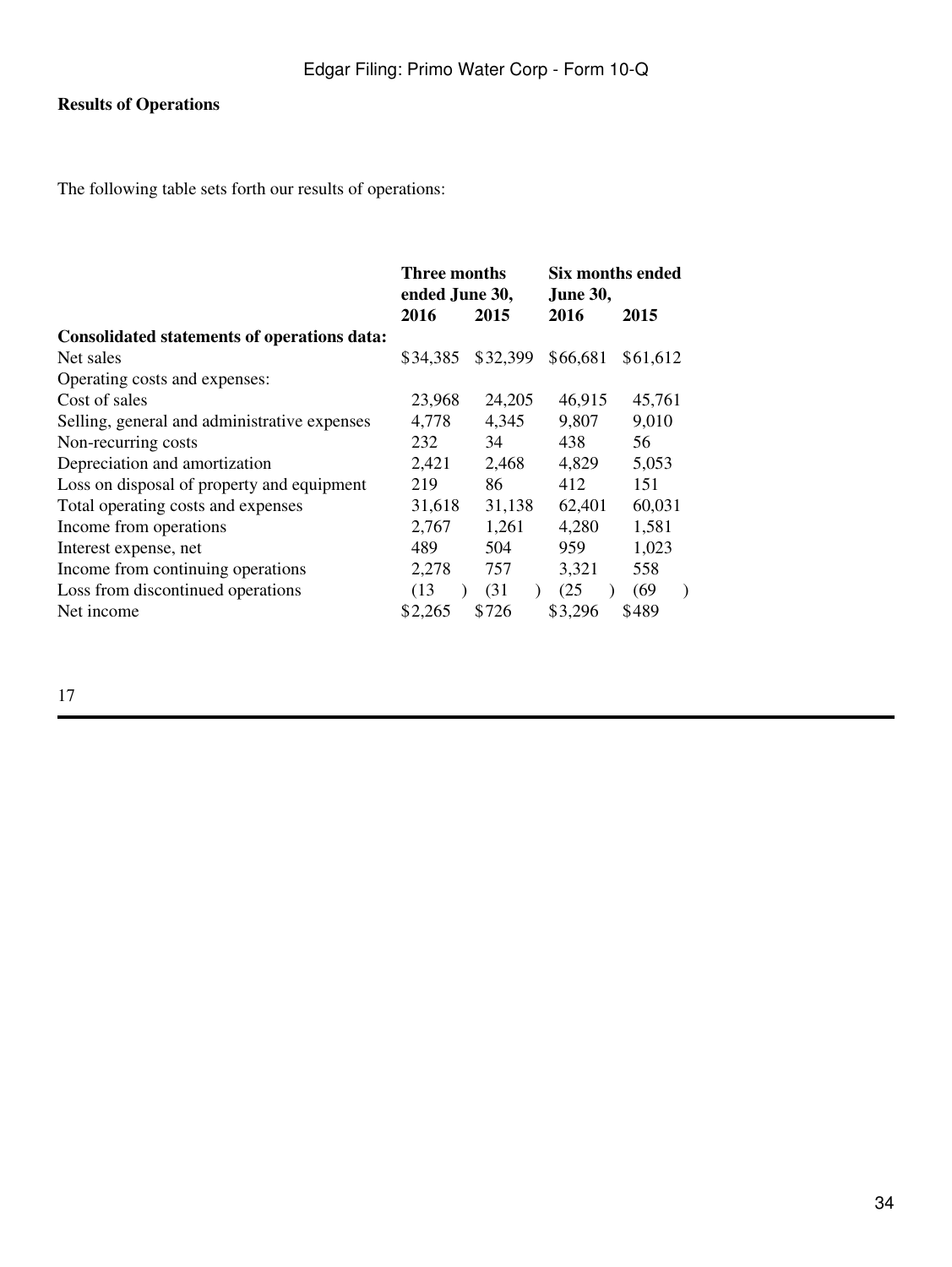The following table sets forth our results of operations expressed as a percentage of net sales:

|                                                    | Three months<br>ended June 30, |      |        | Six months<br>ended June 30, |               |      |           |   |
|----------------------------------------------------|--------------------------------|------|--------|------------------------------|---------------|------|-----------|---|
|                                                    | 2016                           |      | 2015   |                              | 2016          |      | 2015      |   |
| <b>Consolidated statements of operations data:</b> |                                |      |        |                              |               |      |           |   |
| Net sales                                          | $100.0\%$                      |      | 100.0% |                              | $100.0\%$     |      | $100.0\%$ |   |
| Operating costs and expenses:                      |                                |      |        |                              |               |      |           |   |
| Cost of sales                                      | 69.7                           |      | 74.7   |                              | 70.4          |      | 74.3      |   |
| Selling, general and administrative expenses       | 13.9                           |      | 13.4   |                              | 14.7          |      | 14.6      |   |
| Non-recurring costs                                | 0.7                            |      | 0.1    |                              | 0.7           |      | 0.1       |   |
| Depreciation and amortization                      | 7.1                            |      | 7.6    |                              | 7.2           |      | 8.2       |   |
| Loss on disposal of property and equipment         | $0.6^{\circ}$                  |      | 0.3    |                              | $0.6^{\circ}$ |      | 0.2       |   |
| Total operating costs and expenses                 | 92.0                           |      | 96.1   |                              | 93.6          |      | 97.4      |   |
| Income from operations                             | 8.0                            |      | 3.9    |                              | 6.4           |      | 2.6       |   |
| Interest expense, net                              | 1.4                            |      | 1.6    |                              | 1.4           |      | 1.7       |   |
| Income from continuing operations                  | 6.6                            |      | 2.3    |                              | 5.0           |      | 0.9       |   |
| Loss from discontinued operations                  |                                |      | (0.1)  |                              | (0.1)         |      | (0.1)     |   |
| Net income                                         | 6.6                            | $\%$ | 2.2    | $\%$                         | 4.9           | $\%$ | 0.8       | % |

The following table sets forth our segment net sales and segment income from operations presented on a segment basis and reconciled to our consolidated income from operations.

|                                            | <b>Three months</b><br>ended June 30, |                   | Six months ended<br><b>June 30,</b> |                       |  |
|--------------------------------------------|---------------------------------------|-------------------|-------------------------------------|-----------------------|--|
|                                            | 2016                                  | 2015              | 2016                                | 2015                  |  |
| <b>Segment net sales</b>                   |                                       |                   |                                     |                       |  |
| Water                                      | \$24,281                              | \$22,112          | \$46,659                            | \$42,770              |  |
| Dispensers                                 | 10,104                                | 10,287            | 20,022                              | 18,842                |  |
| Total net sales                            | \$34,385                              | \$32,399          | \$66,681                            | \$61,612              |  |
| <b>Segment income from operations</b>      |                                       |                   |                                     |                       |  |
| Water                                      | \$8,715                               | \$6,695           | \$16,445                            | \$13,122              |  |
| Dispensers                                 | 785                                   | 593               | 1,483                               | 924                   |  |
| Corporate                                  | (3.861)                               |                   | $(3,439)$ $(7,969)$                 | (7,205)               |  |
| Non-recurring costs                        | (232)<br>$\lambda$                    | (34)<br>$\lambda$ | (438)<br>$\rightarrow$              | (56)<br>$\rightarrow$ |  |
| Depreciation and amortization              | (2.421)                               | (2, 468)          | (4,829)                             | (5,053)               |  |
| Loss on disposal of property and equipment | (219)<br>$\lambda$                    | (86)<br>$\big)$   | (412)                               | (151)                 |  |
|                                            | \$2,767                               | \$1,261           | \$4,280                             | \$1,581               |  |

*Three Months Ended June 30, 2016 Compared to Three Months Ended June 30, 2015*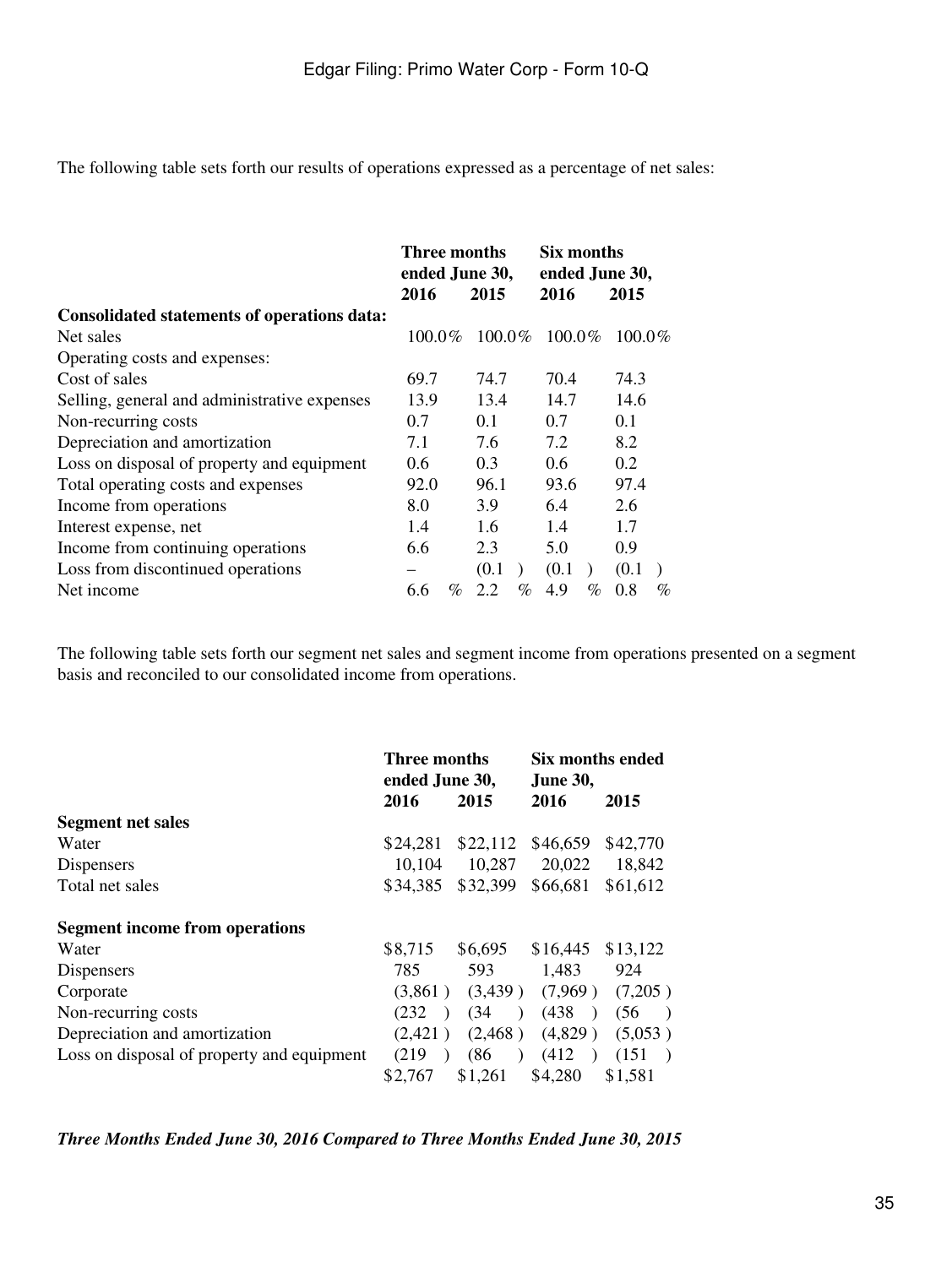*Net Sales*. Net sales increased 6.1%, or \$2.0 million, to \$34.4 million for the three months ended June 30, 2016 from \$32.4 million for the three months ended June 30, 2015. The change was due to an increase of \$2.2 million for Water partially offset by a decrease of \$0.2 million for Dispensers.

*Water.* Water net sales increased 9.8% to \$24.3 million, representing 70.6% of our total net sales for the three months ended June 30, 2016. The increase was primarily due to the 13.2% increase in U.S. Exchange sales attributable to same-store unit growth of approximately 9.7% and the addition of retail exchange locations. Additionally, U.S. Refill net sales increased 5.3% due to same-store unit growth, the addition of retail locations and growth in sales of empty bottles. Overall, five-gallon equivalent units for Water increased 6.5% to 9.3 million for the three months ended June 30, 2016 from 8.7 million for the same period of the prior year.

*Dispensers.* Dispensers net sales decreased 1.8% to \$10.1 million, representing 29.4% of our total net sales for the three months ended June 30, 2016. The decrease in Dispensers net sales was due to the timing of orders from major retailers compared to the prior year, as our dispenser unit sales to retailers decreased by 2.5% during the period. Despite the decrease in net sales, consumer demand, which we measure as the dispenser unit sales by our retail customers to consumers, was 165,000, or an increase of 24.0% for the three months ended June 30, 2016 compared to the same period in 2015.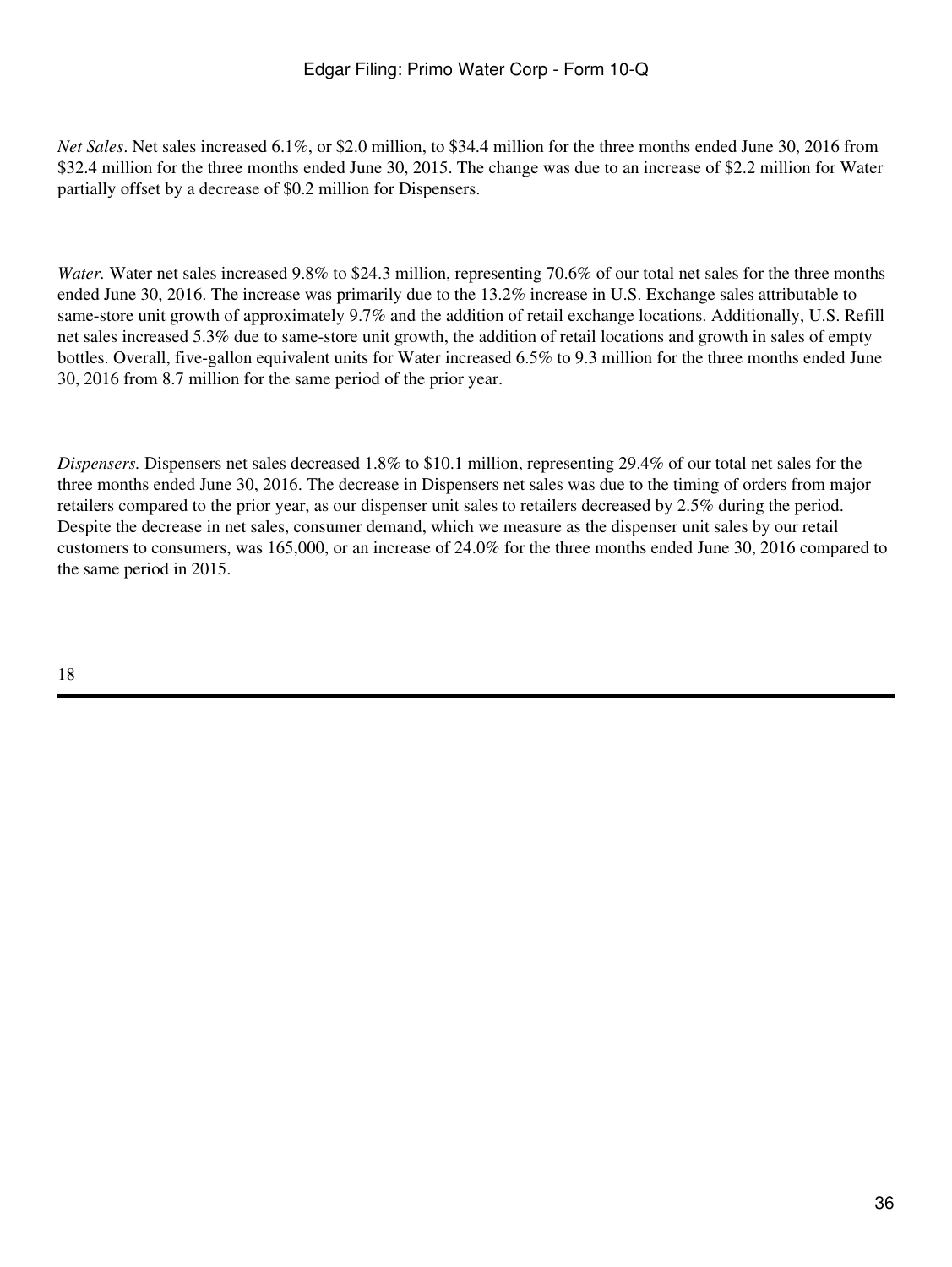*Gross Margin Percentage.* The overall gross margin percentage increased to 30.3% for the three months ended June 30, 2016 from 25.3% for the three months ended June 30, 2015 due to improvements in both Water and Dispensers.

*Water.* Gross margin as a percentage of net sales for our Water segment increased to 38.7% for the three months ended June 30, 2016 from 33.3% for the three months ended June 30, 2015 due to improvements for both Exchange and Refill. Gross margin as a percentage of net sales for Exchange improved to 32.6% for the three months ended June 30, 2016 compared to 24.5% for the same period in 2015, due primarily to improved supply chain costs. Gross margin as a percentage of net sales for Refill improved to 53.5% for the three months ended June 30, 2016 compared to 52.5% for the same period in 2015, due primarily to the reduction in supply chain costs.

*Dispensers.* Gross margin as a percentage of net sales for our Dispensers segment increased to 10.1% for the three months ended June 30, 2016 from 8.0% for the three months ended June 30, 2015. The increase in gross margin percentage was primarily due to a favorable change in sales mix towards higher-margin products and improved supply chain costs.

*Selling, General and Administrative Expenses ("SG&A").* SG&A increased 10.0% to \$4.8 million for the three months ended June 30, 2016 from \$4.3 million for the three months ended June 30, 2015. As a percentage of net sales, SG&A increased to 13.9% for the three months ended June 30, 2016 from 13.4% for the three months ended June 30, 2015. The increase in SG&A expense was primarily due to the \$0.4 million increase in employee-related costs driven primarily by an increase in compensation expenses related to increased headcount and performance-based incentives.

*Non-Recurring Costs.* Non-recurring costs were \$0.2 million for the three months ended June 30, 2016 compared to less than \$0.1 million for the same period in 2015. For both periods, non-recurring costs consisted primarily of legal and other expenses associated with the Texas regional operators' litigation/arbitration (see "Note 5 – Commitments and Contingencies" in the Notes to Condensed Consolidated Financial Statements).

*Depreciation and Amortization.* Depreciation and amortization decreased 1.9% to \$2.4 million for the three months ended June 30, 2016 from \$2.5 million for the three months ended June 30, 2015.

*Loss on Disposal of Property and Equipment*. Loss on disposal of property and equipment was \$0.2 million for the three months ended June 30, 2016 compared to \$0.1 million for the three months ended June 30, 2015.

*Interest Expense, net.* Interest expense decreased 3.1% to \$0.5 million for the three months ended June 30, 2016 compared to the three months ended June 30, 2015. The decrease was primarily attributable to lower average debt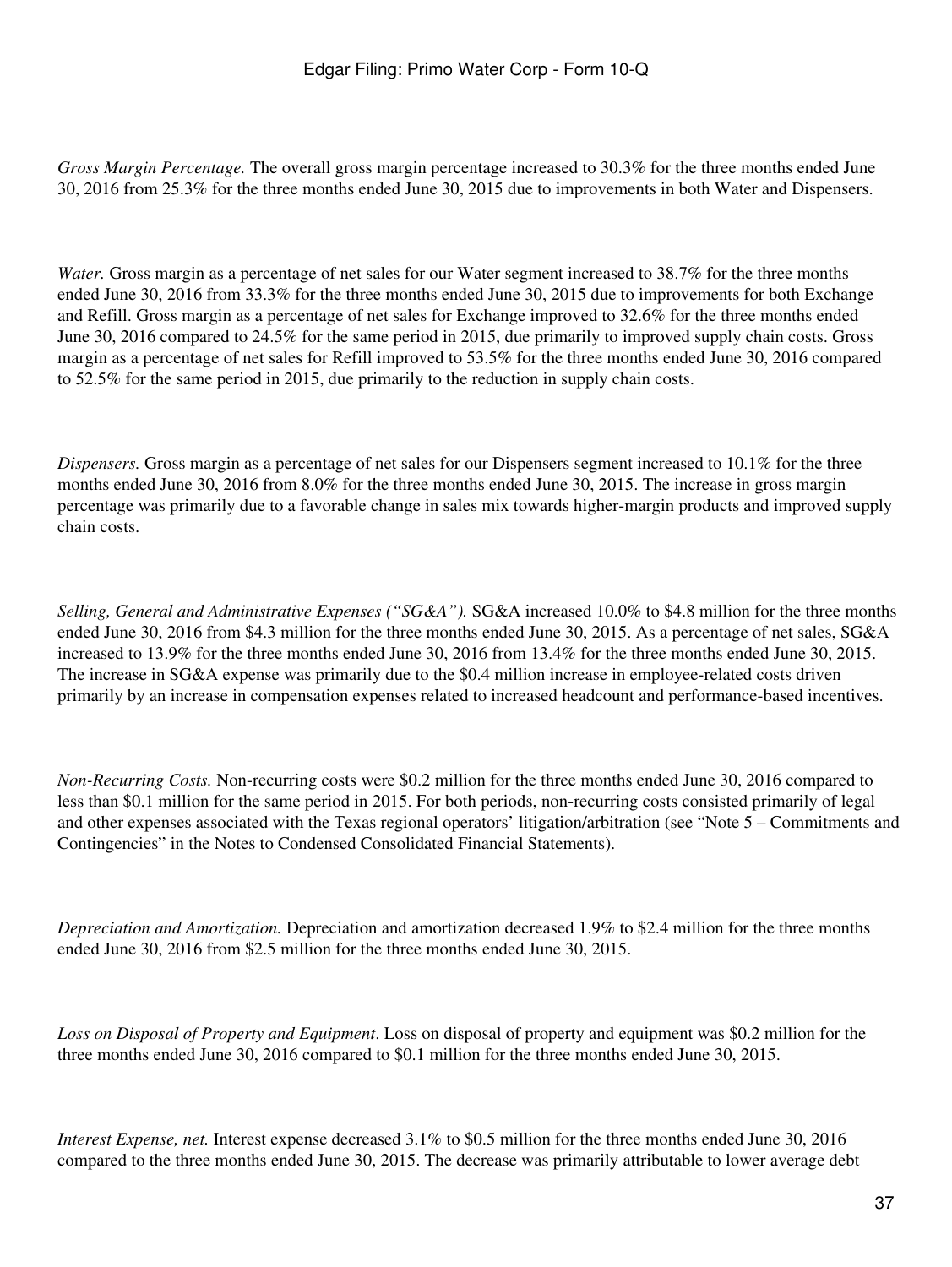levels compared to the prior year.

### *Six Months Ended June 30, 2016 Compared to Six Months Ended June 30, 2015*

*Net Sales*. Net sales increased 8.2%, or \$5.1 million, to \$66.7 million for the six months ended June 30, 2016 from \$61.6 million for the six months ended June 30, 2015. The change was due to increases of \$3.9 million and \$1.2 million for Water and Dispensers net sales, respectively.

*Water.* Water net sales increased 9.1% to \$46.7 million, representing 70.0% of our total net sales for the six months ended June 30, 2016. The increase was primarily due to the 12.6% increase in U.S. Exchange sales attributable to same-store unit growth of approximately 9.5% and the addition of retail exchange locations. Additionally, U.S. Refill net sales increased 5.2% due to same-store unit growth, the addition of retail locations and growth in sales of empty bottles. Overall, five-gallon equivalent units for Water increased 6.4% to 18.0 million for the six months ended June 30, 2016 from 16.9 million for the same period of the prior year.

*Dispensers.* Dispensers net sales increased 6.3% to \$20.0 million, representing 30.0% of our total net sales for the six months ended June 30, 2016. The increase in Dispensers net sales was primarily due to increased consumer demand partially offset by the timing of orders from major retailers compared to the prior year. Consumer demand, which we measure as the dispenser unit sales by our retail customers to consumers, was 311,000, or an increase of 23.0% for the six months ended June 30, 2016 compared to the same period in 2015. Driven primarily by the increased consumer demand, our dispenser unit sales to retailers increased by 9.4% for the six months ended June 30, 2016 compared to the same period in 2015. The increase in sales units was greater than the increase in sales dollars primarily due to a shift in customer and item mix.

19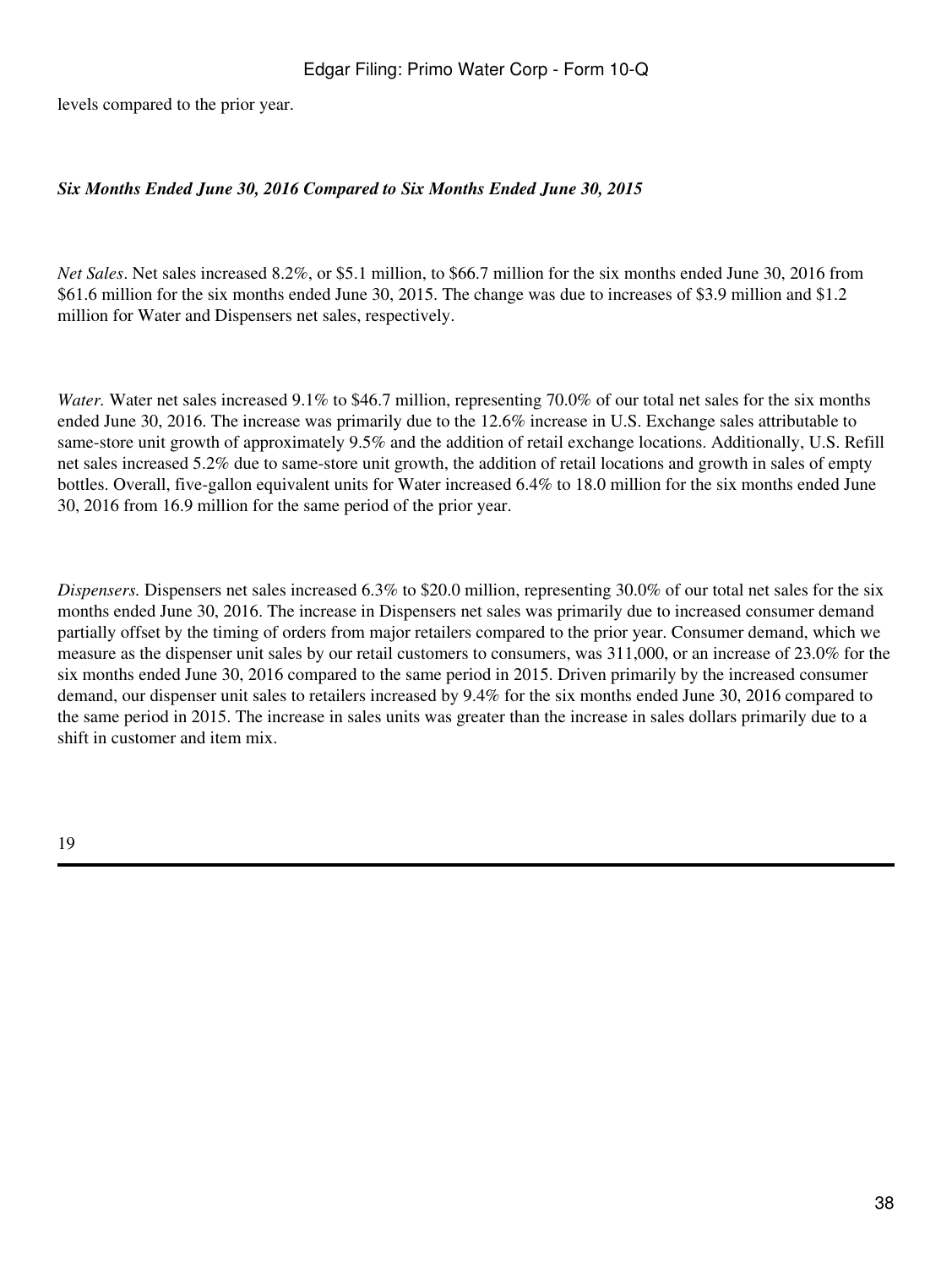*Gross Margin Percentage.* The overall gross margin percentage increased to 29.6% for the six months ended June 30, 2016 from 25.7% for the six months ended June 30, 2015 due to improvements in both Water and Dispensers.

*Water.* Gross margin as a percentage of net sales for our Water segment increased to 38.1% for the six months ended June 30, 2016 from 33.8% for the six months ended June 30, 2015 due to improvements for both Exchange and Refill. Gross margin as a percentage of net sales for Exchange improved to 31.9% for the six months ended June 30, 2016 from 25.6% for the same period in 2015, due primarily to improved supply chain costs. Gross margin as a percentage of net sales for Refill improved to 52.8% for the six months ended June 30, 2016 from 51.3% for the same period in 2015, due primarily to the reduction in reusable empty bottle supply chain costs.

*Dispensers.* Gross margin as a percentage of net sales for our Dispensers segment increased to 10.0% for the six months ended June 30, 2016 from 7.5% for the six months ended June 30, 2015. The increase in gross margin percentage was primarily due to a favorable change in sales mix towards higher-margin products and improved supply chain costs.

*Selling, General and Administrative Expenses ("SG&A").* SG&A increased 8.8% to \$9.8 million for the six months ended June 30, 2016 from \$9.0 million for the six months ended June 30, 2015. As a percentage of net sales, SG&A increased slightly to 14.7% for the six months ended June 30, 2016 from 14.6% for the six months ended June 30, 2015. The increase in SG&A expense was primarily due to the \$1.2 million increase in employee-related costs driven primarily by an increase in compensation expenses related to increased headcount and performance-based incentives. This change was partially offset by the \$0.3 million decrease in realized foreign currency loss due to the weakening of the U.S. dollar relative to the Canadian dollar during the six months ended June 30, 2016, compared to the strengthening of the U.S. dollar relative to the Canadian dollar during the same period in 2015.

*Non-Recurring Costs.* Non-recurring costs were \$0.4 million for the six months ended June 30, 2016 compared to less than \$0.1 million for the same period in 2015. For both periods, non-recurring costs consisted primarily of legal and other expenses associated with the Texas regional operators' litigation/arbitration.

*Depreciation and Amortization.* Depreciation and amortization decreased 4.4% to \$4.8 million for the six months ended June 30, 2016 from \$5.1 million for the six months ended June 30, 2015.

*Loss on Disposal of Property and Equipment*. Loss on disposal of property and equipment was \$0.4 million for the six months ended June 30, 2016 compared to \$0.2 million for the six months ended June 30, 2015.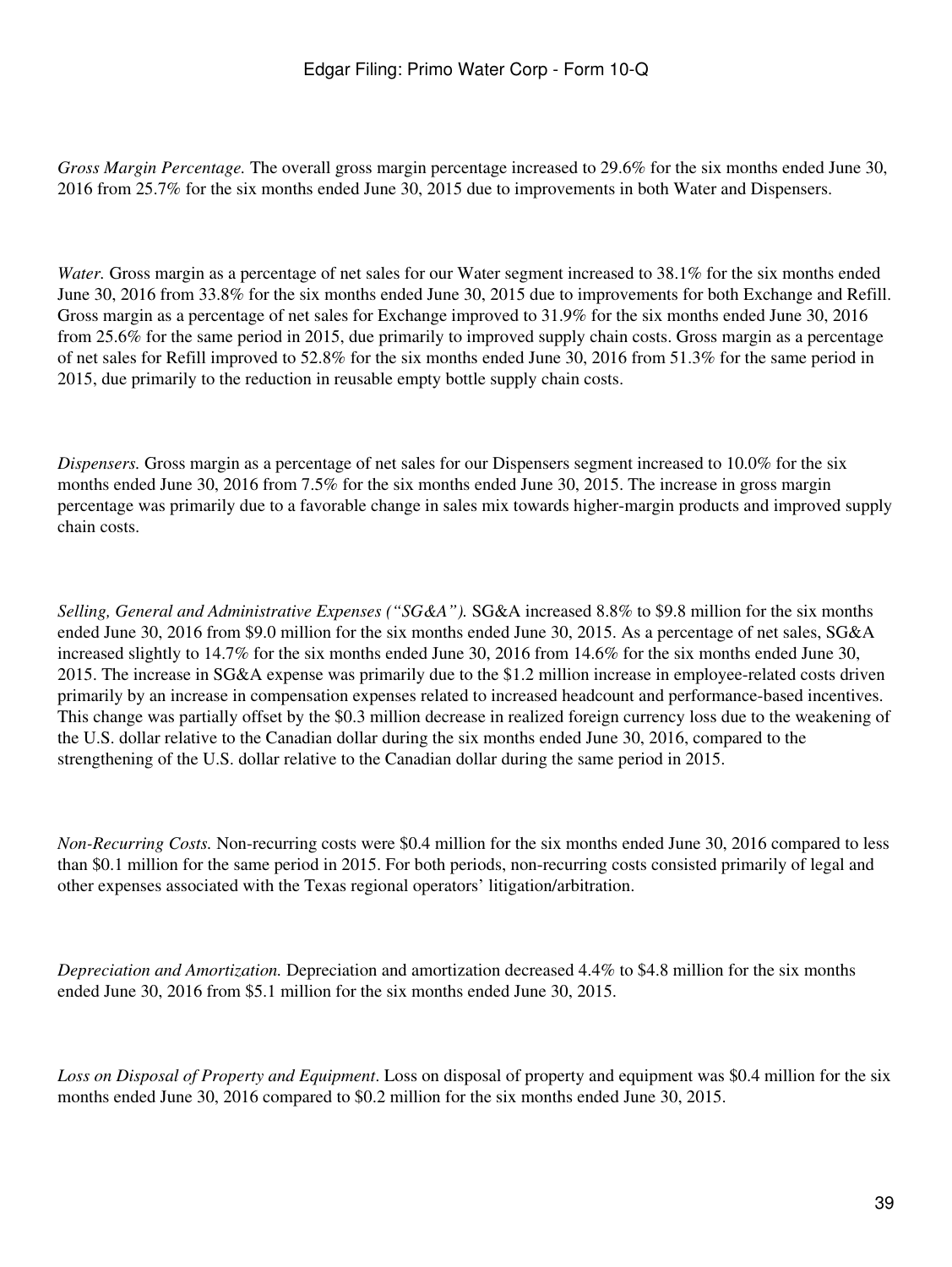# Edgar Filing: Primo Water Corp - Form 10-Q

*Interest Expense, net.* Interest expense decreased 6.3% to \$1.0 million for the six months ended June 30, 2016 compared to the six months ended June 30, 2015. The decrease was primarily attributable to lower average debt levels compared to the prior year.

### **Liquidity and Capital Resources**

### *Adequacy of Capital Resources*

Since our inception, we have financed our operations primarily through the sale of stock, the issuance of debt, borrowings under credit facilities and cash provided by operations. While we had no material commitments for capital expenditures as of June 30, 2016, we anticipate net capital expenditures to range between \$3.0 million and \$5.0 million for the remainder of 2016. Anticipated capital expenditures are related primarily to growth in Water locations.

At June 30, 2016, our cash and cash equivalents totaled \$1.6 million and we had \$15.0 million available under our \$15.0 million revolving credit facility. We anticipate that our current cash, availability under our revolving credit facility and cash flow from operations will be sufficient to meet our needs for working capital and capital expenditures in the ordinary course of business for the foreseeable future.

Our future capital requirements may vary materially from those now anticipated and will depend on many factors including: the rate of growth in new Water locations and related display, rack and reverse osmosis filtration system costs, cost to develop new Dispenser product lines, sales and marketing resources needed to further penetrate our markets, the expansion of our operations in the United States and Canada, the response of competitors to our solutions and products, as well as acquisitions of other businesses. Historically, we have experienced increases in our capital expenditures consistent with the growth in our operations and personnel, and we anticipate that our expenditures will continue to increase as we grow our business.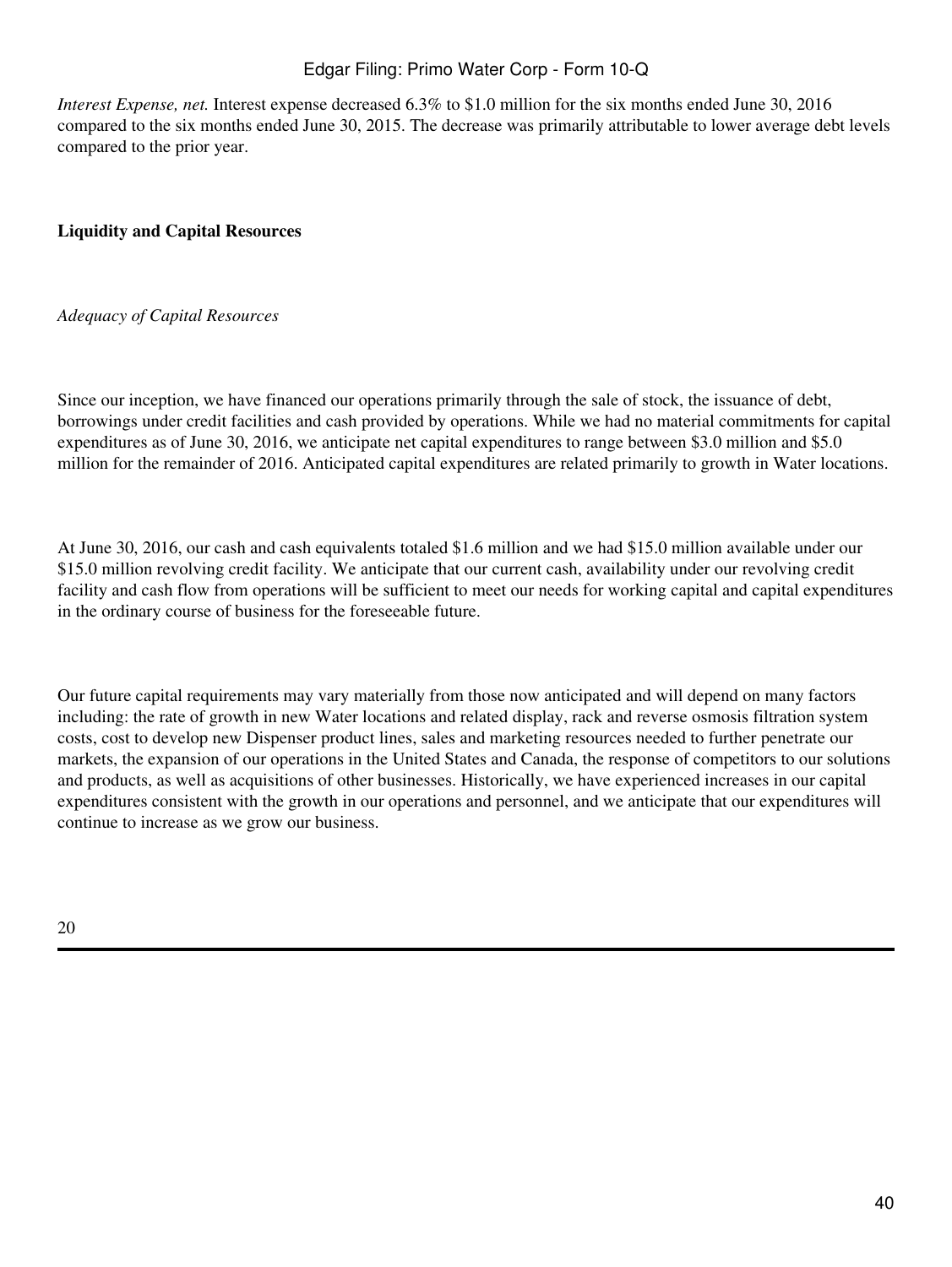Our ability to satisfy our obligations or to fund planned capital expenditures will depend on our future performance, which to a certain extent is subject to general economic, financial, competitive, legislative, regulatory and other factors beyond our control. We also believe that if we pursue any material acquisitions in the foreseeable future we will need to finance this activity through the issuance of equity or additional debt financing.

### *Changes in Cash Flows*

The following table shows the components of our cash flows for the periods presented (in millions):

|                                           | Six months<br>ended June |       |
|-------------------------------------------|--------------------------|-------|
|                                           | <b>30,</b>               |       |
|                                           | 2016                     | 2015  |
| Net cash provided by operating activities | \$7.8                    | \$8.5 |
| Net cash used in investing activities     | \$(6.8) \$(4.0)          |       |
| Net cash used in financing activities     | $(1.3)$ \$(2.0)          |       |

*Net Cash Flows from Operating Activities*

Net cash provided by operating activities decreased to \$7.8 million for the six months ended June 30, 2016 from \$8.5 million for the six months ended June 30, 2015, driven by the decrease in cash provided by changes in operating assets and liabilities primarily due to the increase in days sales outstanding associated with the change in payment terms with a major customer. This decrease was partially offset by the increase in income from continuing operations.

*Net Cash Flows from Investing Activities* 

Net cash used in investing activities increased to \$6.8 million for the six months ended June 30, 2016 from \$4.0 million for the six months ended June 30, 2015, primarily as a result of increased investing activities associated with our Water segment. Our primary investing activities are typically capital expenditures for equipment and bottles and include expenditures related to the installation of our recycle centers, display racks, reverse osmosis filtration systems and vending equipment at new Water locations.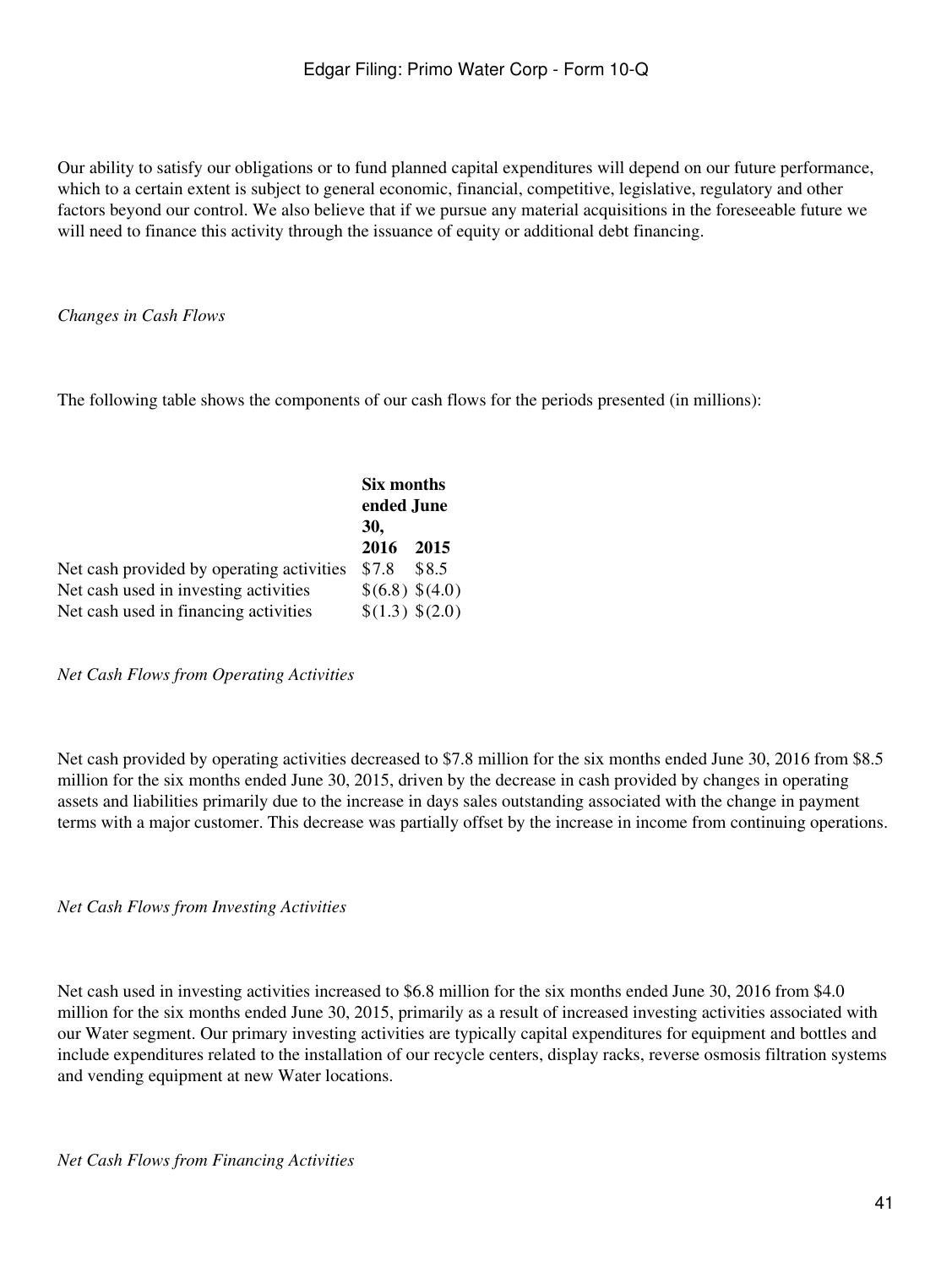Net cash used in financing activities decreased to \$1.3 million for the six months ended June 30, 2016 from \$2.0 million for the six months ended June 30, 2015, primarily due to a decrease in net payments under the Revolving Credit Facility. This change was partially offset by an increase in shares purchased to pay taxes associated with certain incentive stock award payouts.

# *Credit facility*

On June 20, 2014, we entered into a note purchase agreement (the "Credit Agreement"), which was subsequently amended on March 7, 2016, that provides up to \$35.0 million in secured indebtedness and consists of a \$15.0 million revolving credit facility (the "Revolving Credit Facility") and \$20.0 million in term notes (the "Term Notes"). The Revolving Credit Facility matures on June 20, 2019 with all outstanding borrowings and accrued interest to be repaid on such date and the Term Notes mature on June 20, 2021 with all outstanding indebtedness and accrued interest to be repaid on such date. The Revolving Credit Facility and Term Notes are secured on a first priority basis by substantially all of our assets.

Interest on outstanding amounts owed under the Term Notes is payable quarterly at the rate of 7.8%. Principal payments under the Term Notes are payable in five annual \$4.0 million installments beginning on June 20, 2017. As of June 30, 2016, we had no outstanding borrowings and our availability was \$15.0 million under the Revolving Credit Facility.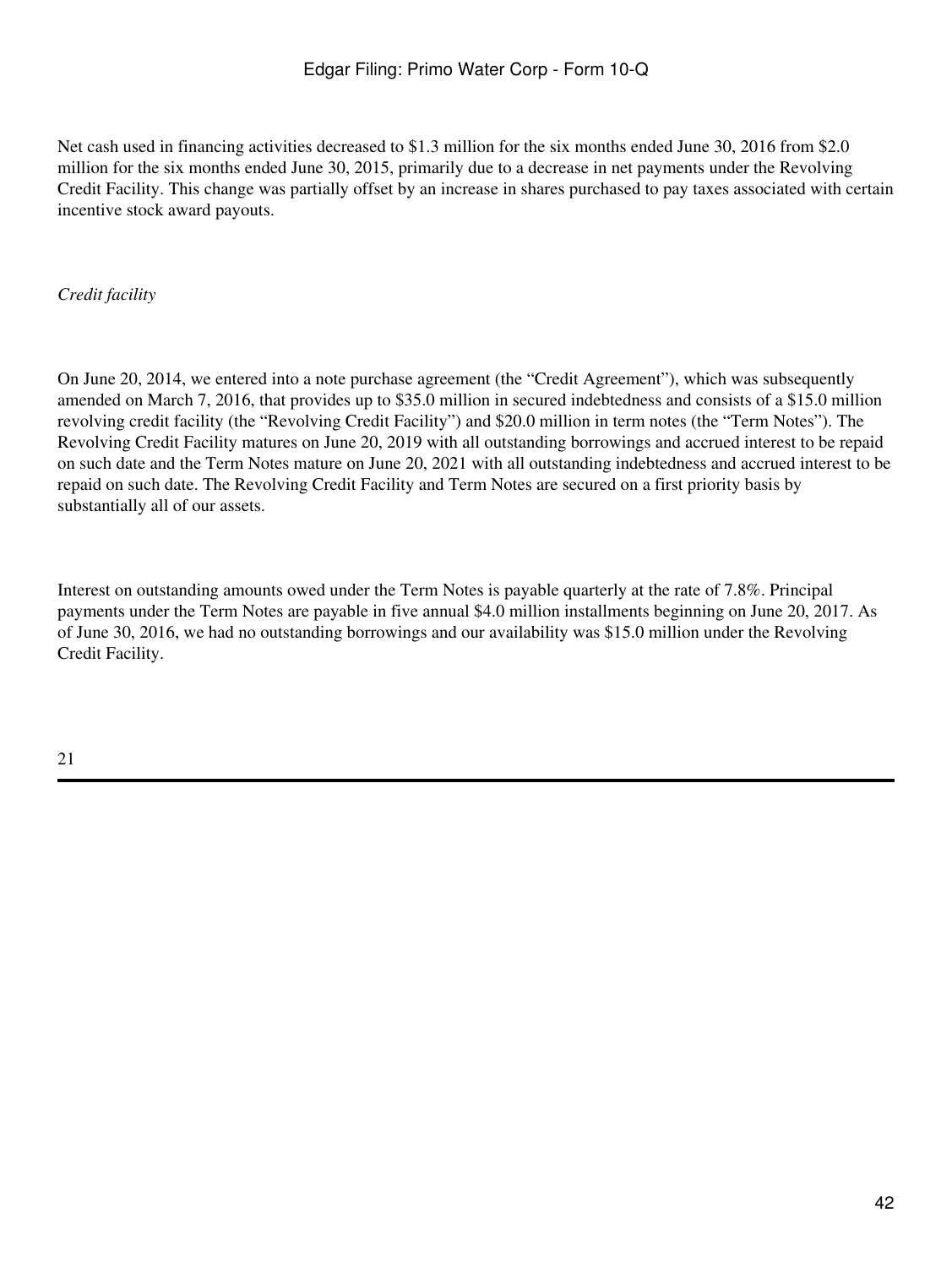The Credit Agreement contains a number of affirmative and restrictive financial covenants (including limitations on dissolutions, sales of assets, investments, and indebtedness and liens) and contains the following financial covenants: (i) a ratio of consolidated total indebtedness to adjusted EBITDA of no more than 2.75 to 1.00 as of the last day of each month (measured on a trailing four-quarter basis), (ii) a consolidated tangible net worth requirement measured at the end of each month of no less than \$11.0 million plus 50% of consolidated net income on a cumulative basis for each fiscal quarter beginning with the quarter ended June 30, 2014 (net losses are disregarded), and (iii) a ratio of adjusted EBITDA to consolidated fixed charges of no less than 1.00 to 1.00 as of the last day of each quarter (measured on a trailing four-quarter basis). At June 30, 2016 we were in compliance with all covenants with: (i) a consolidated total indebtedness to adjusted EBITDA ratio of 0.98 to 1.00, (ii) consolidated tangible net worth of \$22.0 million compared to the adjusted minimum of \$13.8 million and (iii) an adjusted EBITDA to consolidated fixed charges ratio of 1.26 to 1.00.

### **Adjusted EBITDA U.S. GAAP Reconciliation**

Adjusted EBITDA is a non-U.S. GAAP financial measure that is calculated as income from continuing operations before depreciation and amortization; interest expense, net; non-cash, stock-based compensation expense; non-recurring costs; and loss on disposal of property and equipment and other. Our Credit Agreement contains financial covenants that use Adjusted EBITDA. We believe Adjusted EBITDA provides useful information to management and investors regarding certain financial and business trends relating to our financial condition and results of operations. Adjusted EBITDA is used by management to compare our performance to that of prior periods for trend analyses and planning purposes and is presented to our board of directors.

Non-U.S. GAAP measures should not be considered a substitute for, or superior to, financial measures calculated in accordance with U.S. GAAP. Adjusted EBITDA excludes significant expenses that are required by U.S. GAAP to be recorded in our financial statements and is subject to inherent limitations. In addition, other companies in our industry may calculate this non-U.S. GAAP measure differently than we do or may not calculate it at all, limiting its usefulness as a comparative measure. The table below provides a reconciliation between income from continuing operations and Adjusted EBITDA.

|                                                      | Three months<br>ended June 30, |         | Six months     |         |
|------------------------------------------------------|--------------------------------|---------|----------------|---------|
|                                                      |                                |         | ended June 30, |         |
|                                                      | 2016                           | 2015    | 2016           | 2015    |
| Income from continuing operations                    | \$2,278                        | \$757   | \$3,321        | \$558   |
| Depreciation and amortization                        | 2,421                          | 2.468   | 4,829          | 5,053   |
| Interest expense, net                                | 489                            | 504     | 959            | 1,023   |
| <b>EBITDA</b>                                        | 5,188                          | 3,729   | 9,109          | 6,634   |
| Non-cash, stock-based compensation expense           | 486                            | 540     | 1,046          | 1,175   |
| Non-recurring costs                                  | 232                            | 34      | 438            | 56      |
| Loss on disposal of property and equipment and other | 257                            | 129     | 491            | 231     |
| <b>Adjusted EBITDA</b>                               | \$6,163                        | \$4,432 | \$11,084       | \$8,096 |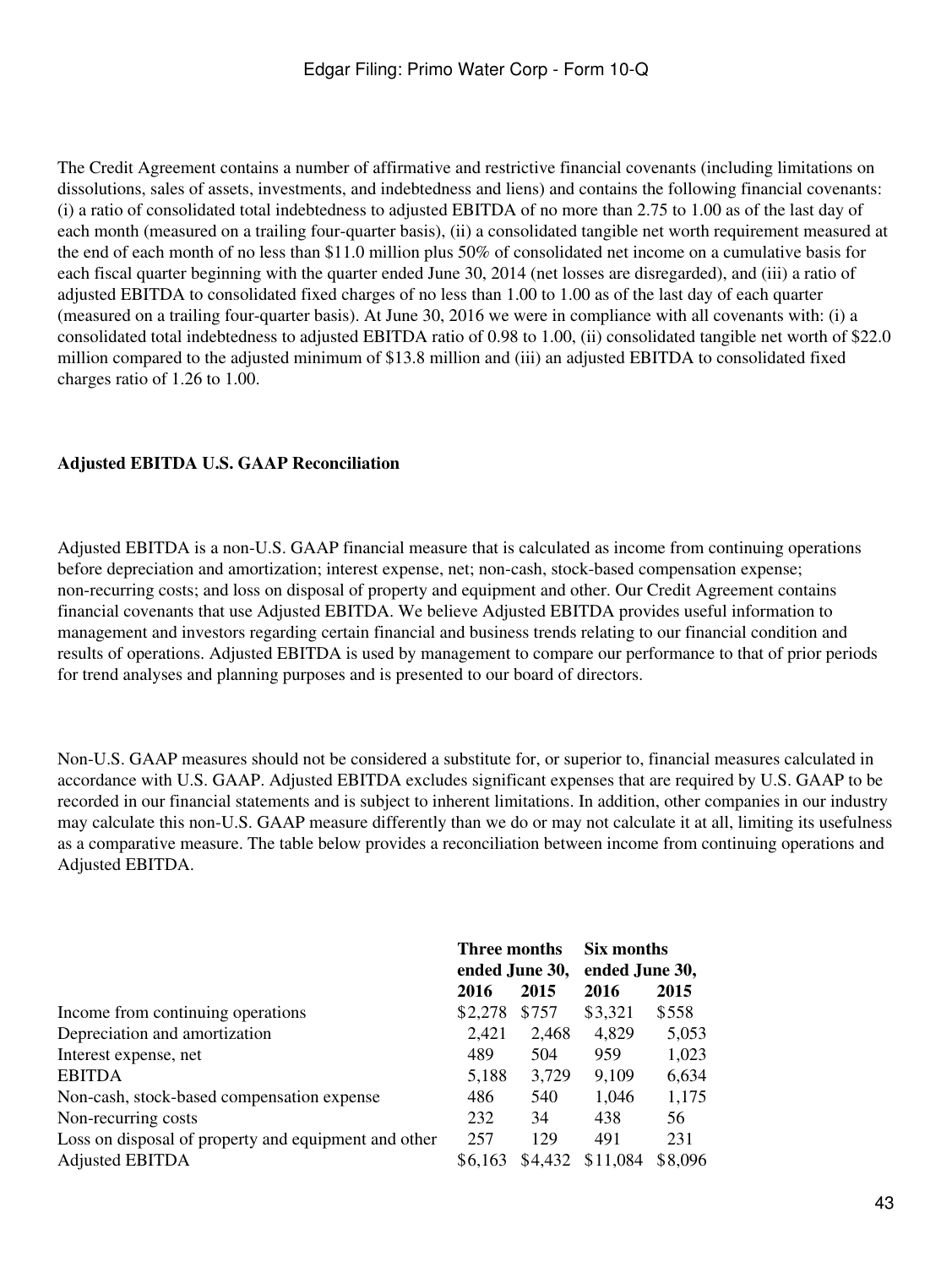### **Off-Balance Sheet Arrangements**

We do not have any off-balance sheet arrangements, investments in special purpose entities or undisclosed borrowings or debt. Additionally, we are not a party to any derivative contracts or synthetic leases.

### **Inflation and Changing Prices**

In the three most recent fiscal years, inflation and changing prices have not had a material effect on our business and we do not expect that inflation or changing prices will materially affect our business in the foreseeable future.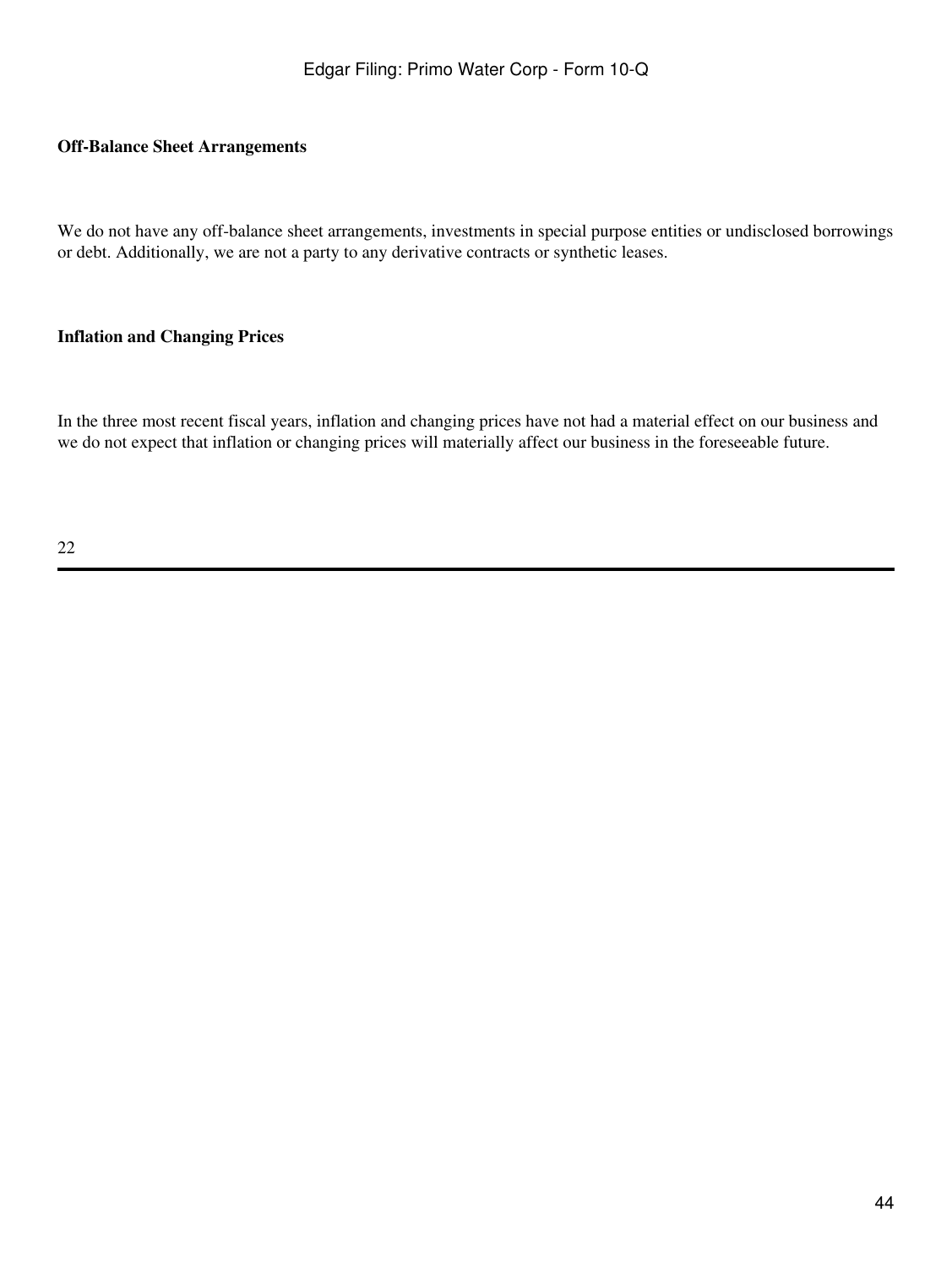#### **Seasonality; Fluctuations of Results**

We have experienced and expect to continue to experience seasonal fluctuations in our sales and operating income. Our sales and operating income have been highest in the spring and summer and lowest in the fall and winter. Our Water segment, which generally enjoys higher margins than our Dispensers segment, experiences higher sales and operating income in the spring and summer. We have historically experienced higher sales and operating income from our water dispensers in spring and summer; however, we believe the seasonality of dispenser sales are more dependent on retailer inventory management and purchasing cycles and not correlated to weather. Sustained periods of poor weather, particularly in the spring and summer, can negatively impact our sales in our higher margin Water segment. Accordingly, our results of operations in any quarter will not necessarily be indicative of the results that we may achieve for a year or any future quarter.

#### **Critical Accounting Policies and Estimates**

There have been no material changes to our critical accounting policies and estimates from the information provided in Item 7, "Management's Discussion and Analysis of Financial Condition and Results of Operations," included in our Annual Report on Form 10-K for the year ended December 31, 2015.

#### **Recent Accounting Pronouncements**

In April 2015, the FASB issued updated guidance requiring that debt issuance costs related to a recognized debt liability be presented in the balance sheet as a direct deduction from the carrying amount of that debt liability, consistent with the presentation of debt discounts. We have adopted the amendments of this updated guidance effective January 1, 2016 and retrospectively applied to all periods presented. The adoption resulted in the \$386 reclassification of debt issuance costs, net from other assets to long-term debt and capital leases, net of current portion and debt issuance costs on the condensed consolidated balance sheets as of December 31, 2015.

In May 2014, the FASB issued updated guidance which supersedes existing revenue recognition requirements in U.S. GAAP. The updated guidance requires that an entity recognize revenue to depict the transfer of promised goods or services to customers in an amount that reflects the consideration to which the entity expects to be entitled in exchange for those goods or services. To achieve that core principle, the guidance establishes a five-step approach for the recognition of revenue. In March, April and May 2016, the FASB issued further guidance to provide clarity regarding principal versus agent considerations, the identification of performance obligations and certain other matters. The updates are currently effective for annual reporting periods beginning after December 15, 2017, including interim periods within that reporting period. We are currently evaluating the impact of adopting this guidance on our consolidated financial statements.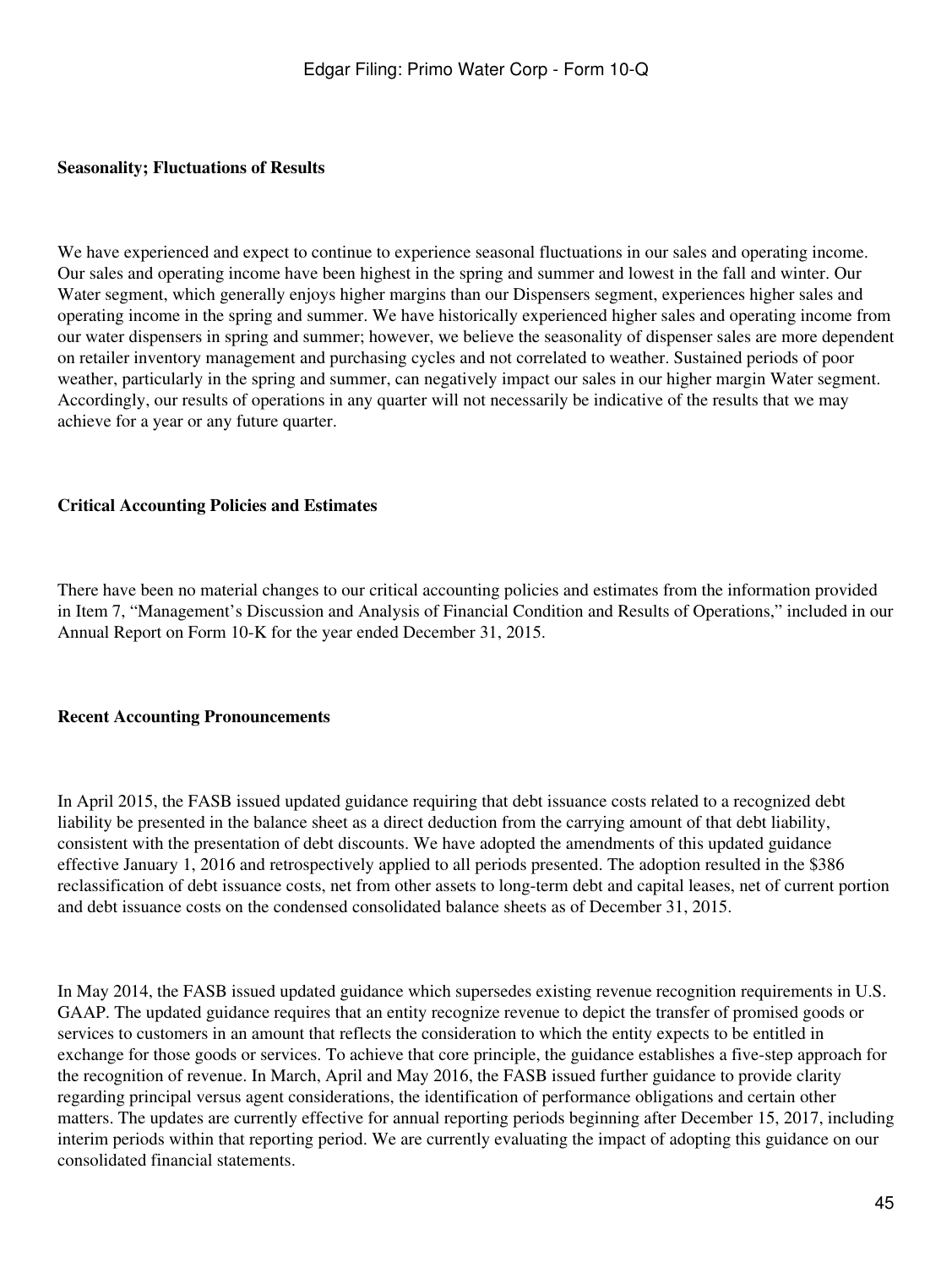### **Cautionary Note Regarding Forward-Looking Statements**

This document includes and other information we make public from time to time may include "forward-looking statements" within the meaning of the Private Securities Litigation Reform Act of 1995. Forward-looking statements include statements about our estimates, expectations, projections, beliefs, intentions or strategies for the future, and the assumptions underlying such statements. We use the words "anticipates," "believes," "estimates," "expects," "intends," "forecasts," "may," "will," "should," and similar expressions to identify our forward-looking statements. Forward-looking statements involve risks and uncertainties that could cause actual results to differ materially from historical experience or our present expectations. Factors that could cause these differences include, but are not limited to, the factors set forth in Part I, Item 1A, "Risk Factors" of our Annual Report on Form 10-K for the fiscal year ended December 31, 2015.

# **Item 3. Quantitative and Qualitative Disclosure About Market Risk**

There has been no material change in our exposure to market risk during the three or six months ended June 30, 2016. Please refer to "Quantitative and Qualitative Disclosures about Market Risk" contained in Part II, Item 7A of our Form 10-K for the year ended December 31, 2015 for a discussion of our exposure to market risk.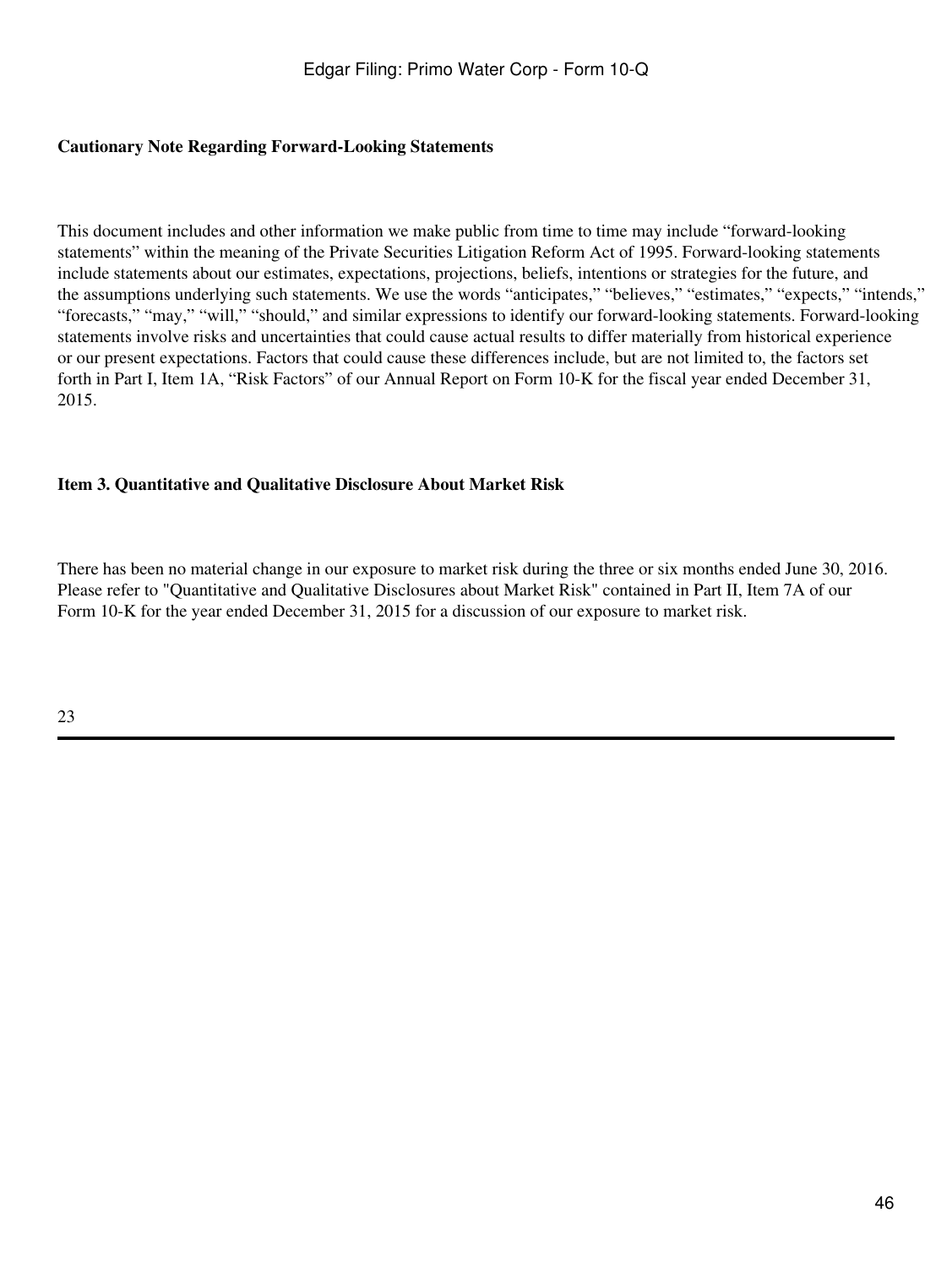### **Item 4. Controls and Procedures**

### **Evaluation of Disclosure Controls and Procedures**

As of the end of the period covered by this report, an evaluation was performed under the supervision and with the participation of our management, including the chief executive officer ("CEO") and chief financial officer ("CFO"), of the effectiveness of the design and operation of our "disclosure controls and procedures" (as defined in Rule 13a-15(e) of the Securities Exchange Act of 1934 (the "Exchange Act")) pursuant to Rule 13a-15(b) of the Exchange Act. Based on that evaluation, our management, including the CEO and CFO, concluded that our disclosure controls and procedures are effective for the purpose of providing reasonable assurance that the information required to be disclosed in the reports we file or submit under the Exchange Act (i) is recorded, processed, summarized and reported within the time periods specified in the SEC's rules and forms and (ii) is accumulated and communicated to our management, including our CEO and CFO, as appropriate to allow timely decisions regarding required disclosures.

### **Changes in Internal Control over Financial Reporting**

There was no change in our internal control over financial reporting identified in connection with the evaluation required by Rules 13a-15(d) and 15d-15(d) of the Exchange Act that occurred during the period covered by this report that has materially affected, or is reasonably likely to materially affect, our internal control over financial reporting.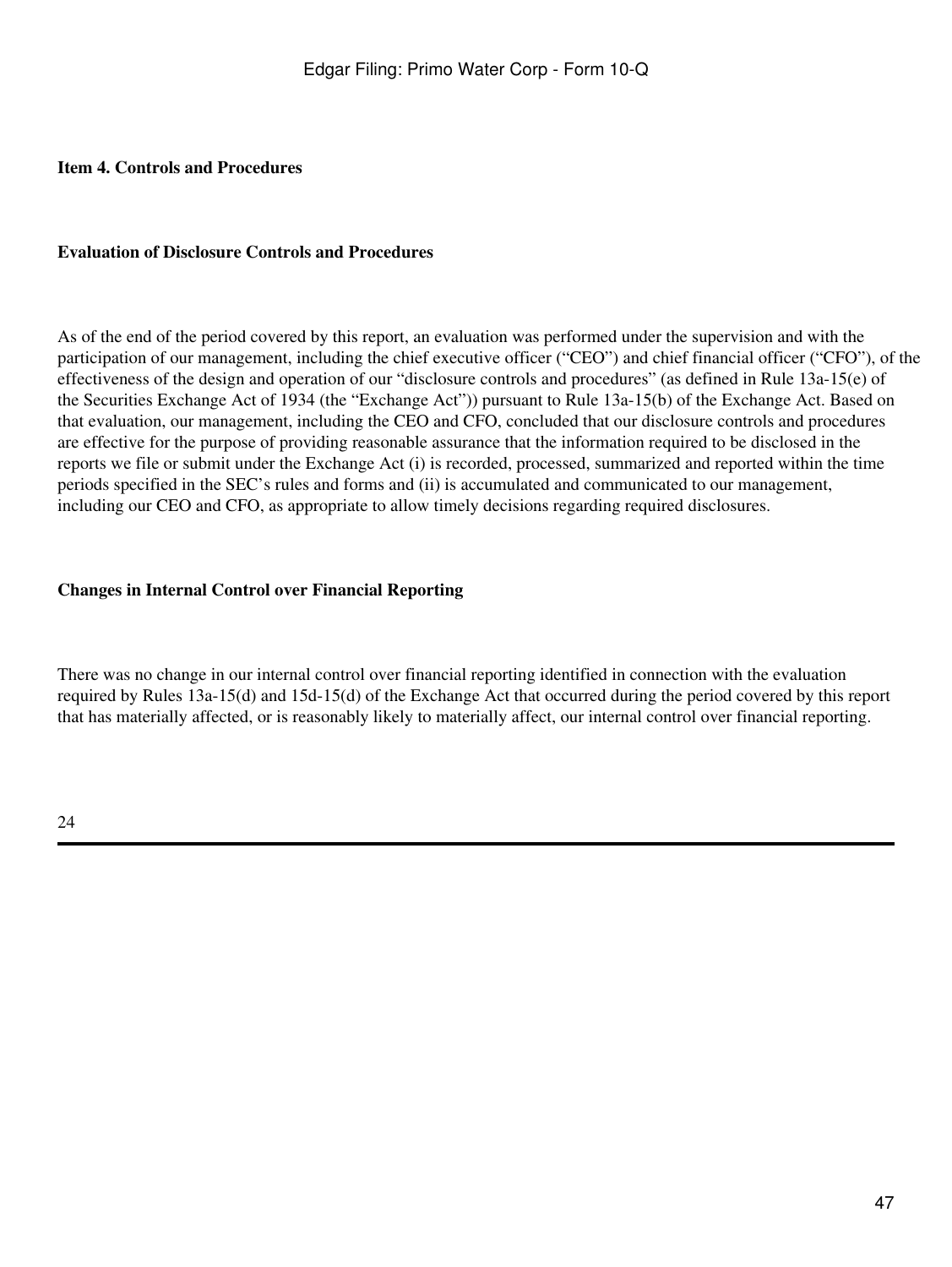# **PART II – OTHER INFORMATION**

**Item 1. Legal Proceedings**

Not applicable.

#### **Item 1A. Risk Factors**

In addition to the other information set forth in this report, you should carefully consider the factors discussed under Part I, Item 1A, "Risk Factors" in our Annual Report on Form 10-K for the year ended December 31, 2015. These factors could materially adversely affect our business, financial condition, liquidity, results of operations and capital position, and could cause our actual results to differ materially from our historical results or the results contemplated by the forward-looking statements contained in this report. There have been no material changes to such risk factors.

### **Item 2. Unregistered Sales of Equity Securities and Use of Proceeds**

Not applicable.

### **Item 3. Defaults Upon Senior Securities**

Not applicable.

**Item 4. Mine Safety Disclosures.**

Not applicable.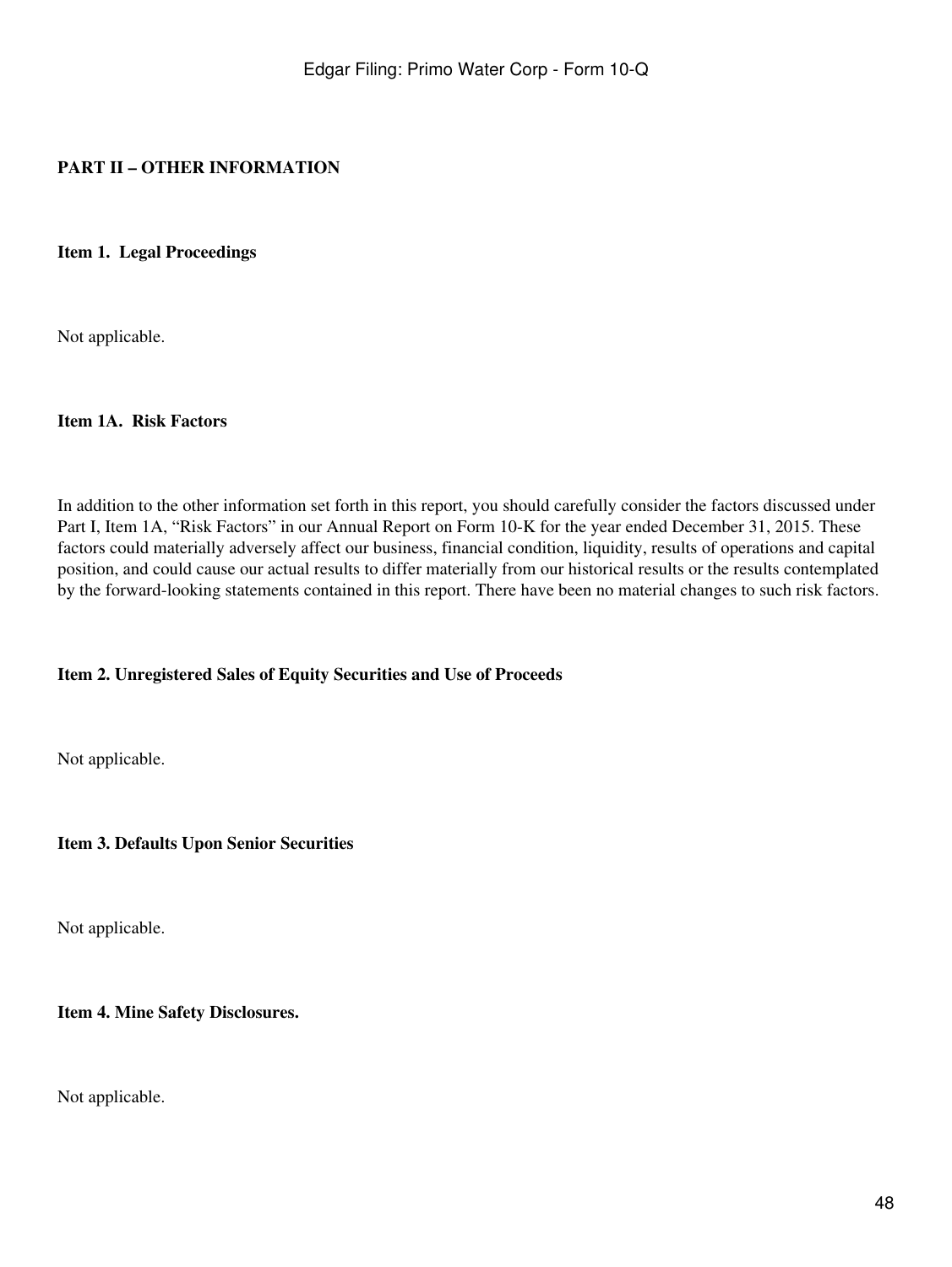# **Item 5. Other Information**

None.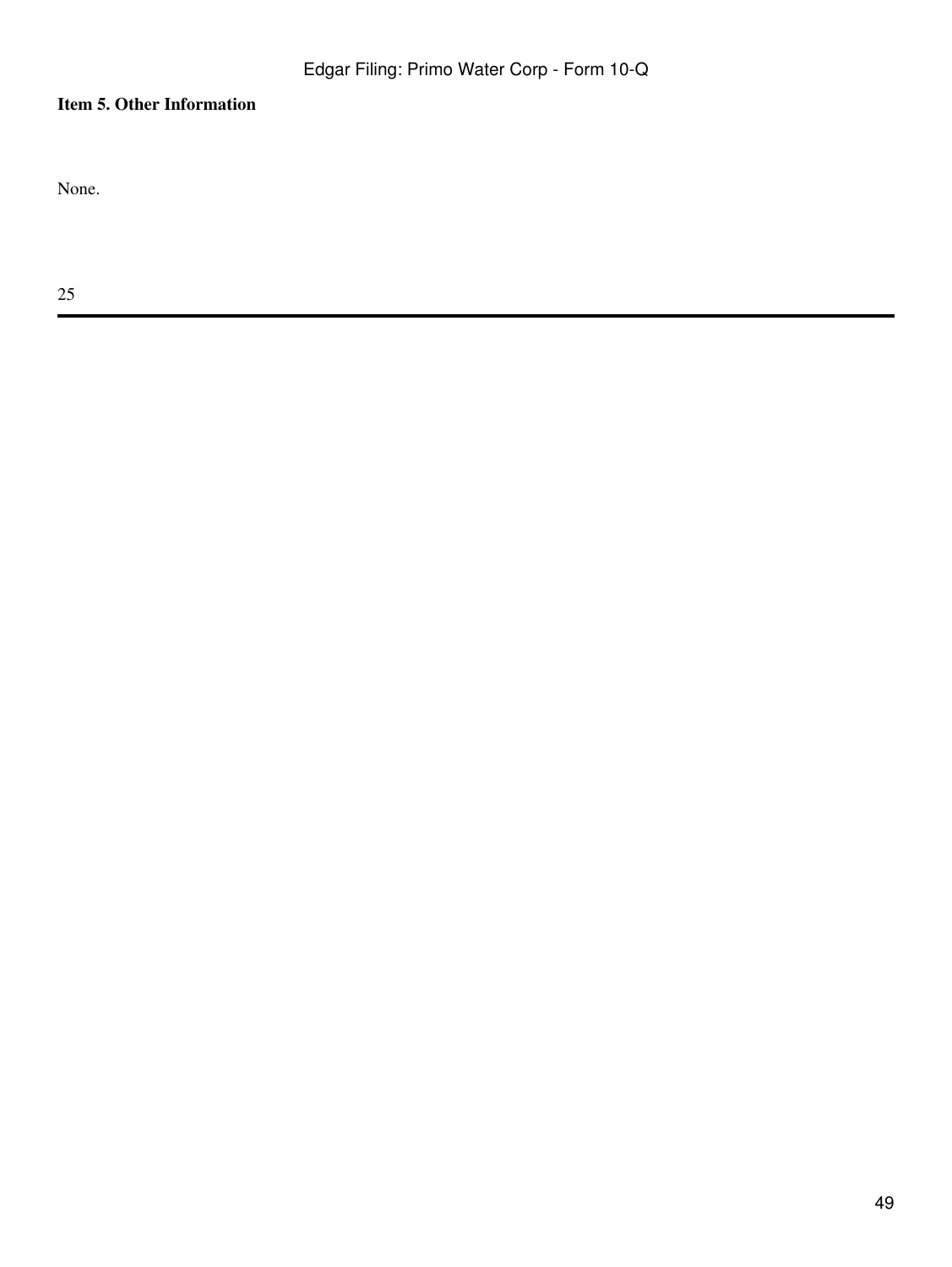# **Item 6. Exhibits**

# **EXHIBIT INDEX**

# **Exhibit Number Description**

| 3.1                                                                          | Sixth Amended and Restated Certificate of Incorporation of Primo Water Corporation (incorporated by<br>reference to Exhibit 3.1 to Amendment No. 2 to the Registrant's Registration Statement on Form S-1/A (File |
|------------------------------------------------------------------------------|-------------------------------------------------------------------------------------------------------------------------------------------------------------------------------------------------------------------|
|                                                                              | No. 333-173554) filed on May 31, 2011)                                                                                                                                                                            |
| 3.2                                                                          | Amended and Restated Bylaws of Primo Water Corporation (incorporated by reference to Exhibit 3.1 to the<br>Company's Form 8-K filed November 16, 2010)                                                            |
| 31.1                                                                         | Certification of Periodic Report by Chief Executive Officer pursuant to Rule 13a-14(a)/15d-14a and<br>pursuant to Section 302 of the Sarbanes-Oxley Act of 2002 (filed herewith)                                  |
| 31.2                                                                         | Certification of Periodic Report by Chief Financial Officer pursuant to Rule $13a-14(a)/15d-14a$ and pursuant<br>to Section 302 of the Sarbanes-Oxley Act of 2002 (filed herewith)                                |
| 32.1                                                                         | Certification of Periodic Report by Chief Executive Officer and Chief Financial Officer pursuant to U.S.C.<br>Section 1350, as adopted pursuant to Section 906 of the Sarbanes-Oxley Act of 2002 (filed herewith) |
| 101. INS XBRL Instance Document <sup>(1)</sup>                               |                                                                                                                                                                                                                   |
| 101.SCH XBRL Taxonomy Extension Schema Document <sup>(1)</sup>               |                                                                                                                                                                                                                   |
| 101. CAL XBRL Taxonomy Extension Calculation Linkbase Document (1)           |                                                                                                                                                                                                                   |
| 101. DEF XBRL Taxonomy Extension Definition Linkbase Document <sup>(1)</sup> |                                                                                                                                                                                                                   |
| 101.LAB XBRL Taxonomy Extension Label Linkbase Document <sup>(1)</sup>       |                                                                                                                                                                                                                   |
| 101.PREXBRL Taxonomy Extension Presentation Linkbase Document <sup>(1)</sup> |                                                                                                                                                                                                                   |
|                                                                              |                                                                                                                                                                                                                   |

(1) Included herewith